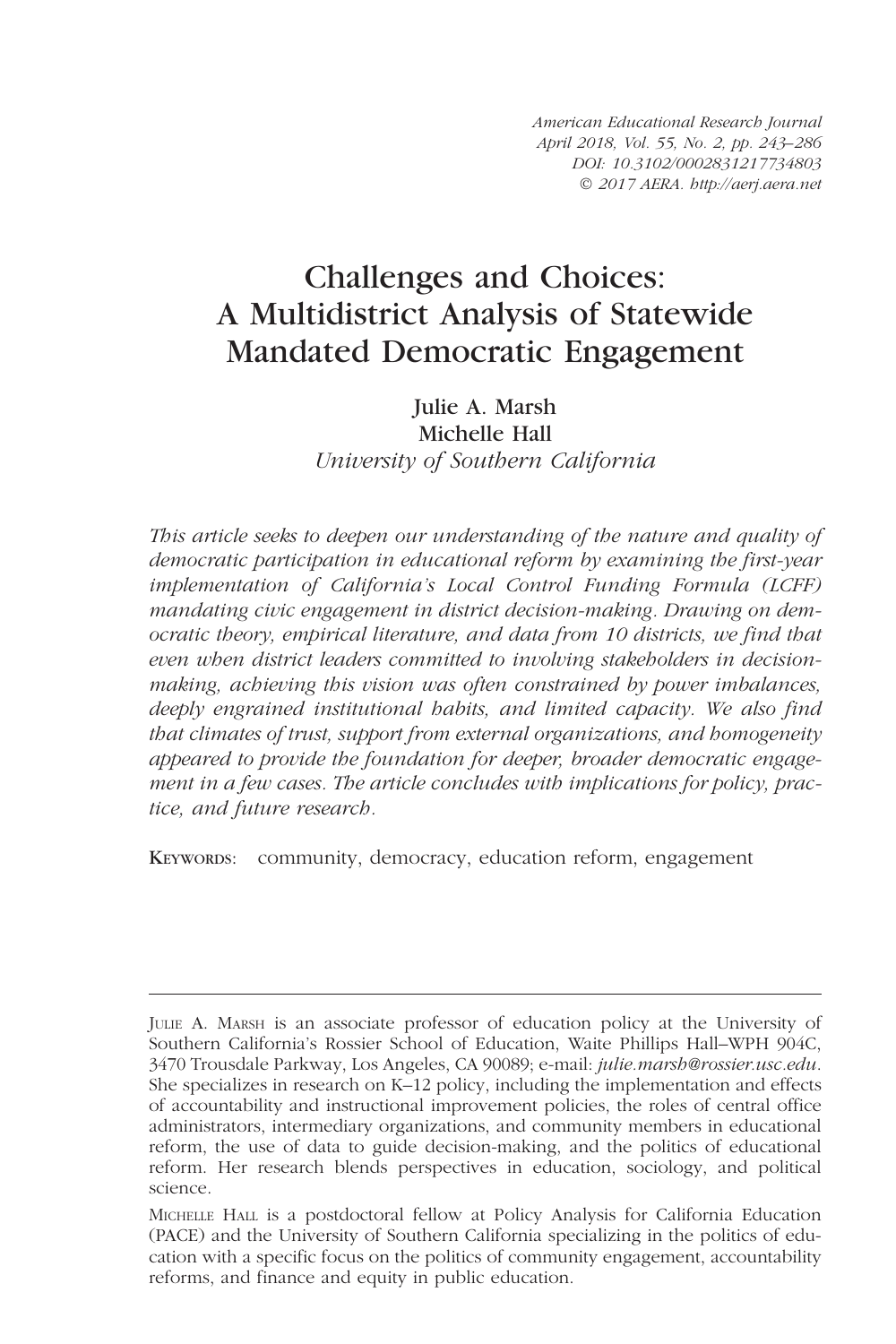## Introduction

Policy makers, community leaders, and researchers have long acknowl-edged the value of public participation in policy decision-making, asserting that such engagement yields more legitimate decisions, enhances social justice, and develops civic skills (Cooper, Bryer, & Meek, 2006; Fung & Wright, 2003; Gutmann & Thompson, 1996; Head, 2007; McDonnell & Weatherford, 2000b; Yang & Pandey, 2011). From ''citizen summits'' to deliberative polling to participatory budgeting, cities and states around the world have involved local citizens in public deliberation over important policy matters such as healthcare, city planning, education, and crime prevention. These efforts reflect a belief that sound policy design and thorough implementation of community engagement ''is critical to effective, transparent and accountable governance in the public, community and private sectors'' (Rawsthorne & Christian, 2004, p. 84). In theory, citizens that choose to participate in such activities identify themselves as a ''member of a larger social fabric'' and thus recognize that community needs are ''partially his or her own'' (Ehrlich, 2000, p. xxvi). As a result, advocates argue, civic engagement has the potential to ensure responsible governance and redistribute power to less enfranchised citizens and promote a more equitable distribution of shared resources (Arnstein, 1969). Yet critics point to the limitations of these engagement models, citing struggles to adapt the traditional bureaucratic practices into more inclusive, bottom-up planning processes (Brackertz, Zwart, Meredyth, & Ralston, 2005; Eversole, 2011). Others acknowledge tradeoffs between the values of democratic engagement and efficiency goals of policymaking (Stone, 2001).

Consistent with broader civic engagement goals, in 2013, California passed the Local Control Funding Formula (LCFF), which decentralizes funding from the state to districts and redistributes more flexible funds based on student factors including status as English language learner (EL), low income (LI), and/or foster youth (FY). The law also requires democratic involvement in district decision-making. Districts must involve parents, pupils, stakeholders, and the broader community in developing its Local Control Accountability Plan (LCAP), a document meant to define the activities and resources allocated to achieve district goals, particularly improved academic achievement for high-needs (LI, EL, FY) students. The law dramatically changes the public inclusion provision of educational decision-making in California and moves local governance beyond representative democracy, in the form of school board elections, to include participatory engagement in goal setting and budgeting. Taken together these ideas have been proposed in states around the country, although none have passed equivalent reforms. The federal government has similarly endorsed the importance of local control and stakeholder engagement in the Every Student Succeeds Act (2015).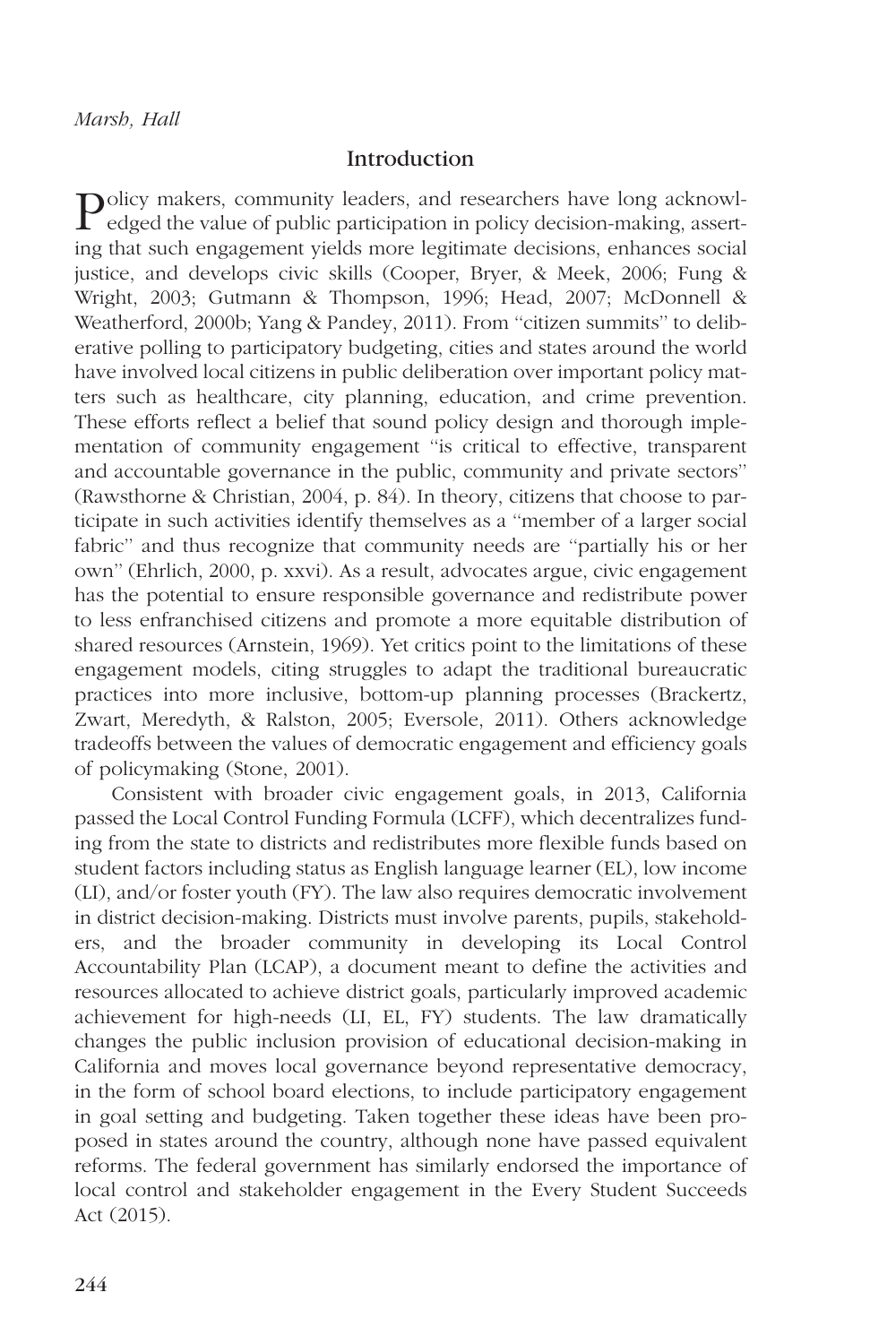Given the ambitious nature of LCFF's democratic mandate, its national importance, and the significant investments occurring statewide to comply, it is critical to understand how civic engagement efforts are enacted at the local level and the extent to which they achieve their democratic goals. Prior research has examined civic engagement in educational reform at the district and school level (e.g., Bryk, 2010; Fung, 2003; Fung & Wright, 2001; Malen & Ogawa, 1988; Marsh, 2007), yet few studies have examined such a reform at this scale. While advocates argue for the benefits of civic engagement, research demonstrates the difficulty of enacting such efforts and that the quality of implementation greatly determines these outcomes. A poor implementation process may ''delay decisions, increase conflict, disappoint participants, and lead to more distrust'' (Yang & Pandey, 2011, p. 880). This study examines how democratic principles and community engagement in the early stages of a statewide education reform played out across a diverse set of districts.

This research deepens our understanding of mandates for participatory democracy and informs policymakers, practitioners, and scholars about the challenges of and opportunities for achieving these ideals. The study demonstrates the ways in which power imbalances limit the realization of democratic goals and how climates of trust, partnerships (i.e., internal and external stakeholders, and community-based organizations [CBOs]), and demographic homogeneity (LI, EL) may provide the foundation for deeper, broader engagement. These findings also advance conceptual understandings of democratic practice, providing a framework for analyzing variation in practice.

In the remainder of this article, we first describe the theoretical and empirical literature undergirding our analysis. We then provide background on LCFF and our research methods. Finally, we provide our findings, organized around a set of key tensions and cross-cutting themes, and conclude with implications for policy, practice, and future research.

## Grounding the Study

We draw on concepts from democratic theory and public participation to frame our understanding of how stakeholder engagement processes might be designed and implemented. While the democratic theories are normative in nature (scholars claim particular models will lead to better outcomes), we do not advocate one model over another. Instead we use these concepts to identify key dimensions of democratic practice and present our framework as a schematic illustrating possible variation. We later demonstrate that policymakers may have envisioned particular models in their development of LCFF, and it is this intent against which we analyze the implementation observed across case study districts. In the end, this descriptive lens helps elucidate who is involved, what is the purpose and scope of engagement, and *how* engagement operates (Figure 1). After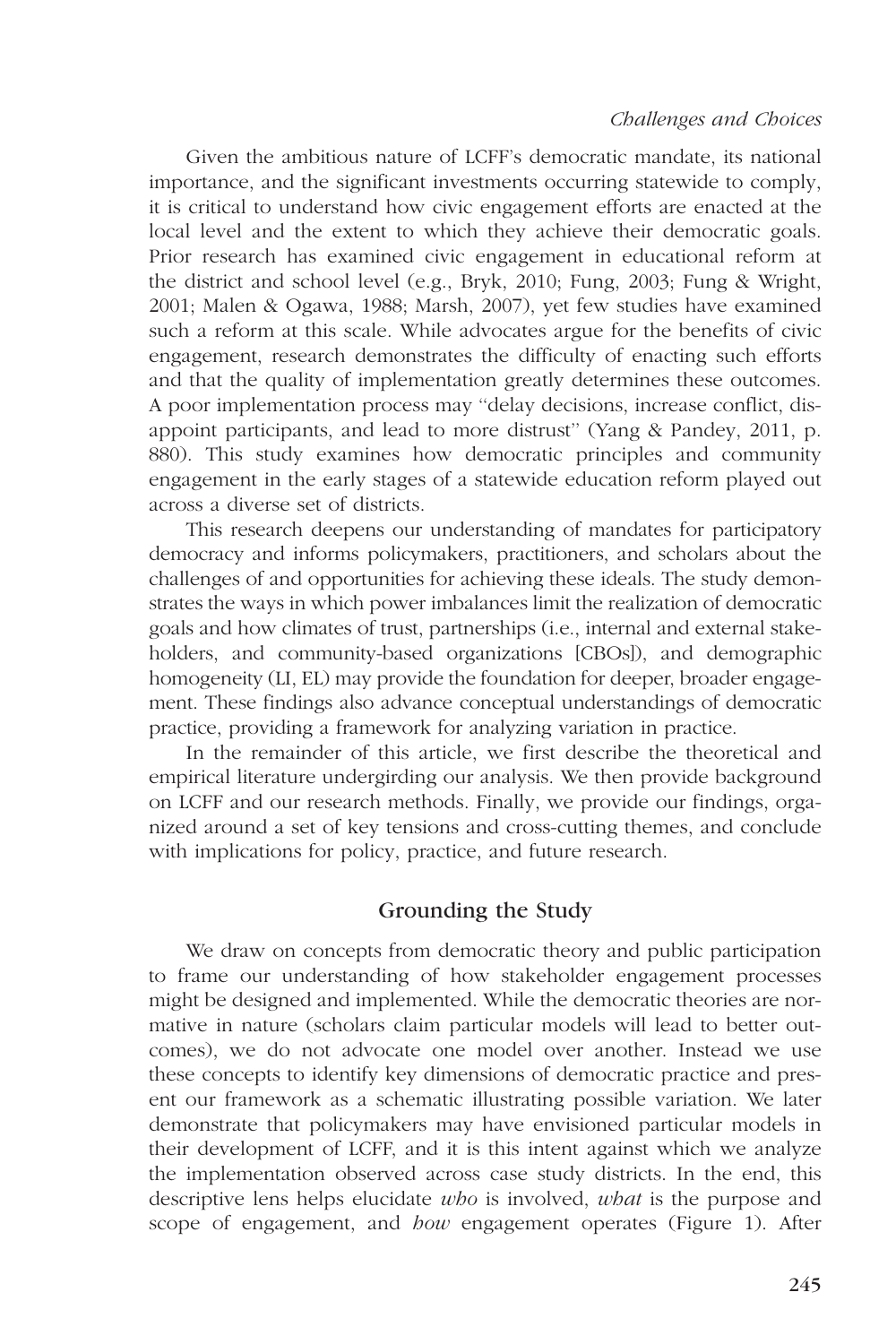

Figure 1. Models of stakeholder engagement.

describing the framework of engagement, we turn to studies of civic engagement in education reform and public administration for insights on implementation and the conditions that might influence it.

## Democratic Theory<sup>1</sup>

Building on prior work (Marsh, 2007; Marsh, Strunk, Bush-Mecenas, & Huguet, 2015), we start with an understanding that models of democratic decision-making fall along two continua. The horizontal spectrum focuses on who is involved, from participatory to representative models of democracy. Participatory democratic theory posits that in an ideal process, the maximum number of individuals affected by the decision share equal power to determine the outcome of the decision (Dewey, 1927; Pateman, 1975). According to participatory theories, increasing community participation in governance promotes the development of responsible citizens who learn to incorporate ideas beyond their self-interest, may limit elected officials' abuse of power, and increases the likelihood that individuals will support collective decisions (Barber, 2003; Gutmann & Thompson, 1996; Mansbridge, 1983; Pateman, 1975).

Conversely, representative democratic theory posits that increased engagement may be detrimental to policy formation because the increase may include less informed and interested members of society and weaken consensus around the norms of a democratic electoral system (Pateman, 1975; Schumpeter, 1942). Instead of broad community engagement, the ideal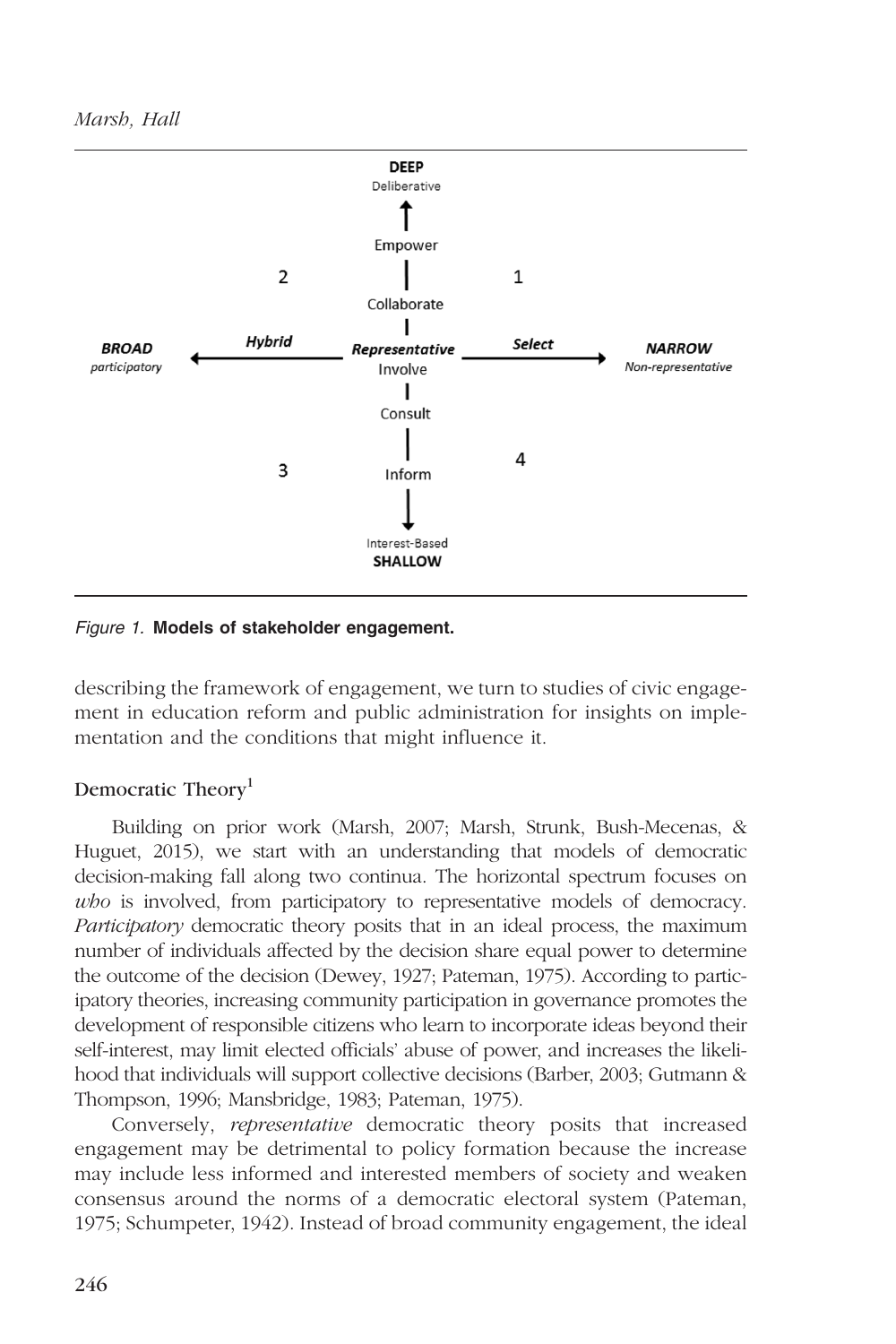in a representative democracy is limited participation of a minority of wellinformed leaders who represent constituents' interests (all constituencies are not necessarily proportionately represented, but representatives are assumed to act in their best interest). In this model, these well-informed leaders compete for votes, and it is the voter's engagement in the voting process that makes this model democratic (Schumpeter; 1942). Critics often challenge this model, particularly when organizations claim to represent community values and goals. While representative organizations commonly provide services to or advocate on behalf of low-income families, they may not serve as conduits for those families to become engaged participants in democratic practice (Skocpol, 2003).

What the purpose of decision-making is and how the process should operate are mapped along the vertical spectrum. On one end of the spectrum is *interest-based* democracy that characterizes the *how* and *what* of democracy as decisions based on competition for the advancement of private interests (Bessette, 1994; Macedo, 1999). Based on a ''rational actor,'' self-interested model, interest-based democracy assumes individuals politically engage in ways that maximize their personal gain (Phillips, 1995, p. 149; also see Bohman & Rehg, 1997). Decisions result from aggregative mechanisms (e.g., voting) and bargaining and do not require deliberation or public accounting for the reasons behind one's decisions (Bohman & Rehg, 1997). Advocates of this model argue that individuals and groups act in self-interested ways and as a result there is no common good (Schumpeter,  $1942$ ).<sup>2</sup>

At the other end of the spectrum, a *deliberative* conception of democracy in its ideal form bases decisions on public discourse in which community members consider each others' claims ( $bow$ ) and aims to promote the common good (what). As Gutmann and Thompson (1996) explain, ''when citizens or their representatives disagree morally, they should continue to reason together to reach mutually acceptable decisions'' (p. 1). The model of deliberative democracy rests on basic principles: that participants are free, equal, and given proportionate weight in discussion; reasons given for supporting or opposing policy options are based on rational arguments; those participating are focused on achieving the common good as opposed to solely advancing their self-interest; and participants are accountable to everyone likely affected by the outcomes of the process (Fung & Wright, 2003; Gutmann & Thompson, 1996; Habermas, 1996; Young, 1997).

While described as ideal models, in practice there are likely differing progressions between the ends of the deliberative-interest-based and participatory-representative continua. For example, a representative process becomes more participatory by broadening the representative body to include a wider range of stakeholders. Similarly, an interest-based process becomes more deliberative by including public debate prior to voting. To describe the variation in implementation likely to occur along these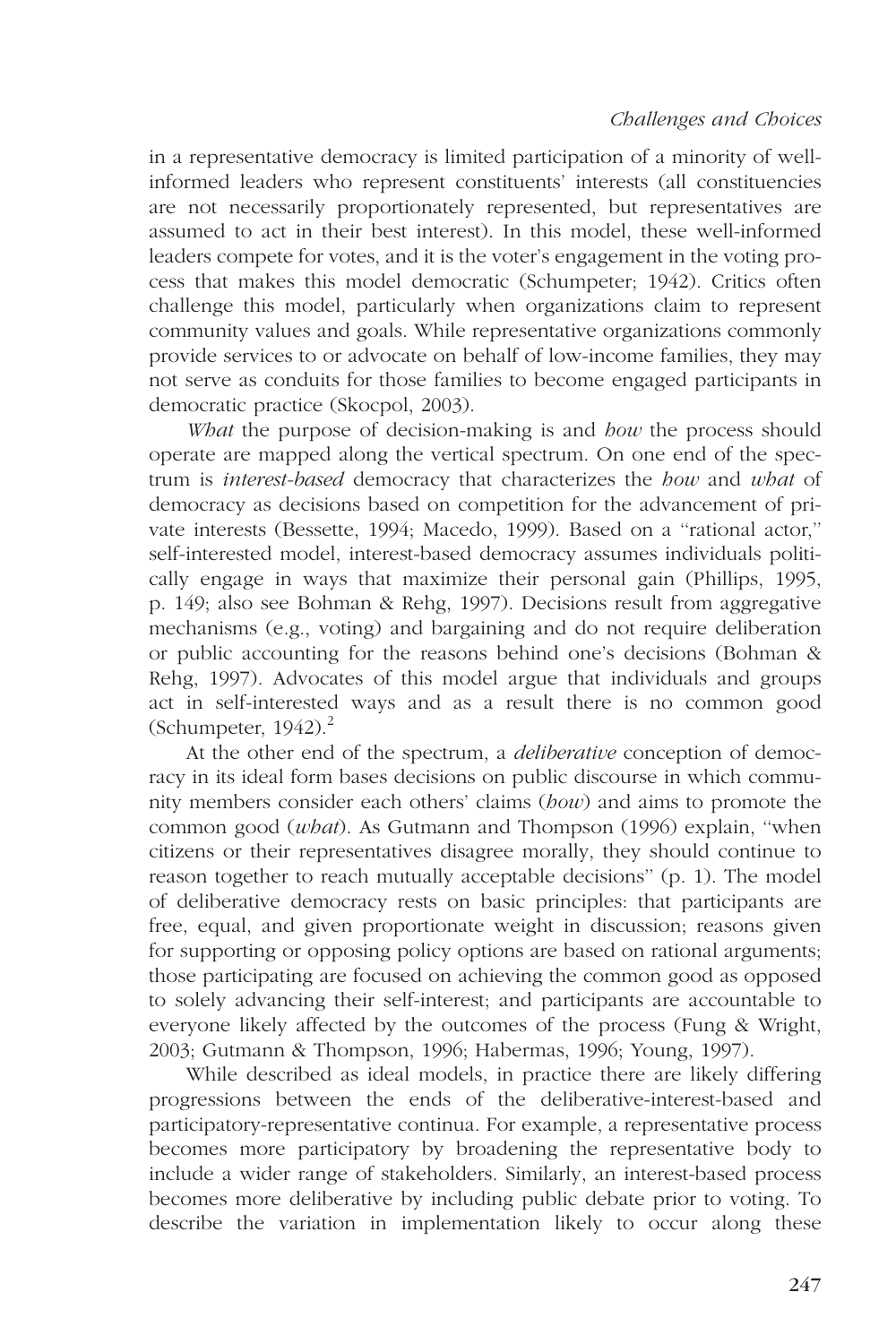continua, we draw on public administration and political science literature to adapt these ideal models.

### Models of Participation in Public Administration

Scholars interested in direct citizen participation in public administration have developed various frameworks for designing engagement processes that help resolve value conflicts and shape public policy (Fung, 2003, 2006; International Association for Public Participation [IAP2], 2007; Nabatchi, 2012). Consistent with democratic theory as outlined above, these frameworks recognize a variety of models resting on a set of ''design elements'' relating to, among others, who is involved, how they are involved, and for what purpose.

Two interrelated dimensions help elucidate the variation likely to occur within the interest-based-deliberative vertical spectrum (the how and what of participation): the mode of communication and the extent of authority. First, these scholars recognize that how participants interact within an engagement process can vary and that public participation rarely achieves the deliberative ideal of participants meeting as equals to reason together to solve problems. Instead, the mode of interaction generally ranges from one-way communication (information sharing with little opportunity for discussion) to greater opportunities for two-way communication (bidirectional exchange of information, goals, and values) and ultimately to more deliberative communication (a process of reasoned discussion, whereby all participants have an opportunity to speak, an obligation to listen, and consider the contributions of others). $3$ 

Second, the participation process can vary in the level of authority or influence participants have over decisions. Consistent with the less intensive modes of communication, processes that involve one-way flow of information involve less authority. At the far end are processes to inform the public, which are assumed to notify participants more than affect policy or action. The next level includes processes that *consult* the public, whereby policymakers ''listen to and acknowledge concerns and aspirations, and provide feedback on how public input influenced the decision'' (IAP2, 2007). Next, some processes *involve* the public by ensuring "that public concerns and aspirations are consistently understood and considered'' and ''directly reflected in the alternatives developed'' (IAP2, 2007). These processes tend to involve more two-way communication and some shared decision authority. Moving to a higher degree of shared authority, some processes collaborate with the public as partners. Fung (2006) calls this "co-governing" and cites Chicago's Local School Councils in public schools as an example. These processes promise to incorporate public advice and recommendations ''into the decisions to the maximum extent possible'' (IAP2, 2007). Finally,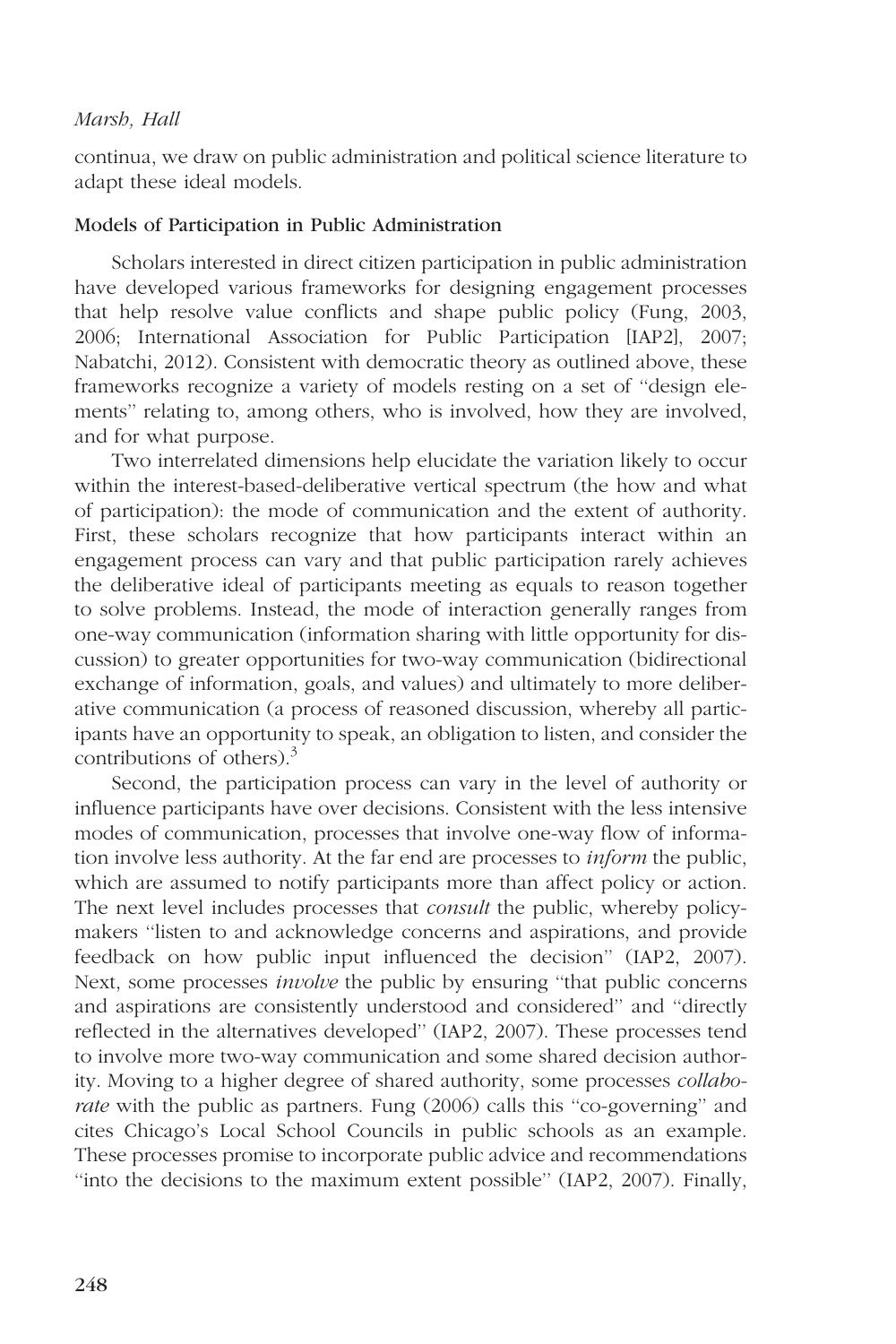the highest level are processes that *empower* the public with direct authority over decisions and involve deliberative communication.

The public administration literature also provides insights into the horizontal spectrum of who participates, indicating that not all processes are participatory or representative (Almond & Verba, 1989; Dahl, 1989; Fiorina, 1999). That is, participants may have been appointed and represent some but not all stakeholders that are likely to be affected by the decisions at hand. As such, we have adjusted the horizontal spectrum to situate the more ideal models to the left and narrower forms of participation to the right.<sup>4</sup> In a *narrow* process, a very small proportion of the population participates, participants include external (e.g., advocacy groups, citizens) or internal (e.g., teachers, students, district leaders) actors but not both, and there is no deliberate effort to involve representative groups (e.g., PTA) or underrepresented community members (in the case of LCFF, this would also include target EL, LI, and FY student groups). Such models fail to achieve either representative or participatory processes. In a select process, engagement is limited to a slightly larger proportion of the community, and participants may include both internal and external actors and handpicked preexisting representative groups. In the middle of the spectrum, a *representative* process includes a moderate proportion of the population, and the district involves existing representative groups, creates an advisory body that includes representatives of internal and external stakeholders, and intentionally recruits targeted and/or traditionally marginalized community members. Moving further to the left is a *hybrid* process that includes representative bodies and broadens participation and includes nontraditionally involved parents and community members. Finally, a *broad* process comes the closest to achieving the participatory ideal. It involves a relatively large percentage of the community and attracts participation from internal and external actors and other locally underrepresented groups to ensure that no groups are excluded.

Together, these concepts from democratic theory and public administration paint a nuanced picture of stakeholder engagement that varies along a continua related to who is involved—ranging from narrow to broad—and how and for what purpose—ranging from shallow to deep (Figure 1).

## Empirical and Theoretical Research on Mediating Conditions

Along with the conceptual literature, two fields of empirical research provide further insights into the nature and common obstacles and facilitators of public engagement that may relate to LCFF community engagement. This includes studies of (1) democratic engagement in education at the district (Bryk, Sebring, Kerbow, Rollow, & Easton, 1998; Fung, 2001; Marsh, 2007; McDonnell & Weatherford, 2000a) and school (e.g., Hill & Bonan, 1991; Malen, Ogawa, & Kranz, 1990; Murphy & Beck, 1995) levels and (2)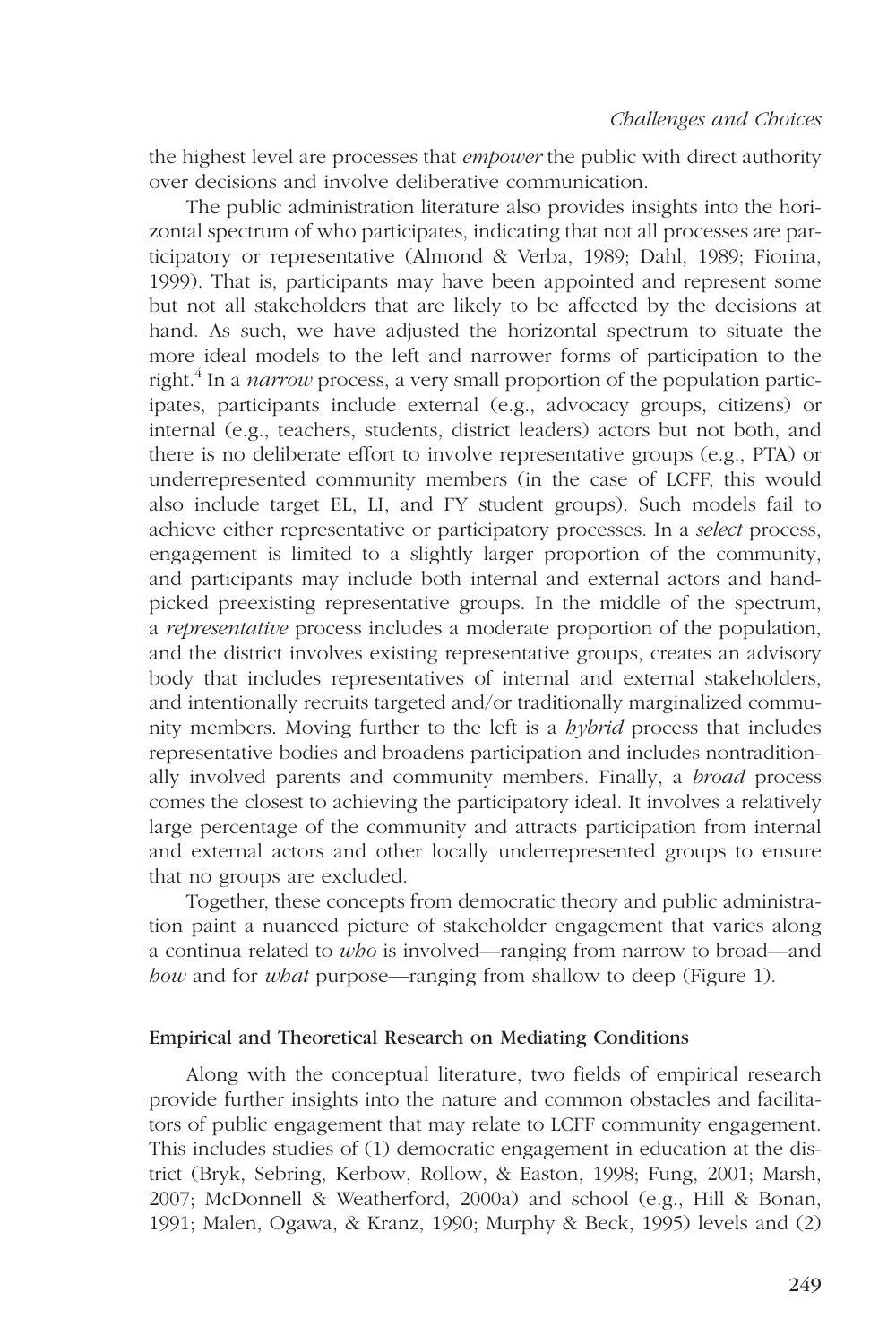participatory budgeting (PB)—citizen involvement in the deliberation, debate, and allocation of public resources (Arnstein, 1969; Fung & Wright, 2001; Shah, 2007; Wampler, 2012). Collectively, this literature suggests a set of conditions that mediate participation and are associated with deeper and broader forms of democratic engagement.<sup>5</sup>

Capacity. Studies find that the quality of human, social, and physical capital affects engagement. Bryk and colleagues (1998) researching Chicago schools found that stronger forms of democracy (those aligned to deliberative and participatory models) were more likely to occur in advantaged schools. Other scholars identify capacity gaps that limit participation. For example, educators often fail to facilitate two-way dialogue and connect with the community, often dominating discussions (Johnson & Pajares, 1996; Malen, 1994; Malen & Ogawa, 1988). Educators also exhibit limited understanding of parents and students who are of color, low-income, or immigrant (Hein, 2003; Lopez, Scribner, & Mahitivanichcha, 2001). Lopez et al. (2001) found migrant parent engagement was enhanced when school leaders developed an awareness of each family's ''social and economic position'' and connected those needs to ''multiple social services available in the community'' (p. 261). PB studies also find that organizers often lack capacity and struggle to engage nontraditional political actors (Koonings, 2004; Lerner, 2011).

Research also indicates that limited capacity of citizens and parents can hinder both the quantity and quality of engagement. Limited access to information (Gyurko & Henig, 2010; Malen & Ogawa, 1988; Menefee-Libey, 2010), social capital (Allensworth, Bryk, & Sebring, 2010; Bryk et al., 1998; Orr, 1996), and available time to devote to the engagement process (Finders & Lewis, 1994; Henry, 1996; Heymann & Earl, 2000) contribute to limited participation and engagement. Language differences and limited English proficiency can also hinder parent participation and understanding in engagement processes (Abrams & Gibbs, 2002; Marsh, 2007; Shirley, 1997). The parent engagement literature has identified limited economic resources as both an independent contributor to diminished democratic participation and an indirect factor that exacerbates weak parent capacity in other areas such as time (Waanders, Mendez, & Downer, 2007; Weiss et al., 2003).

Given these capacity constraints, scholars often identify intermediary organizations and CBOs as a potential resource for increasing parent capacity. Fung (2004) found that civic associations allowed individuals in marginalized groups to build their political capital, pool their resources, and become more effectual in influencing district decision making. PB studies also find that external organizations (i.e., networked organizations, coalitions) can improve the understanding and depth of engagement of traditionally underserved citizens (Koonings, 2004; Lerner, 2011).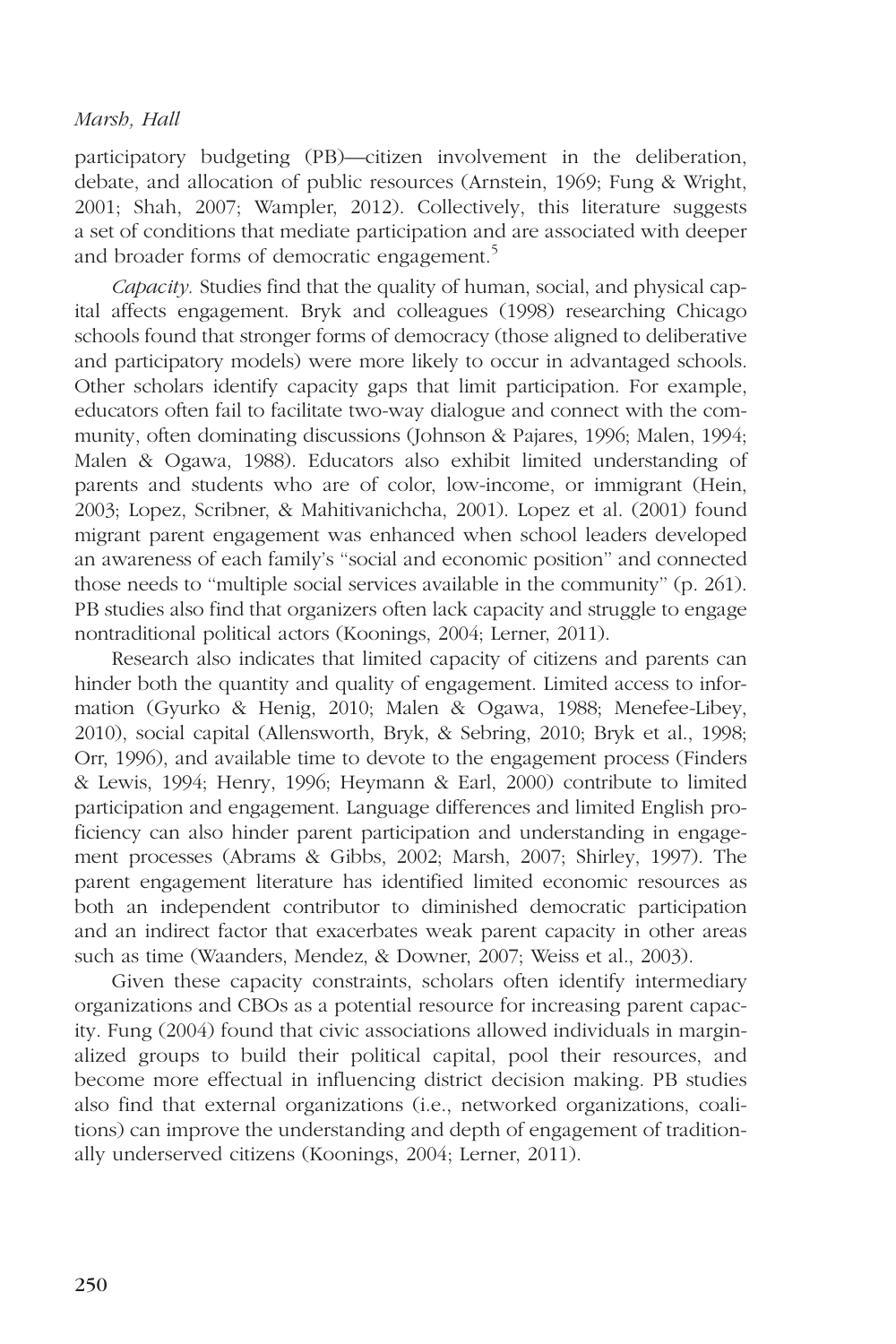Leadership. Another potential mediator of engagement is leadership. Researchers find that leaders' commitment to and beliefs about community engagement influence the nature and outcomes of this process (Auerbach, 2007; Marsh et al., 2015). While school leadership often reports supporting community engagement ideals, there are frequently gaps between their intention and practice (Gonzales-DeHass, Willems, & Holbein, 2005; Hiatt-Michael, 2006; Stelmach, 2004). Multiple scholars indicate that deeper and broader forms of engagement are associated with particular types of leadership: Barber (2003) argues that ''facilitating leadership'' ensuring ''the rights of the reticent, who need time and quiet and an absence of competitive talk to find their own voices'' (p.240) is essential to strong democracy; Bryk et al. (1998) find that ''transformative principal leadership'' is the most important feature of schools that moved to more collective democratic models; and Marsh (2007) notes that leaders embracing ideas aligned with ''new professionalism'' (i.e., valuing knowledge and involvement of individuals outside of the profession) better mediated institutional tensions to arrive at more deliberative, participatory practice.

Trust. Democratic theorists (Mansbridge, 1983; Warren, 1999) and researchers (Kruse, Louis, & Bryk, 1994; Marsh, 2007; Weiss & Cambone, 1994) have long argued that trust shapes the nature and quality of engagement. Studies of district-level reforms have found that trust between and among educators and citizens helps explain differences in democratic reform implementation across sites (Marsh, 2007; McDonnell & Weatherford, 2000b). Without trusting relationships, participants were not likely to consider co-participants or leaders partners in negotiating for the common good. Education research indicates that participants who perceive of ''token'' engagement and fail to experience two-way discourse grow skeptical, constraining long-term success of engagement (Anderson, 1998; Croninger & Malen, 2002; Malen, 1994; Malen & Ogawa, 1988; Marsh et al., 2015). Studies of PB similarly find that the community may lose confidence in the participatory process and inhibit future engagement when they experience ''tokenistic'' efforts (e.g., when final allocations shift away from the PB outcomes) (Musso, Weare, Elliot, Kitsuse, & Shiau, 2007).

Studies indicate that when the community shares with educators an experience of mutual respect and responsibility, the ideals of democratic theory may be more easily realized (Giles, 2006; Marsh, 2007; Tschannen-Moran, 2001). Research on decentralization in Chicago identified the value of established trust in facilitating local decision-making (Bryk et al., 1998; Rollow & Bennett 1996; Yanguas & Rollow 1996). Schools characterized by ''strong democracy'' (similar to a broad-deep model) demonstrated high levels of trust between parents, teachers, and principals, and those characterized by ''adversarial politics'' (similar to an interest-based model) exhibited high levels of distrust (Bryk et al., 1998).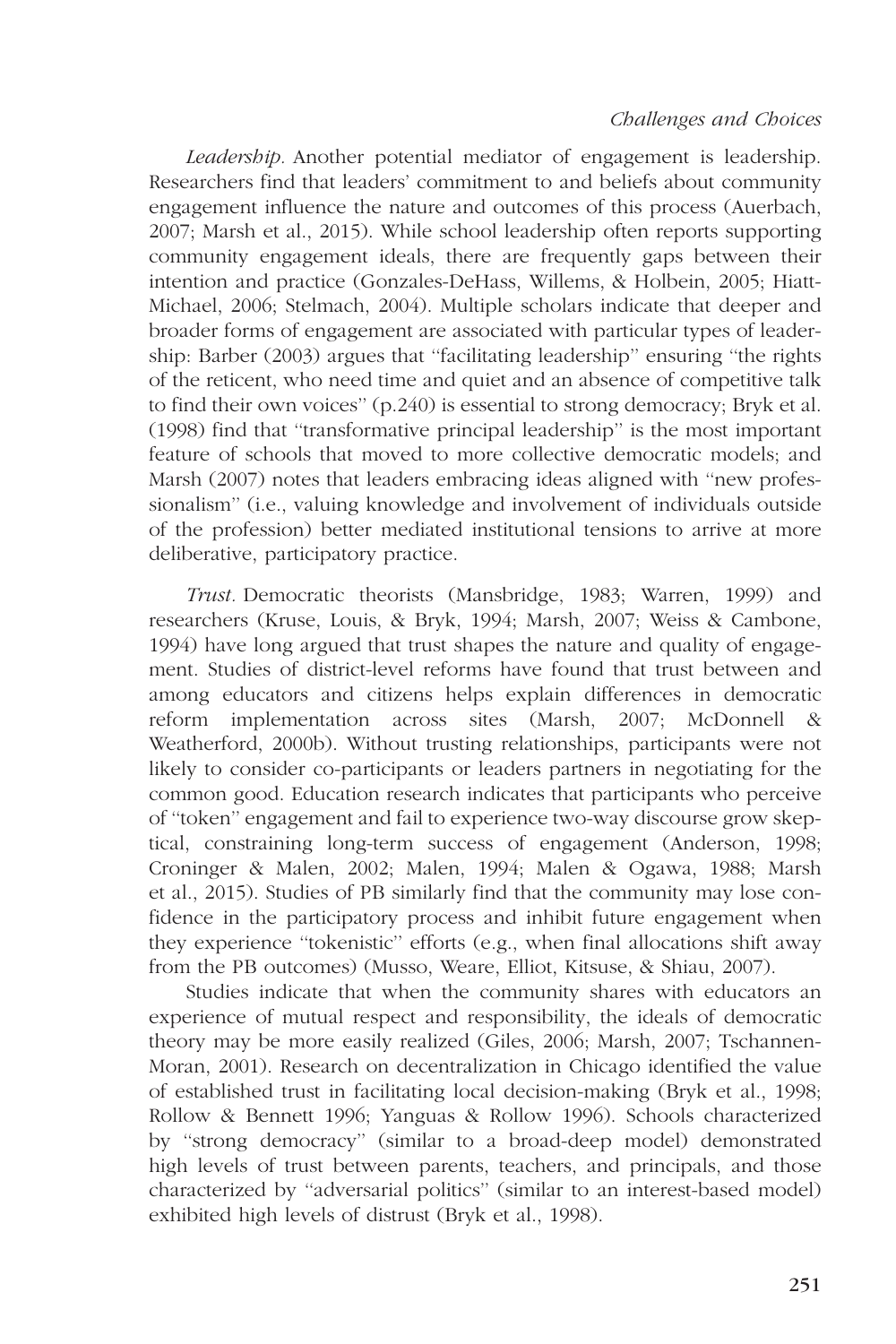Institutional factors. Broader norms and values also contribute to educators' stance toward engagement and its enactment. Research finds that district norms that support top-down authority create barriers to incorporating community input into policy decisions (Malen et al., 1990; Wohlstetter & Odden, 1992) and may lead some community members to believe there has been a shift in power when one has not occurred (Hess, 1999; Malen, 1994; Malen & Ogawa, 1988; Tschannen-Moran, 2001). Other studies show that educator taken-for-granted understandings of roles and bias against community involvement in professional domains limit engagement (Anderson, 1998; Johnson & Pajares, 1996; Malen et al., 1990; Weiss & Cambone, 1994).

Size and heterogeneity. Some research indicates that smaller size organizations and communities are better able to achieve more participatory and deeper levels of engagement. While a few scholars argue that smaller scale endeavors allow for more face-to-face structures and facilitate feelings of equal respect (Mansbridge, 1983), others clarify that while important for building trust, size alone does not guarantee positive outcomes without other conditions such as leadership (Bryk et al., 1998). Still others acknowledge the challenge of scale for achieving deeper, broader forms of engagement but recognize that technology can help overcome it (Barber, 2003; Roberts, 2004).

Other research reveals that the level of community heterogeneity affects the nature of engagement, with fewer differences facilitating more deliberative participant exchange (Bryk et al., 1998; Mansbridge, 1983; Marsh, 2007). Mansbridge (1983) notes that conflicting interests limit the likelihood of consensus and that face-to-face forms of engagement are superior when there are common interests. Empirically, Bryk et al. (1998) find that racial diversity provided the seeds for conflict and homogeneous schools more often achieved stronger forms of democratic practice.

Collectively, this literature provides us guidance on assessing the nature and quality of democratic participation in LCFF and a sensitizing lens to understand conditions that might shape it.

# Background on LCFF

In 2013, California adopted LCFF, reforming California's education system in three substantial ways. First, LCFF decentralized resource allocation from state control to locally elected school boards and districts. Second, funding was redistributed from a categorical model to a more flexible funding system while allocating additional tax dollars to districts with students who qualify as FRPL, EL, or FY.<sup>6</sup> These ideas in LCFF originated in a 2007 paper included in a California publication known as Getting Down to *Facts* (GDTF) (Bersin, Kirst, & Liu, 2008).<sup>7</sup>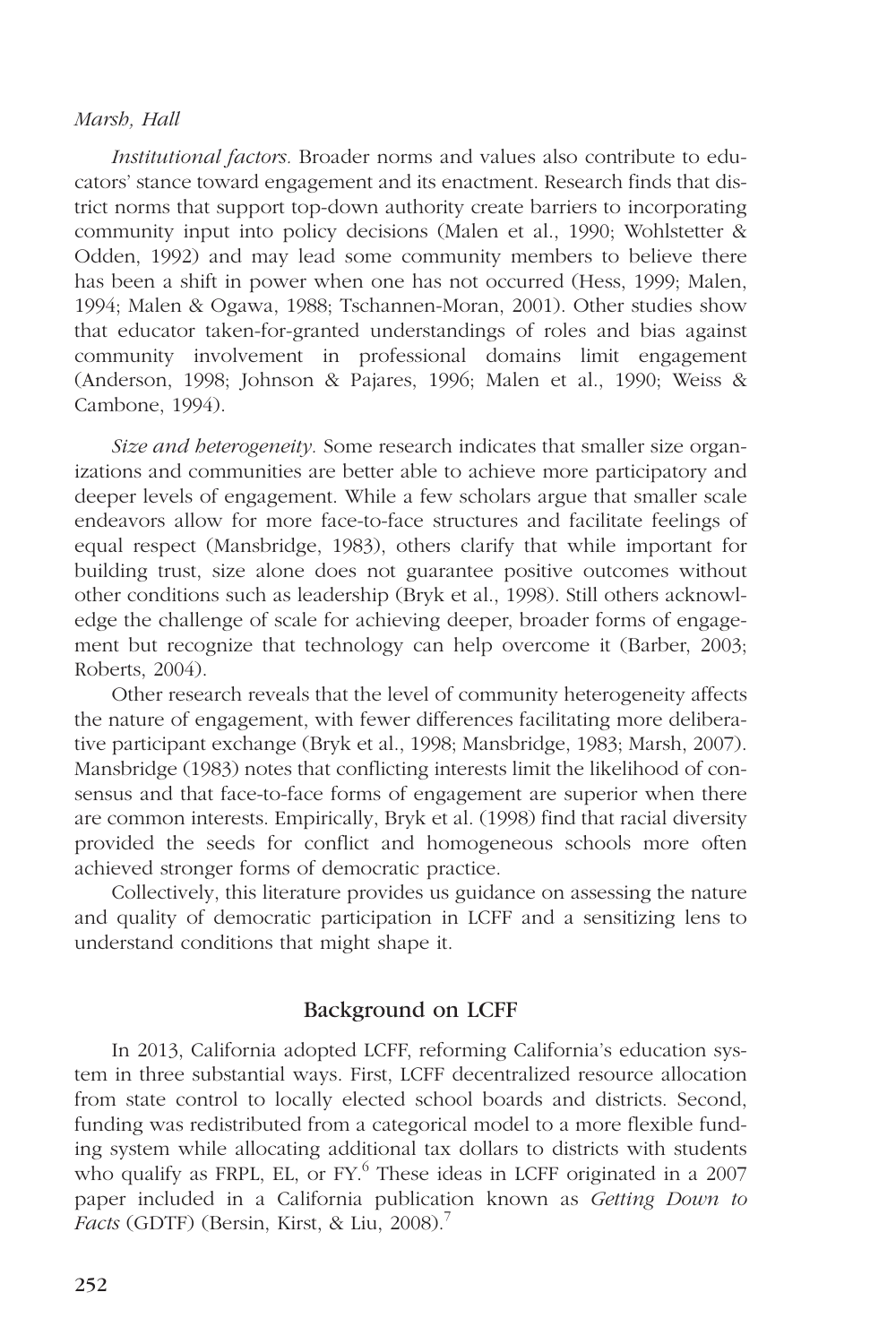The third significant change was new, more transparent accountability, which requires districts to create budgets with input from a broad group of stakeholders and, in accordance with eight state-priorities, $\delta$  set their own accountability standards for student outcomes in a LCAP. In the first year, the guidelines for developing the LCAP directed districts to consult with and solicit comments of stakeholders ''to capture information that comprises a good strategic plan'' and to ''focus on strategic goals, progression of outcomes, and services and related expenditures based on local need'' (California Department of Education & West Ed, 2014). In practice, the LCAPs became lengthy documents detailing districts' estimated service and funds to address state-mandated goals, community desires, contractual mandates, and district needs (Humphrey et al., 2014).

An analysis of policy documents and interviews with state and local leaders (see ''Data and Methods'' for details) indicate multiple purposes for LCFF stakeholder engagement. First, for transparency and accountability purposes, it is assumed the public understands and has contributed to district goal and resource decisions, so that they can review the district's progress annually to ensure funds are spent in ways that achieve goals. According to a statewide intermediary leader, LCFF intends to support local accountability: ''If we're going to have local accountability, then it's no longer about the state watching to see if we use funds right, or spent it, bought the right thing. It is about local communities saying, 'I understand what's happening. I want to see—I'm providing some sense of feedback.''' This transparency is assumed to motivate educators and board members to work hard to meet goals, because in essence ''you've gone public,'' as one study superintendent explained, and watchful citizens can take action when goals are not met (e.g., voting out the board).

Second, there is a belief that by shifting resource decisions away from the state to local arenas LCFF will result in more effective local policy. As the state board president explained:

We'd had a history in California of everybody coming to the state to get a categorical program to impose something locally. As we tried to reverse the whole flow of power from Sacramento down, we looked at the budget process and if we send the money down there flexibly ... if we had a robust democracy at the local level, then we could say there is a lot of public participation that is not dominated by the groups that have lobbyists and can come to Sacramento ... [and] change the politics from a top-down politics to a bottom-up politics.

He also noted that the desire for this power shift came from the governor, who had long-touted ''humility'' and ''a feeling that we have 6.3 million students, 11,120 schools ... we just don't know how to do this, therefore the politics need to be organized locally.'' By shifting away from elite Sacramento politics favoring those who ''can play the game,'' LCFF could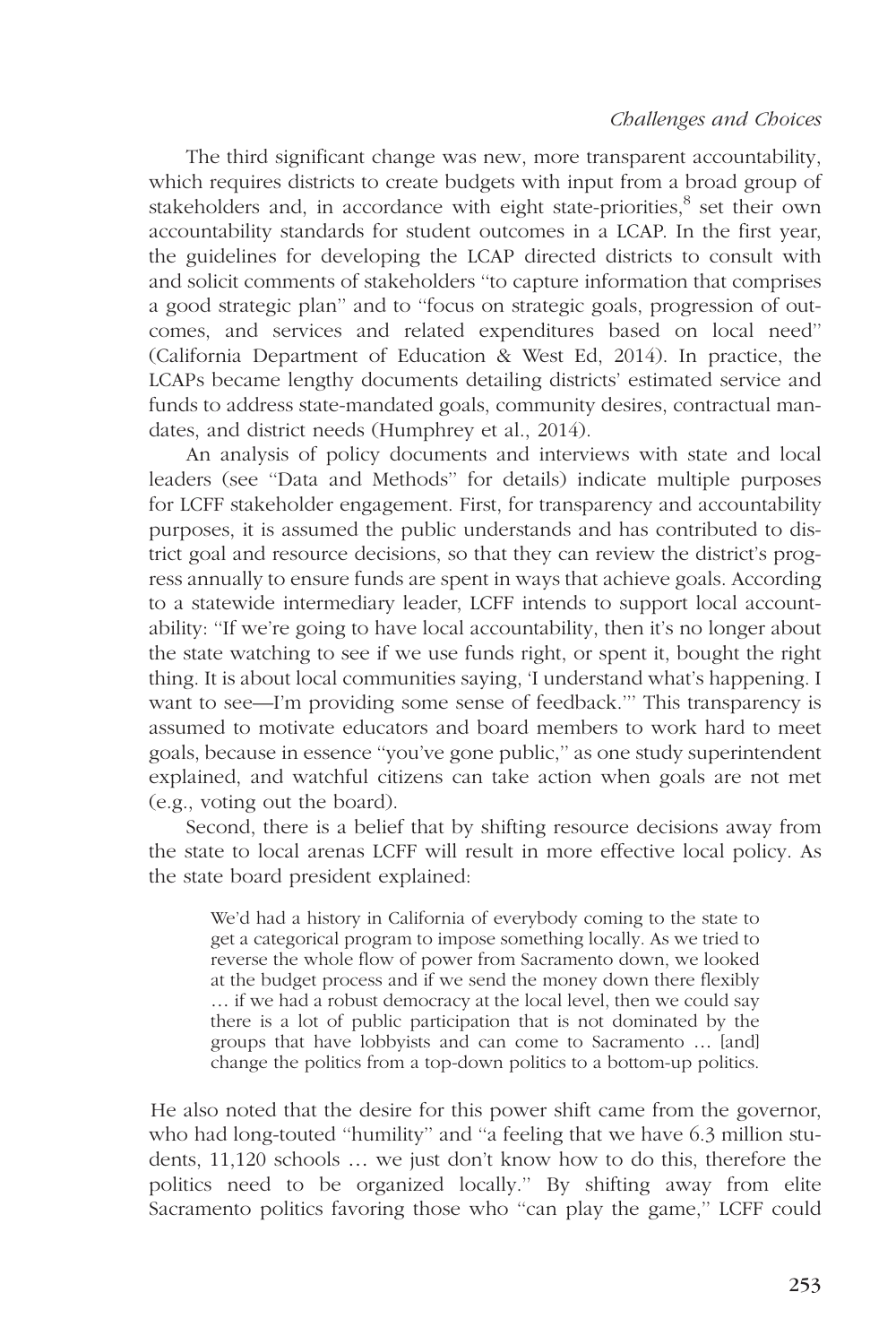empower local leaders to make decisions reflecting local interests, which would lead to more improved outcomes for students.

These two rationales reflect different conceptions of democratic engagement. The first rationale, focused on transparency and accountability, includes a vision of broad participation to inform the public. In contrast, the second rationale tied to bottom-up decision-making emphasizes a process to consult, involve, and collaborate with citizens, be it broad or representative.

As for the mechanics, LCFF spells out several requirements for the *who*, what, and how of engagement. As Table 1 illustrates, while state leaders interviewed conveyed a strong interest in broad participation, policy documents are less explicit about breadth. The law and regulations *require* districts to solicit input from, at a minimum, representative groups (parent and English learner advisory groups) and then *recommend* involvement from parents, students, and other stakeholders such as labor associations and individuals connected to subgroups targeted for extra funding (e.g., FY, EL). There are no threshold levels, numbers, or proportions dictated. As for *what*, the policy specifies that districts solicit input on the proposed actions and expenditures outlined in the LCAP and provide information to stakeholders on how the district sets LCAP *goals* relative to state priorities.

Finally, the law provides only a few details on *how* districts should engage stakeholders. Beyond the required public hearing and a statement about the ''critical'' role of ''meaningful engagement,'' the policy does not provide guidelines on how to structure the process. Combining what is known about the *how* and *what*, there is no explicit deliberative (deep) intent in the law—neither the statute, regulations, nor policymakers use the language of the common good, reason-based exchange, or empowering stakeholders. In contrast, the state board president implied a more interestbased (shallow) notion of how stakeholders might engage, noting that they are likely to press for their particular interests and ''clash'' in ways forcing board members to make ''tradeoffs.'' In the end, the law emphasizes both broad and representative forms of engagement to inform and consult. Returning to our conceptual framework (Figure 1), the design of LCFF's engagement process falls in Quadrants 2 and 3. We anchor our analysis of implementation in this understanding of policy intent.

## Data and Methods

This article examines the LCFF stakeholder engagement process during the first year of its implementation  $(2013-14)$ . We ask: *How did districts* interpret and implement the requirement for democratic engagement? What district and community conditions shaped the ways in which democratic engagement played out across districts? To answer our research questions, we drew on data from a broader study of LCFF implementation in 10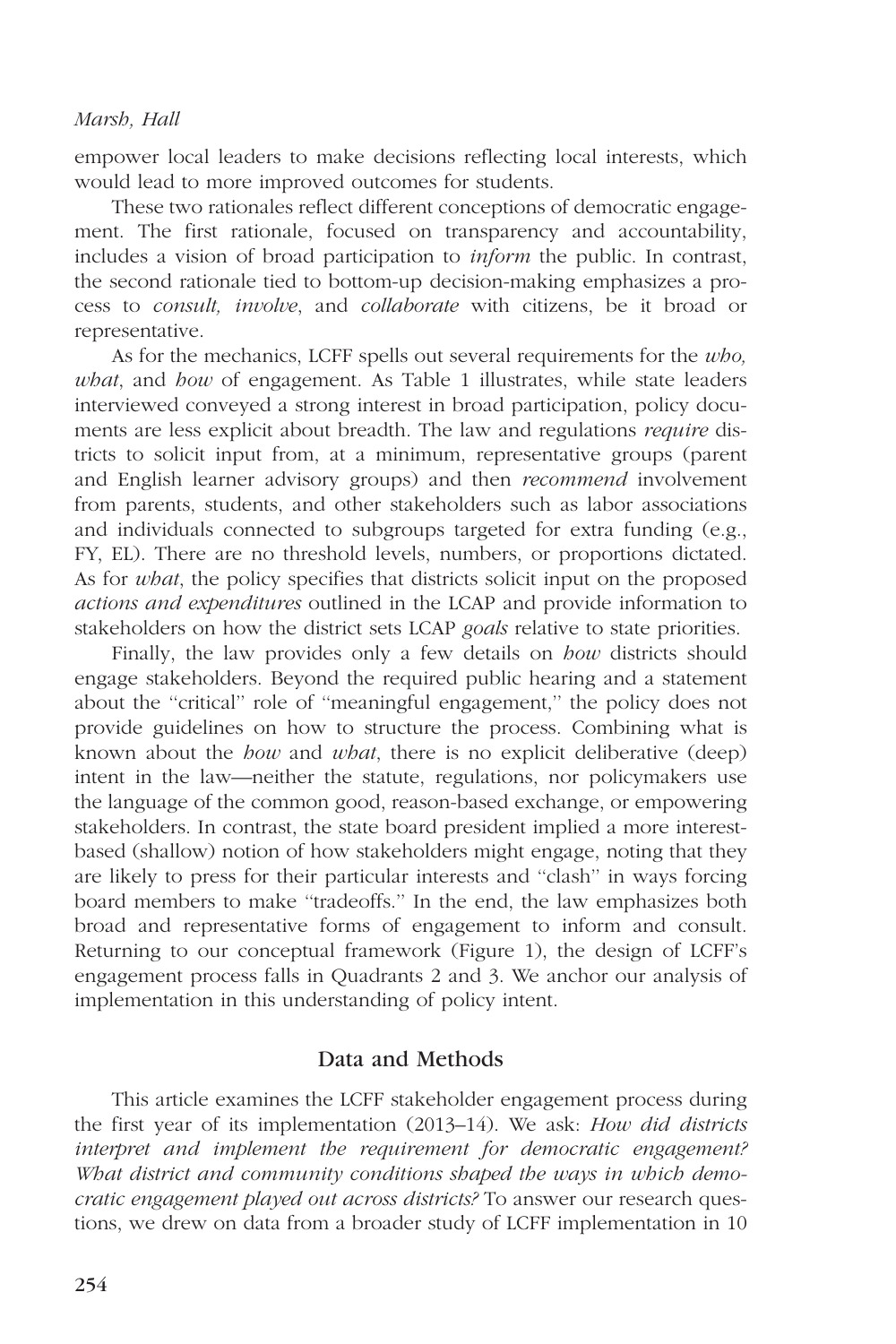| WHO should be<br>WHAT (focus/<br>purpose)<br>involved | expenditures proposed for the LCAP.<br>public of the opportunity to submit<br>district shall notify members of the<br>Required parent advisory committee<br>committee established pursuant to<br>"The superintendent of the school<br>The Law: Chapter 47 (AB 97),<br>Chapter 357 (SB 97) of 2013<br>At least one hearing for public to<br>and/or English learner advisory<br>principals, administrators, other<br>school personnel, parents, and<br>Chapter 70 (SB 91), and<br>comments on the actions and<br>make recommendations and<br>"in consultation with teachers,<br>pupils"<br>\$52063 | Evidence on the Intent of LCFF Regarding Democratic Engagement<br>and qualitative data/metrics related to<br>these priorities and used by the local<br>Engagement and stakeholders should<br>education agency to inform the LCAP<br>be provided with timely quantitative<br>Code section 52052, is critical to the<br>"Meaningful engagement of parents,<br>Learning, (B) Pupil Outcomes, (C)<br>subgroups identified in Education<br>State Priorities: (A) Conditions of<br>pupils, and other stakeholders,<br>Regulations and LCAP<br>including those representing<br>Template of 2014<br>LCAP and budget process" | just about setting goals or was it really<br>new people, and in that way, change<br>"It was allocating the dollars  what<br>expecting community stakeholders to<br>are the goals of LCFF that I'd like to<br>deliberations, and hopefully, focus"<br>"You want very broad participation";<br>"part of the strategy was to involve<br>engage in at the local level-was it<br>[Q: What is it that the state was<br>about allocating the dollars?<br>State Board President<br>the local budget politics and |
|-------------------------------------------------------|--------------------------------------------------------------------------------------------------------------------------------------------------------------------------------------------------------------------------------------------------------------------------------------------------------------------------------------------------------------------------------------------------------------------------------------------------------------------------------------------------------------------------------------------------------------------------------------------------|----------------------------------------------------------------------------------------------------------------------------------------------------------------------------------------------------------------------------------------------------------------------------------------------------------------------------------------------------------------------------------------------------------------------------------------------------------------------------------------------------------------------------------------------------------------------------------------------------------------------|----------------------------------------------------------------------------------------------------------------------------------------------------------------------------------------------------------------------------------------------------------------------------------------------------------------------------------------------------------------------------------------------------------------------------------------------------------------------------------------------------------|
|                                                       | annual update to the local control and<br>specific actions and expenditures<br>proposed to be included in the local<br>accountability plan, using the most<br>control and accountability plan or<br>written comments regarding the<br>efficient method of notification<br>possible" §52056(a)(1).                                                                                                                                                                                                                                                                                                | goal-setting process.                                                                                                                                                                                                                                                                                                                                                                                                                                                                                                                                                                                                | (continued)<br>[Q: Did you intend the community to<br>really get involved at the level of<br>see play out? The top one was<br>allocations and budgets?]<br>resource allocation."<br>"Yes. Definitely."                                                                                                                                                                                                                                                                                                   |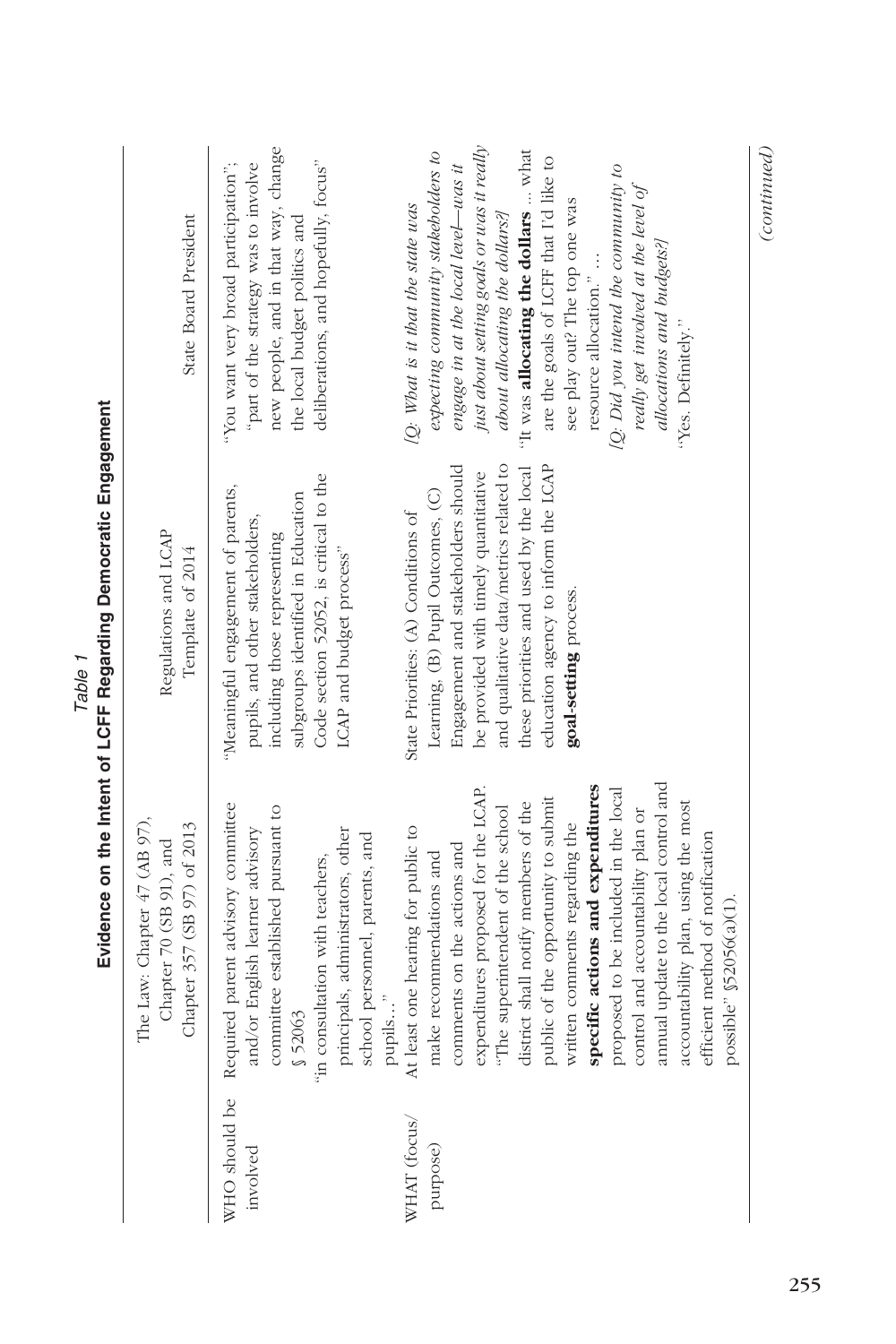|                          |                                                                                                                                                           | l mole i (nomination)                                                                                                                                                                                                                                                                                                                                                   |                                                                                                                                                                                                                                                                                                                                                                                                                                                                 |
|--------------------------|-----------------------------------------------------------------------------------------------------------------------------------------------------------|-------------------------------------------------------------------------------------------------------------------------------------------------------------------------------------------------------------------------------------------------------------------------------------------------------------------------------------------------------------------------|-----------------------------------------------------------------------------------------------------------------------------------------------------------------------------------------------------------------------------------------------------------------------------------------------------------------------------------------------------------------------------------------------------------------------------------------------------------------|
|                          | The Law: Chapter 47 (AB 97),<br>Chapter 357 (SB 97) of 2013<br>Chapter 70 (SB 91), and                                                                    | Regulations and LCAP<br>Template of 2014                                                                                                                                                                                                                                                                                                                                | State Board President                                                                                                                                                                                                                                                                                                                                                                                                                                           |
| HOW it should<br>operate | comment, superintendent shall notify<br>one Public hearing and solicit public<br>"Governing board shall hold at least<br>the public and request comment." | expectation of authentic engagement<br>Department of Education & West Ed,<br>Meaningful and involved engagement<br>supporting implementation of the<br>communitywide effort to support<br>leaming community. (California<br>that leads to a multifaceted and<br>a productive, student-oriented<br>LCAP and budget. There is an<br>in developing, reviewing, and<br>2014 | [Q: Was the expectation of the LCAP that<br>clashing interests there, and you want<br>individual interests, and therefore you<br>"No, it would be, they'd be doing their<br>because you want a whole bunch of<br>community members would come to<br>the table and contribute what's best<br>for the community as a whole or<br>what's best for their individual<br>the Board to have to make the<br>want very broad participation<br>tradeoffs."<br>interests?] |

Table 1 (continued) Table 1 (continued)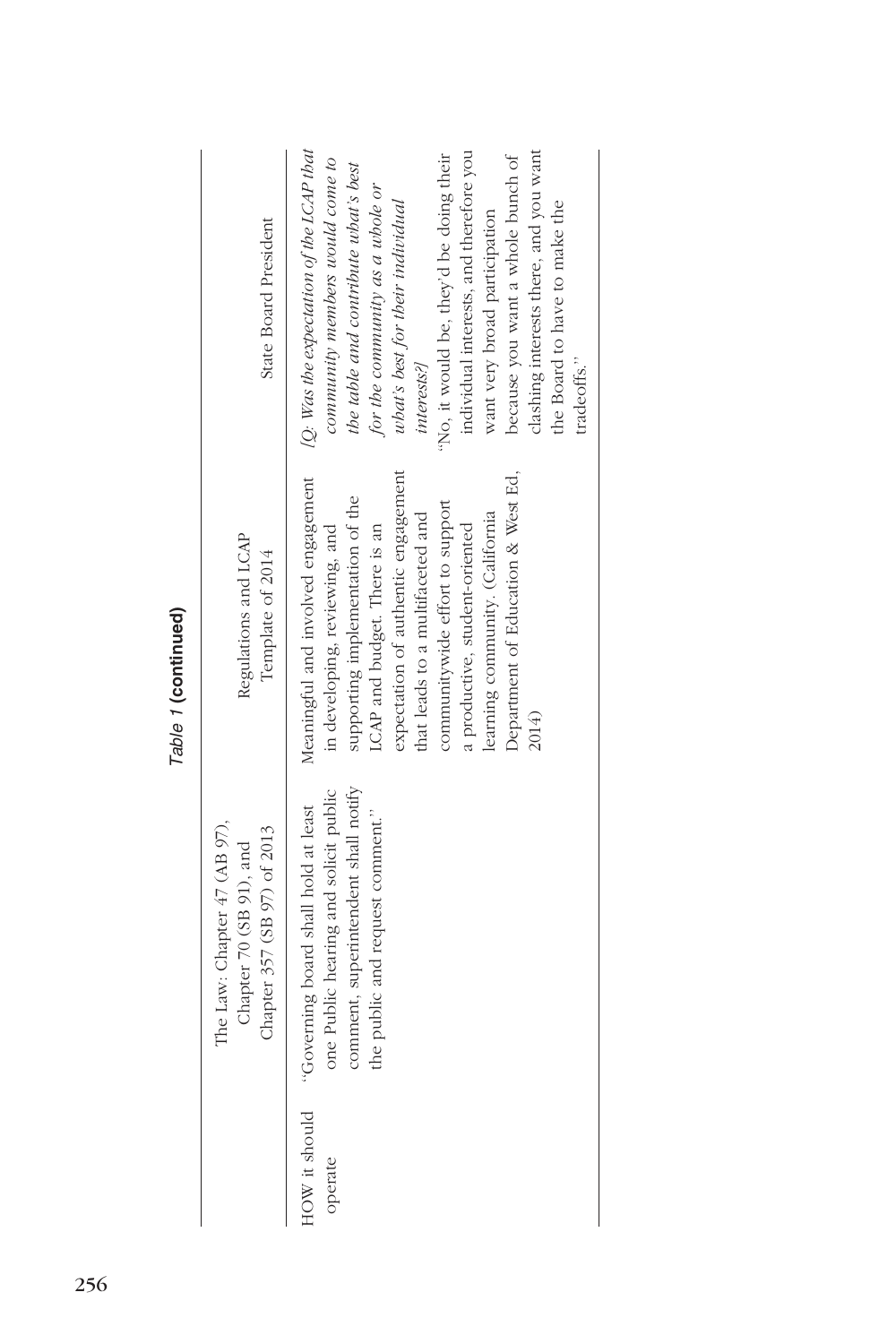| cases                          | Geographic<br>Region    | Enrollment        | Urbanicity                        | Proportion of<br>EL Students | Proportion of<br>LI Students |
|--------------------------------|-------------------------|-------------------|-----------------------------------|------------------------------|------------------------------|
| treckinridge                   | North                   | $<\!10,\!000$     |                                   | $50\% - 75\%$                | $^{1006} - 75%$              |
| juchanan                       | North                   | $<$ 10,000 $\,$   | Rural<br>Rural                    | $< 25\%$                     | $0\% - 75\%$                 |
|                                | Mid                     | $<$ 10,000        | fidsized town                     | $0\% - 75\%$                 | $>>75\%$                     |
| Cleveland<br>Grant<br>Harrison | North<br>South<br>North | 25,000-50,000     |                                   | >>75%                        | $0\% - 75\%$                 |
|                                |                         | $5,000 - 50,000$  | Large city<br>Large city<br>Rural | $-006 - 75%$                 | >>75%                        |
|                                |                         | 10,000            |                                   | $< 25\%$                     | $000 - 75%$                  |
| Hayes<br>Taft<br>Tyler         |                         | $10,000 - 25,000$ | lidsized town                     | 25%-50%                      | 0%-75%                       |
|                                | Bay<br>Bay<br>South     | $5,000 - 50,000$  | suburban                          | $< 25\%$                     | <25%                         |
| anburan                        |                         | >50,000           | arge city                         | 25%-50%                      | $>75\%$                      |
| Vashingtor                     | Bay                     | $<$ 25,000        | fidsized town                     | $-006 - 75%$                 | $-006 - 75%$                 |
|                                |                         |                   |                                   |                              |                              |

Table 2<br>Case Study District Characteristics Case Study District Characteristics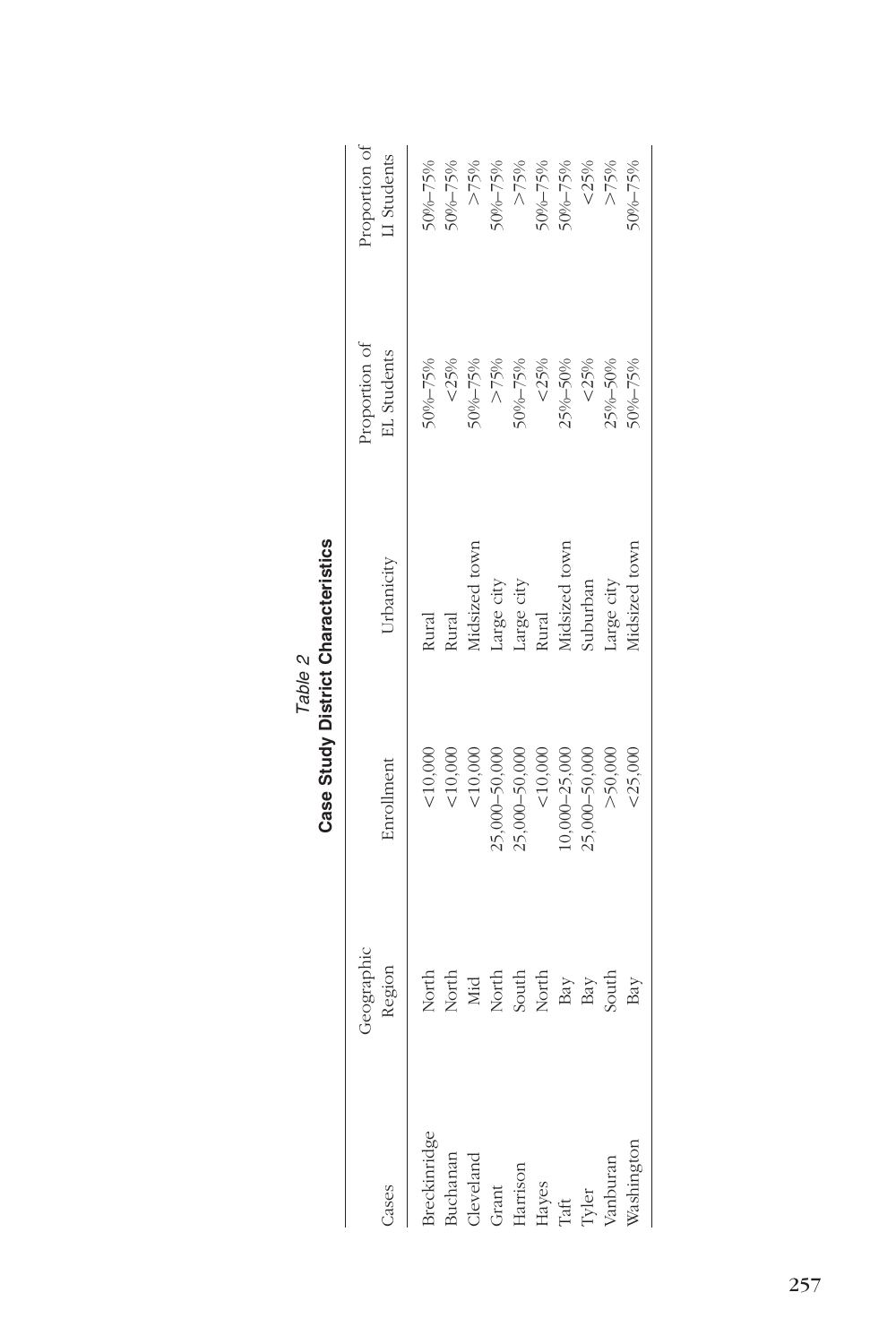districts (Humphrey et al., 2014). As Table 2 illustrates, this purposeful sample was selected to represent districts that varied in enrollment, geography, urbanicity, and student demographics. Although based in part on the broader study's intent to capture the range of district characteristics statewide, these sampling criteria align with conditions cited in the literature as influencing democratic engagement, such as capacity, homogeneity, size, trust, and leadership.

Data collected between 2014 and 2015 for this study included interviews, document data (LCAPs, communications, policy documents), and observations (videos of meetings). The research team interviewed state leaders ( $n = 8$ ), county administrators ( $n = 20$ ), and case study district and civic leaders ( $n = 83$ ). Specifically, for each case study district, we interviewed the superintendent and district officials responsible for the budget, programs, and community engagement as well as other district staff  $(n = 51)$ , school board members  $(n = 9)$ , union representatives  $(n = 8)$ , parents  $(n = 8)$ , and civic leaders engaged with LCFF implementation at the local and/or statewide levels ( $n = 7$ ). We used semistructured protocols in all interviews, which were audio-recorded and transcribed.<sup>9</sup>

To enhance the internal validity and accuracy of findings, we triangulated data from multiple sources, comparing interview data to documents, and observations whenever possible. Guided by our framework, we coded all data, first analyzing the nature of engagement in each case along the broad dimensions of who, how, and what of participation, along with contextual factors. Next, we analyzed each case individually, developing detailed case memos. We then conducted a matrix analysis to systematically analyze patterns across cases (Averill, 2002; LeCompte & Schensul, 1999) and factors associated with patterns (Miles & Huberman, 1994) (see [appendix](https://journals.sagepub.com/doi/suppl/10.3102/0002831217734803) in the online version of the journal).

First, we identified a set of matrix columns that best captured each district's engagement based on the *who*, *how*, and *what* and categorized summaries based on column-specific criteria for each level (see [appendix](https://journals.sagepub.com/doi/suppl/10.3102/0002831217734803) in the online version of the journal for more details). In terms of who, we identified columns for (a) the estimated percent of participants (turnout in meetings, response rates), (b) participant types (internal vs. external, representative groups, targeted groups, traditionally marginalized groups), and (c) participant mechanisms (e.g., survey, meetings, advisory). We then used aggregate evidence across these categories to plot each case on a horizontal spectrum between broad and narrow engagement.

We identified six matrix columns concerning the nature and content of engagement (*what* and *how*): (a) amount of information provided to the community, (b) the types of feedback solicited from community (e.g., feedback on goals vs. budgets), (c) how often stakeholder engagement was part of the LCAP process (e.g., one-time vs. ongoing), (d) communication flow between stakeholders and district officials (one-way vs. two-way), (e) focus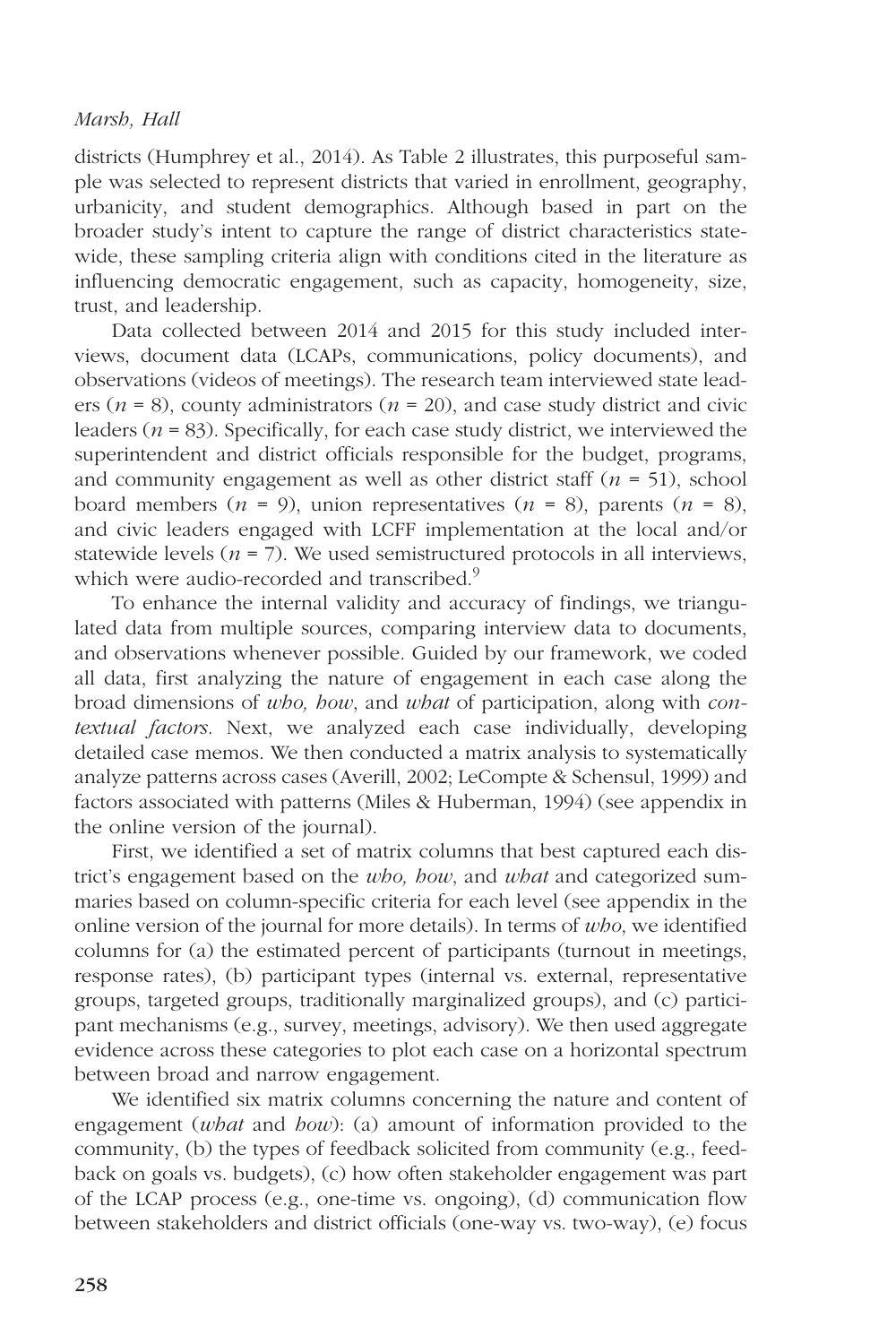

Figure 2. Stakeholder engagement enacted in case study districts.

conveyed by district leaders (common good vs. interest-based input), and (f) level of community authority over LCAP (i.e., Did the community provide input and the district control the outcomes, or did the community coconstruct decisions?). We then plotted each case along the vertical spectrum between shallow and deep. Figure 2 illustrates the final placement of each case along the two continua based on our evidence.

We also added columns describing contextual conditions of each case, including district size, homogeneity, wealth, capacity, organizational structure, and leadership, and analyzed their association with patterns of engagement type (see [appendix](https://journals.sagepub.com/doi/suppl/10.3102/0002831217734803) in the online version of the journal for further details).

There are several limitations to our data collection and analyses. First, due to finite resources, we were limited to 10 case studies. Although our cases provide insight into the implementation of LCFF engagement efforts in the first year, they do not allow us to capture variation that may have occurred in all California districts. Also, given resource constraints, we interviewed only a sample of stakeholders from each district and thus likely spoke with more engaged participants, limiting our understanding of everyone affected by the engagement outcomes. Another potential limitation was bias from retrospective interviews, yet given the brief time between actual events and interviews (months), interviewee recall was less of a concern. Additionally, to minimize potential bias, we triangulated evidence and had interviewees reflect on artifacts from the engagement process to enhance recall. In light of these limitations, our findings should be interpreted as exploratory.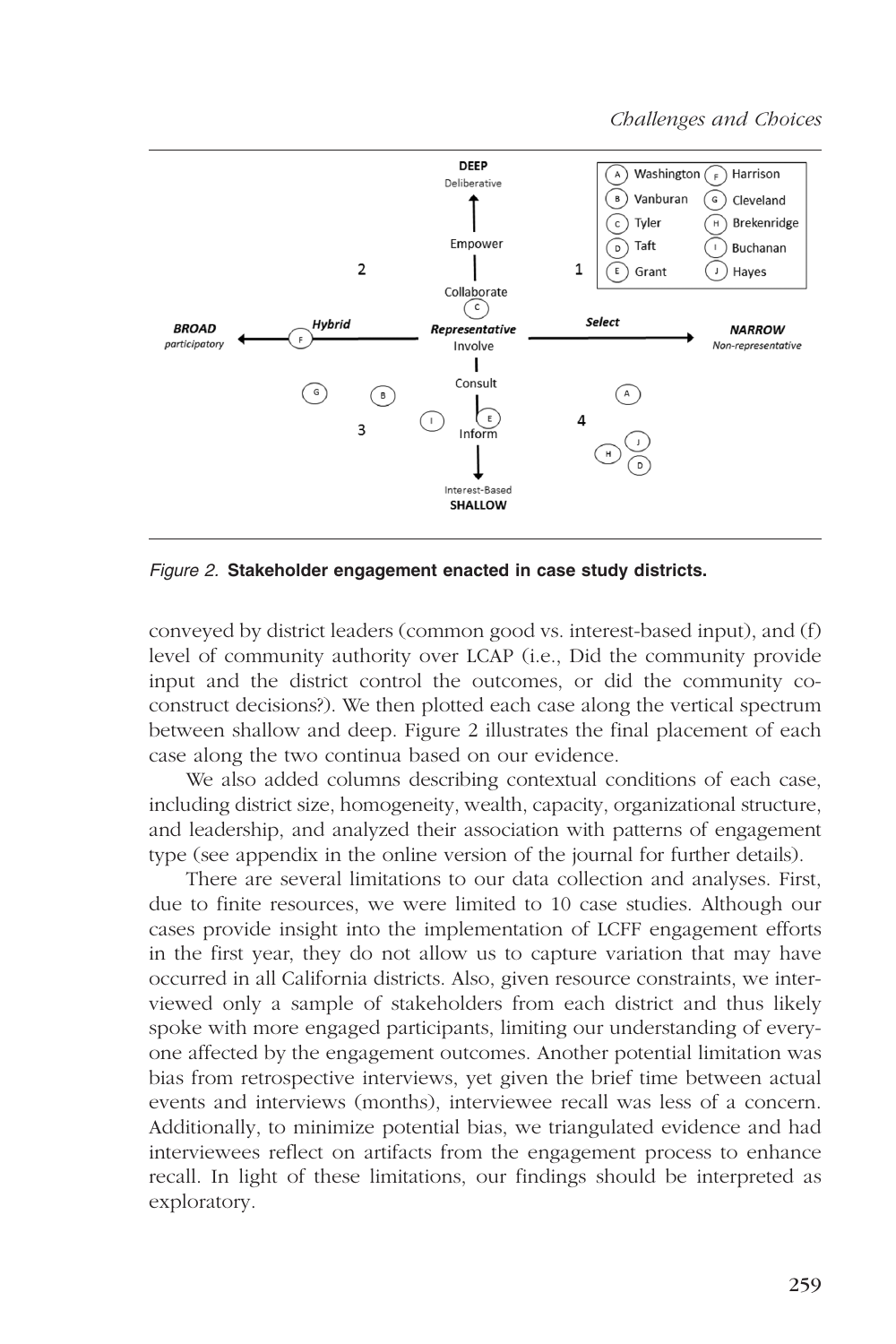## Findings: Challenges and Choices

In this section, we present answers to our two research questions. First, we describe how the case districts interpreted and implemented LCFF engagement processes, starting with an overview and moving to a more in-depth discussion of key tensions that emerged across sites. Next, we discuss a set of cross-cutting conditions that shaped the quantity and quality of engagement.

#### Overview of District Implementation

Overall, our findings indicate that our study districts interpreted the democratic engagement requirement in varied ways (Figure 2). First, districts identified who would participate in LCAP development and approval in one of three ways. The first group of districts identified the  $wbo$  in relatively narrow terms (Taft, Hayes, Washington). They often approached existing groups of select stakeholders (e.g., EL or parent advisories) to provide LCAP feedback and approval and often limited LCAP ''community meetings'' to a single or few meeting(s) located in district headquarters in which turnout was reported to be quite low and representation limited.

The second cluster of districts—Buchanan, Tyler, and Grant—fell near the middle, representative point on the horizontal spectrum. In this cluster, district leaders reported believing that the LCAP process demanded representation of the full array of stakeholders and that a smaller, representative group could fulfill the district's engagement needs.

Three other cases enacted the *who* in more inclusive terms, falling at the broader end of the spectrum (Cleveland, Harrison). These districts expanded participation beyond representation with strong meeting attendance or survey response rates. They also achieved the largest proportions of community participants and sought out nontraditional parents and CBOs to participate using multilingual print and social media, mail flyers, surveys, school websites, and televised board meetings. Some hosted engagement processes for students, who were then charged with recruiting parents.

Second, our analysis demonstrates variation in district-level interpretations and enactments of the *how* and what of LCFF community engagement. The majority of our study districts' depth of engagement was closer to the law's mandate for ''consultation,'' constricting engagement to stakeholder input on existing state priorities or identifying district problems and goals with virtually no attention to budget allocations. Overall, the majority of districts fell within *inform* and *consult* on the vertical spectrum, seeking stakeholder advice and feedback but no two-way communication. As one observer stated, ''I'm not saying that individuals didn't care about what people were saying, but the dialogue and the discourse wasn't deep, at least in most of the sessions. It wasn't a real—it was a brain dump, and it was a rotating active kind of activity; but it wasn't really a discourse, or a dialogue.'' This type of input from meeting participants, along with surveys, served as the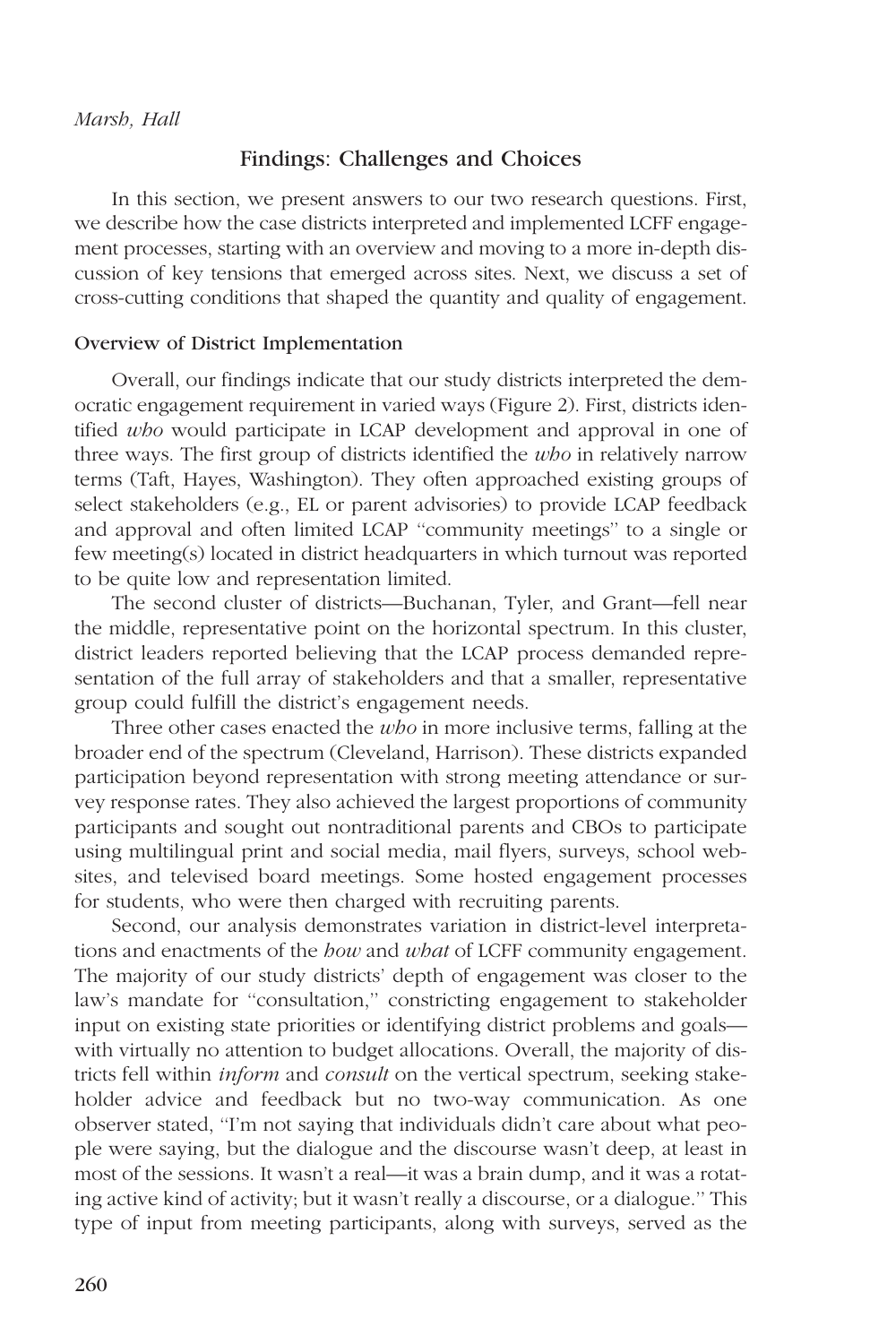basis for the majority of district engagement processes. Also, consistent with the policy intent, we did not observe deliberative practice in most districts: That is, stakeholders generally focused on individual not collective interests, and there was little reason-based discussion.

In a few districts, however, representative bodies engaged in a backand-forth discussion over goals and allocations to be included in the LCAP. Tyler, for example, created an LCAP advisory committee with members nominated by constituency groups that included need-defined student groups (e.g., EL, FY), staff, and general student population. The district tasked this committee to develop an understanding of LCFF and LCAP, share input from their respective constituencies, negotiate priorities and budgets between competing demands, and establish goals to reflect district and state priorities. Harrison also created an advisory committee with a similar representation model. Unlike Tyler's, this group was empowered not to directly build LCAP goals but instead to be part of an engagement effort with the goal of informing the process and providing feedback on the LCAP.

Why did we see this variation in who participated across districts? Why did so few demonstrate deeper engagement? The following sections seek to answer these questions.

## Who Participated

As Figure 2 illustrates, there was wide variation in the breadth of engagement across the case districts. What explains this variation? The answer lies in the different interpretations of who is ''the community'' and recruitment strategies. Responding to the LCFF call for stakeholder engagement was not a simple matter, and several tensions emerged within and across districts.

External versus internal stakeholders. District leaders differed in their beliefs about the extent to which internal (educators, students) and external (parents, citizens, community groups) stakeholders should be involved. While all districts agreed that it was important to involve parents, particularly those of students LCFF targeted (i.e., LI and EL), several struggled over the role of teachers. Cleveland, for example, prioritized parents and general citizens over representative groups such as teachers in their conception of who should be engaged. ''We need to hear the voices from the community,'' said the superintendent, who explained that principals and school staff were not initially involved in LCAP meetings. A leader from the local teachers' union confirmed, noting that ''the way they phrased it was for parents and community members ... teachers didn't know that they were invited." While ultimately teachers were advised they could attend, their participation was said to be quite low given the confusion over who was considered ''the community.'' Other districts shared in this debate over educator inclusion, and in a few cases, union officials reported frustration in their omission. In contrast,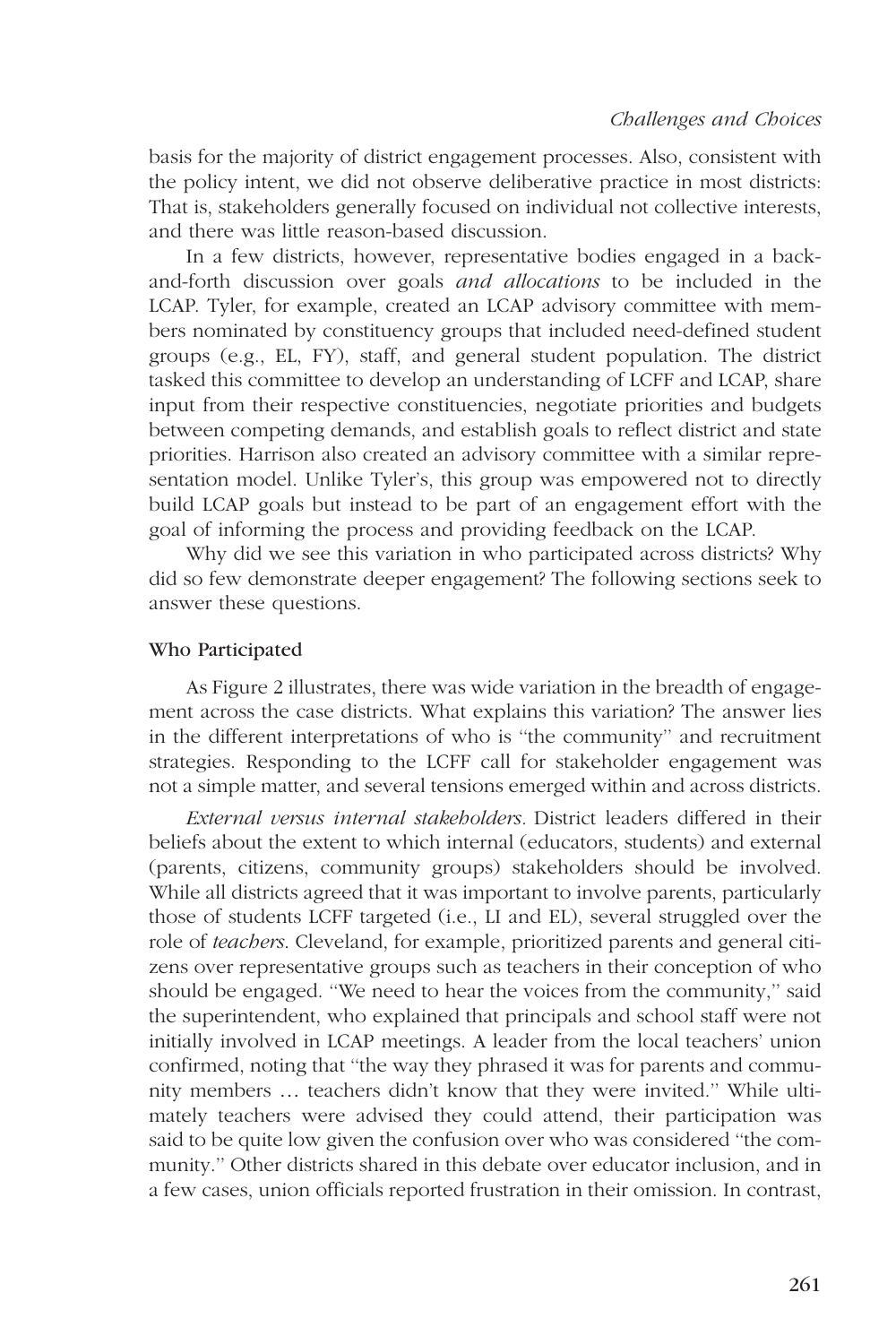a more participatory district, Harrison, deliberately staggered involvement first with internal then external stakeholders. The superintendent explained:

Well, we actually did the first set of meetings with what I'll call internal stakeholders. The reality was we had to figure out how does this actually go? How do you actually do this stuff? We did it with our teachers. We did it with our classified. We did it with our unions. We did it with 1,700 of our students. Those were actually, to some degree, easier just because there was already a pattern of communication in—as an example, teachers or the teachers' union—having a voice or an interest in certain things. ... We did those first, trying to get our head around this thing, before we went out and did the community thing.

Additionally, 3 of the 10 districts were particularly committed to soliciting student voice—administering surveys, ensuring representation on LCAP committees, and holding focus groups. Notably, Harrison learned that the majority of secondary students had smart phones and, utilizing that technology, placed posters with QSR codes linking to the district survey around high schools—enabling students to provide input via their phones and promoting high response rates.

Usual versus new players. Another source of tension for districts was how to involve more than the ''usual players'' who typically participate in activities but may not authentically represent the community. Leaders in several districts expressed concerns about the potential biases of those who attended meetings, served on LCAP advisory boards, or responded to surveys. ''You have parent leaders who've been in certain leadership positions for many, many years, and they don't necessarily represent parents,'' said one administrator. ''They just represent, basically, the school district.'' Several interviewees observed that higher income parents and women were more likely to participate in meetings and surveys. Others noted the difficulty of getting non-English-speaking and ''traditionally disenfranchised'' parents to attend meetings or serve on committees—reflecting the ways in which historical-structural issues and power imbalances can shape democratic practice (Mansbridge, 1983; Marsh, 2007; Roberts, 2004). These educators recognized, however, that the usual suspects had a deeper understanding of the district and how to participate and that casting a broader net could bring in individuals who are less ''system savvy'' (a topic we return to later).

In many districts, we observed attempts to reconcile this tension. For example, most published materials online and in print, translated meetings and materials, scheduled meetings at a variety of times and locations, and provided food and childcare. Several also used the ''bring a friend'' strategy, encouraging participants to ''grab a friend or another parent who is not typically involved and bring them in.'' Other districts went further. To expand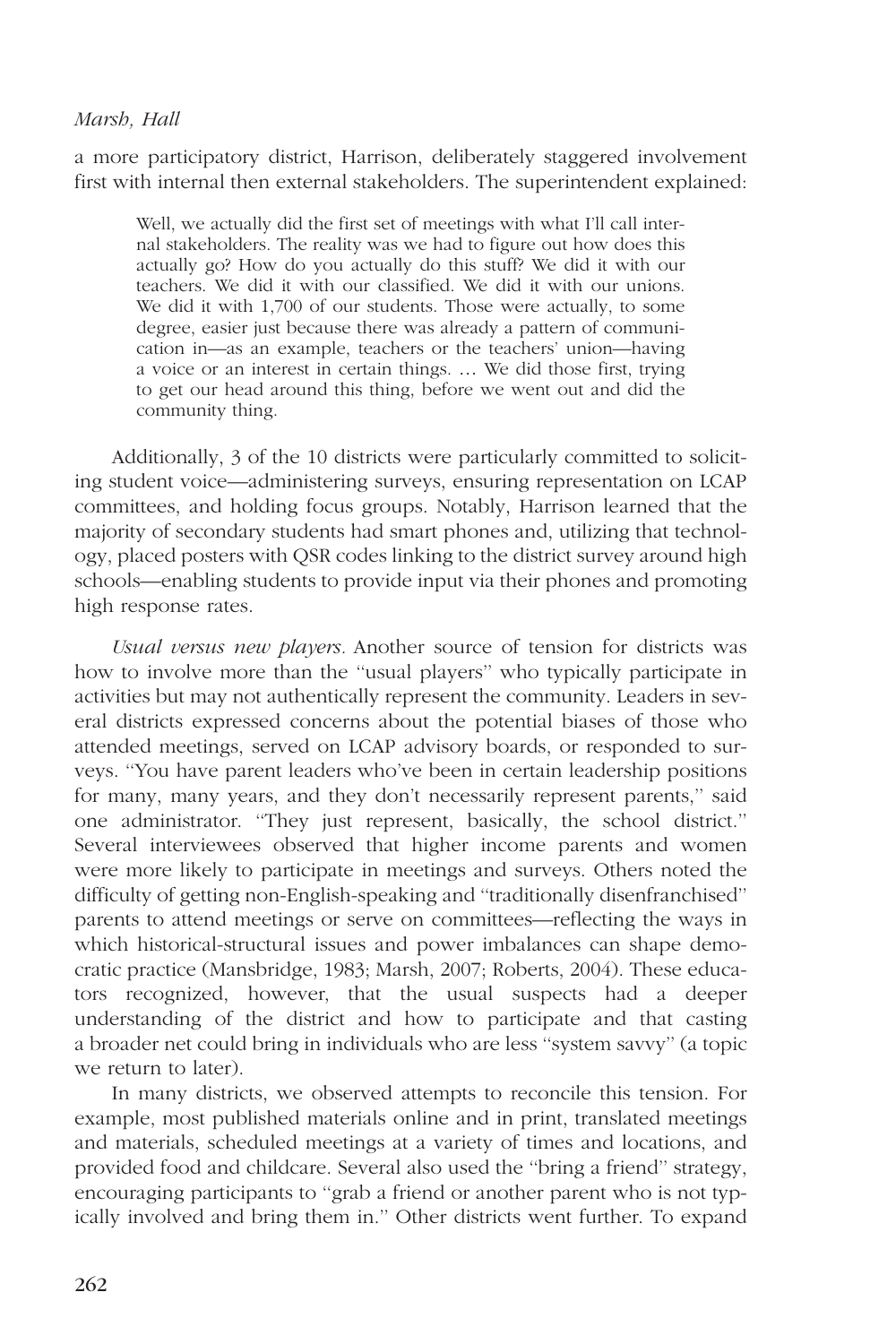beyond the usual players, Tyler administrators recruited potential parent, student, and community representatives via extensive marketing on the district website and at district meetings and then carefully vetted them to ensure all major stakeholders were represented on their advisory committee. Administrators trained the committee on state-mandated priorities and district needs, including those of targeted subgroups. Once the group understood the background and priorities, they were instructed to use the input gathered from the district's broader engagement process and their own constituencies to collectively develop goals that would define the district's priorities. The teachers' union in Tyler also took steps to expand teacher voice by providing results of their own membership survey to their representative on the LCAP advisory—a move that might address critics' concerns that organizations do not always represent their ''populations'' in a legitimate way. As one observer commented, ''our teachers' union did their own independent survey ... so that when those representatives came to the group meetings they really were prepared about what was important to the people they represented.''

Using a different strategy, Grant administrators invested heavily in a recruitment and training process to reach ''nontraditional'' parents and students. According to the district coordinator, this parent volunteers (PV) process was ''a grassroots model utilized to gather authentic input and feedback on LCAP'' and depended upon ''key community organizing strategies of empowering community members as PVs to solicit their personal and professional networks to share information and gather input.'' PVs were trained to interact one-on-one with members of their networks to inform and gather input. Administrators then used the PV feedback to ''inform decisions'' and mandated that LCAP developers share and solicit input on each draft of the plan to ensure the final version accurately reflected stakeholder input. Through this process, Grant committed to inclusion, employing PVs who assisted in ''making sure that we had cultural representation, language representation, students, the parents included, as well as parent partners,'' and were expected to ''talk with maybe ten people in their immediate circle'' to expand participation.

In contrast to Grant's district-led initiative, CBOs led the charge in other districts, hoping to educate and recruit ''new'' participants in the LCFF process—a strategy recognized in the literature as reducing participation bias and ''mitigate[ing] the natural tendencies toward over-representation of the advantaged'' (Fung, 2003, p. 348). (We return to efforts of intermediary organizations later in the paper.) In Harrison and Cleveland, for example, CBOs publicized and transported parents to LCFF meetings, thus broadening the scope of those traditionally engaged in school activities.

Summing up the challenges and choices. Like most democratic processes, LCFF policy called for inclusion of a range of stakeholders likely to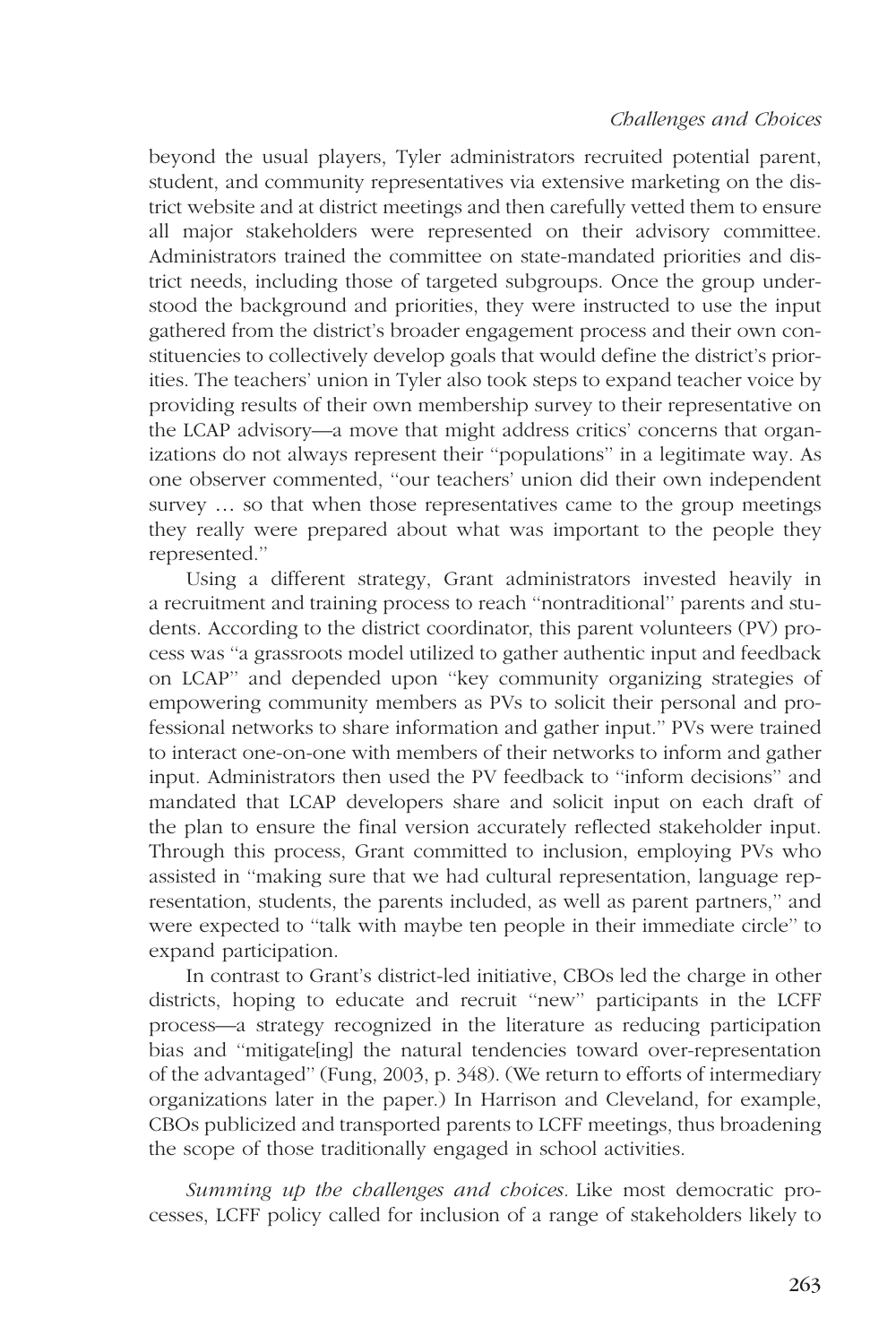be affected by decisions around district goals, activities, and budget allocations. In an ideal democratic process, all potential ''community'' stakeholders would be either directly involved or represented in the process. As described, however, districts varied widely in the breadth of participation they obtained. This variation stemmed in large part from a series of challenges and choices facing districts. The ambiguity around the definition of ''community'' and different beliefs about the inclusion of internal versus external stakeholders drove different inclusion strategies. Further, challenges of recruitment were significant and tradeoffs between including usual and new players were formidable. Historical power imbalances within communities also limited participation in some cases (a topic we revisit below). Ultimately, the inability of four districts to achieve broad or representative participation challenges the democratic nature of these endeavors and misaligns with the state's intent. These limitations, however, could in theory be attenuated if participants, however narrowly construed, are explicitly directed to consider the interests of nonparticipants and all stakeholders, and training and facilitation enforce this expectation. We turn now to an examination of these dimensions of *how* participants engaged.

### How Participation Unfolded

Figure 2 illustrates a clear pattern of relatively shallow engagement across the case study districts—with stakeholders primarily providing input or consultation on goals and little two-way dialogue or discussion of common interests (an outcome that in many ways aligns with the state's intent–recall that while LCFF did not preclude deep models, it was not an explicit goal). Why did so few districts engage stakeholders in deep ways? A set of tensions help explain the challenges and choices districts faced as they implemented LCFF. The first tension pertains to the scope of engagement, while the second relates to the process of engagement and participant ''voice.''

Problems and goals versus solutions. One challenge facing districts pertained to their interpretation of the focus of engagement. Reflecting an enduring dilemma in democratic engagement (Dewey, 1927),<sup>10</sup> districts faced a choice between asking stakeholders to identify problems and goals—topics in which they may have greater capacity and interest—and asking them to identify the services to address the problems and goals—topics that may not align with community capacity or interest. While the transparency component of LCFF called on districts to solicit, respond to, and document stakeholder feedback on budget allocations, only one district chose this broad scope. Instead, the majority of cases engaged in what one observer called ''visioning exercises,'' consulting with or asking for input on broad problems and priorities while leaving decisions on budget and addressing LCFF-targeted student needs to central office staff who then wrote the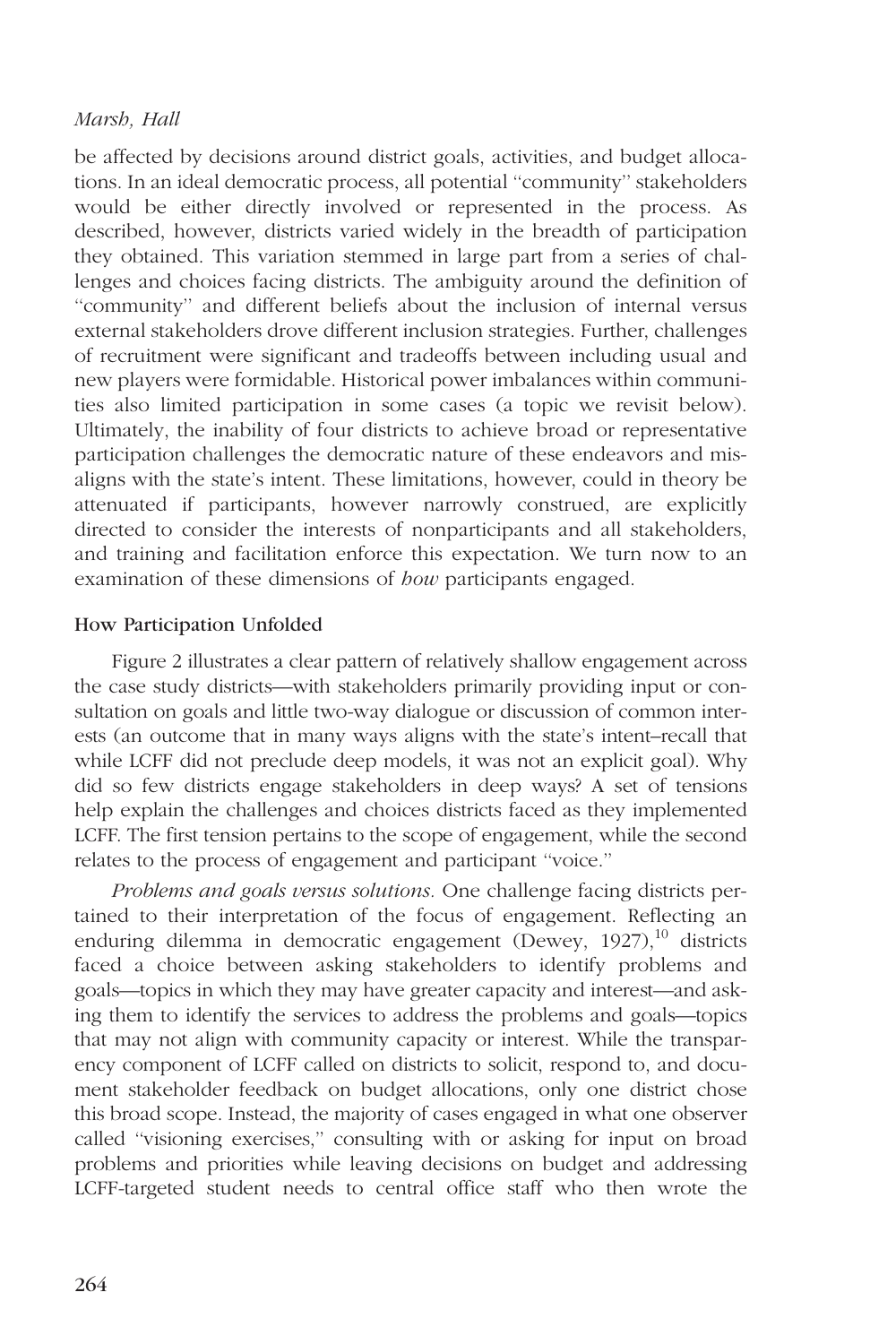LCAP. Many districts also made important allocation decisions—such as salary and school site funding allocations—prior to or apart from the LCAP development process.<sup>11</sup> Some defended choices to narrow the scope by noting that community members lacked interest in these details (we return to these arguments below when discussing cross-cutting themes).

Not all stakeholders were satisfied with this narrowing of the scope. One observer noted that district meetings included ''no meaningful conversation of the budget process'' and believed ''parents would appreciate knowing more details about the new funding.'' A CBO leader said:

It was [central office] staff left at their discretion to use that input and then present it to the board ... I don't think community groups like ours and others were really satisfied that parents and community organizations were sufficiently part of the development of the actual LCAP, but we also recognize that the district created a process to engage a large number of parents.

Similarly, in another case, community advisory group members complained to the district that ''the structure of their involvement was too narrow and controlled to allow for any meaningful input'' (anonymized report, research institute,  $2015$ ).<sup>12</sup> Other stakeholders may not have been aware that their input could have focused on budget decisions—an example of a more subtle form of power at play. In fact, the narrowing of scope observed in these districts reflects a long-identified political strategy of agenda-setting as a political strategy. Power is exhibited when issues are prevented from surfacing or being raised (Bachrach & Baratz, 1962)—in this case, when leaders keep budget issues off the agenda because they anticipate possible opposition, conflict, or negative consequences.

All voices versus the loudest voices. In an ideal democratic process, all participants should have equal opportunity to have their voice heard. This is important for ensuring that decisions reflect the needs of the community rather than simply powerful interests and, in some conceptions of democracy, for allowing participants to learn about and negotiate around broader community needs and the collective good. Thus, how the process is structured matters greatly for achieving these aims. Districts in this study, however, appeared to struggle to achieve this ideal. As noted, many interviewees acknowledged the difficulty of recruiting stakeholders, particularly traditionally disenfranchised groups, and reported a struggle to ensure their substantive participation even when they were present at meetings. One district official lamented that there were "many parents from ... more wellhealed schools'' attending meetings even though they ''weren't getting a lot of [LCFF] money.'' These parents, the official explained, ''understand that they can put something into the system'' and were vocal about their desire to reduce class size and tended to drown out other parents ''who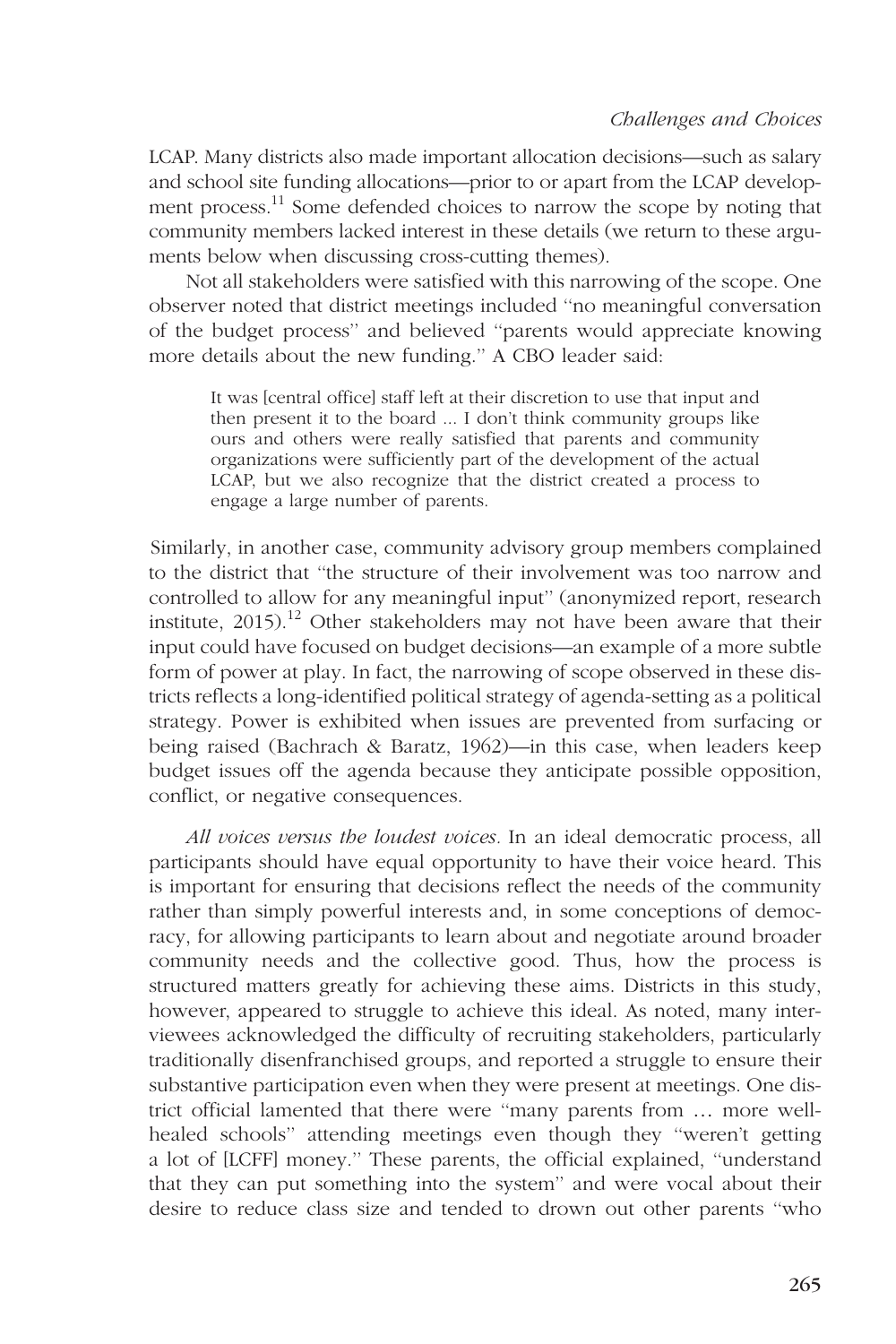were very interested in helping and doing good, but did not have the system savvy.''

We heard a similar narrative in at least five other districts (Hayes, Buchanan, Breckenridge, Washington, Taft). In one, we were told that ''a good 20 percent of the first LCAP meeting ... was comprised of parents and teachers from that elementary school—that wasn't the target audience [of LCFF], but they were trying to make sure that the needs of their school were met.'' Observers in other districts reported that higher income parents and parents of gifted children showed up and advocated strongly for expanding programs for their students, resulting in some cases in LCAPS with increased funding for gifted and talented and music programs and AP courses.

In larger districts, observers noted that organized groups and advocacy organizations often held greater influence over LCAP development than unorganized parents or smaller groups. One observer explained, ''when the United Way speaks, the district listens.'' In fact, in these districts, considerable activity occurred outside of the formal LCFF engagement structures, including coalition-building and well-organized lobbying. One advocacy group participating in a state-wide coordinated effort to increase funding for Restorative Justice  $(R)$ <sup>13</sup> explained, "we actually started a campaign to work with school board members and the superintendent to put in language specifically [to] increase funding to that area.'' Some organizations defended these tactics on the grounds that they felt excluded from the formal LCAP deliberations. One explained, ''because we weren't part of the process, integrated into the internal district process, we had to go beyond. We had to do much more work to make sure that our voices were heard and that we were part of the creation of the LCAP.'' A critical observer in another district noted ''other stakeholders had more freedom to bypass the formal district forums and drive their own agenda'' with one-on-one meetings with school board members and community rallies (anonymized report, research institute, 2015).<sup>14</sup>

These examples together demonstrate the ways power imbalances shaped implementation. If in fact engagement led to allocations for the loudest voices, this narrative potentially undermines the democratic nature of LCFF engagement and, in some cases, its intent to target resources to high-needs students. Such allocation decisions may not be as ''legitimate'' or ''fair'' because they were not part of a democratic process but instead were based on elite ''muscle'' to engage directly with district leaders (Fung, 2003, p. 344) or to more forcefully assert their views in meetings (Marsh, 2007). Returning to an example cited above, while RJ programs targeted high-needs students and may have been the best option, the informal lobbying precluded opportunities for the broader community to openly discuss the potential tradeoffs of allocating resources to this program versus others. Interestingly, four of our largest case districts allocated LCFF funding to RJ. Further, expanding gifted programs may not have benefited all students, nor markedly the LCFF target groups.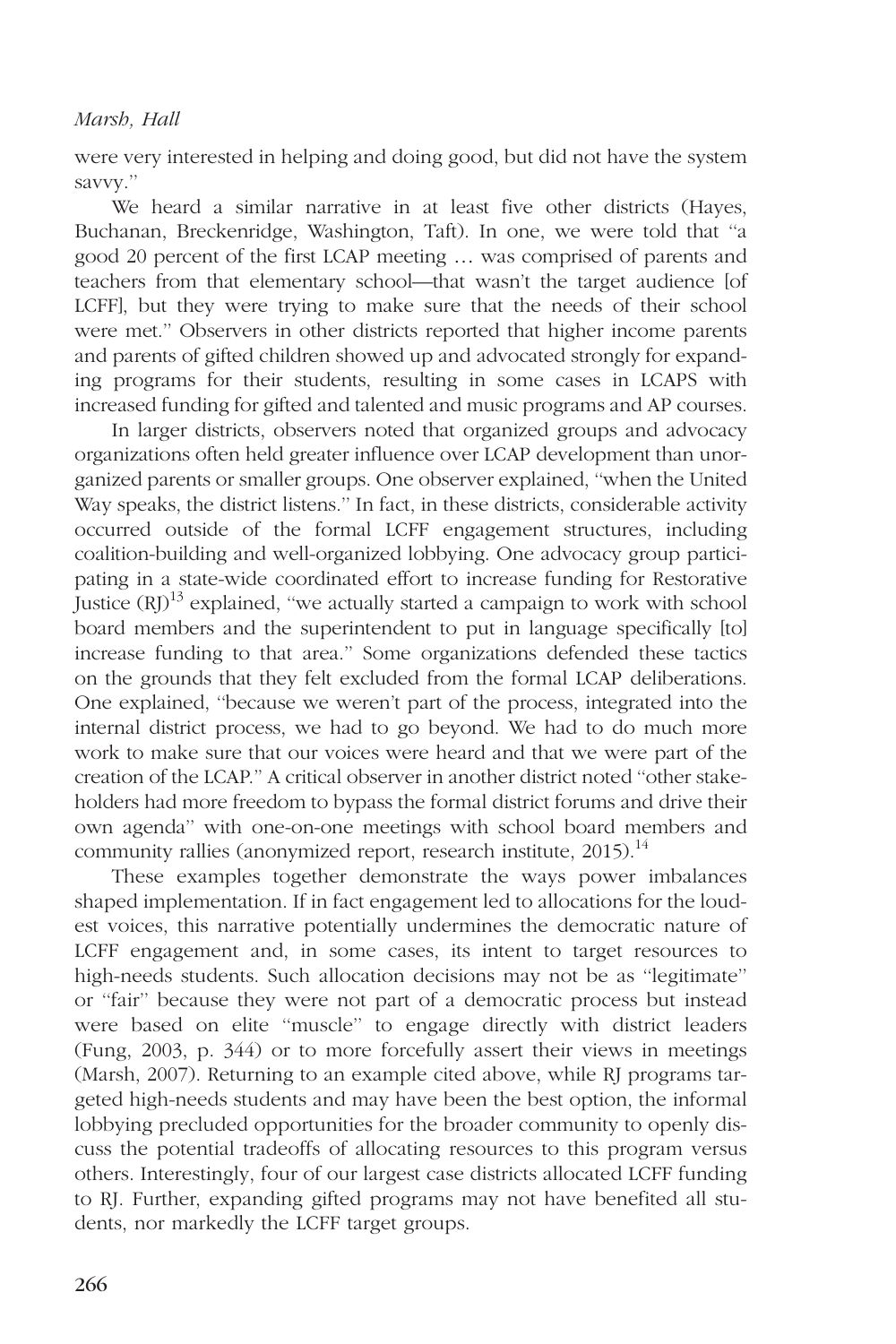Nevertheless, in some cases, districts and community members attempted to provide greater balance to the engagement process by aiding the quieter voices. In a few districts (Harrison, Grant), central office staff took on the role of advocate for less vocal stakeholders. One administrator worked to educate parents prior to meetings, noting ''my role I think is to engage more nontraditional parents and students ... so folks ... already have a little bit of familiarity with this issue or LCFF.'' She also pushed to ensure the voice of foster youth was included in the LCAP development process, organizing separate focus groups for those students: ''I felt like it was really important to engage them authentically.'' In other districts (Harrison, Vanburan, Cleveland), administrators partnered with CBOs to co-facilitate meetings that brought out traditionally marginalized voices.

One of the more deep-leaning districts, Harrison, invested in multiple strategies to address potential power imbalances in participant contribution. District leaders believed that having a website and phone line for anonymous input ''allowed for more honest and direct feedback from some that would not feel able to do so in a public forum.'' To ensure stakeholders felt ''they're actually being heard when they talk,'' meeting facilitators ran meetings without a time limit so that all attendees could say what they wanted (''I'm going to stick around until you're done.''). According to observers, facilitators deftly avoided influencing dialogue and taking up ''too much air time.'' In a move rarely heard in other districts, these facilitators also encouraged participants to think beyond their individual interests. In describing his facilitation of student LCAP meetings, one administrator said, ''I went out and talked to the high school kids, we talked about ...where we were missing the mark in terms of their education. It was, 'what should school be like?' Not, 'what is school, but where should it be going? Don't just think about yourself, think about your little brothers, your little sisters and cousins. This is a long-term conversation.''' A Spanish-speaking parent echoed the perceived focus on the collective good, noting that at meetings ''they explained them [powerpoints] in English and in Spanish and we felt very comfortable. ... It was very nice because like I said, we were all united for one same cause and that was the children.'' Yet if lobbying occurred outside of the formal meetings, as described above, one might question whether this parent and others were misled about the authenticity of their voice. In fact, one official acknowledged that despite district efforts to prevent this, ''loud voices'' remained powerful forces in district decision making.

Interestingly, an important potential mediator of this tension—the school board—was noticeably absent in the study districts. Without a structured process pushing participants to consider the needs of all stakeholders and how to allocate resources in ways that promote the ''common good'' of the district, board members could have played an important role in weighing needs of interest groups and acting as the ''moral constituents'' for those less vocal or not present (Gutmann & Thompson, 1996). Although a majority of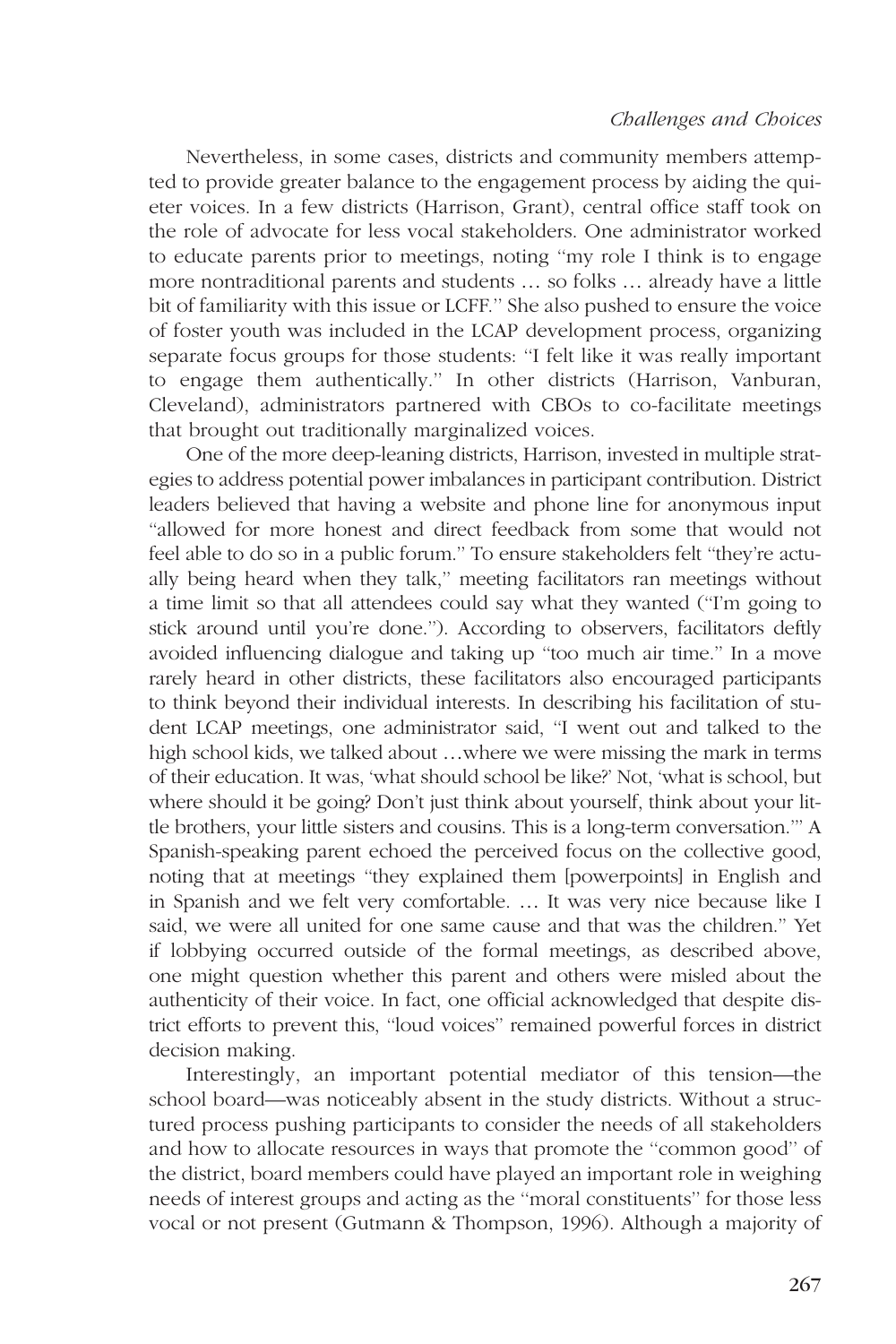districts indicated on their LCAP that they kept their boards informed of the LCAP through standard monthly board agenda items, we found that board members were not active in this process as a mediator or as a community representative. One superintendent commented, ''there was a member that showed up [to LCFF meetings] several times, but our board was nowhere to be found, essentially, for the vast majority [of these meetings].''

Summing up the challenges and choices. As noted at the outset, state policy documents and leaders conveyed a strong orientation toward shallow engagement but provided districts with considerable discretion over how to structure the engagement process. Perhaps not surprisingly, in practice, we observed relatively shallow engagement across the case districts, with stakeholders either receiving information or providing consultation. Across the sample, districts faced a tension of including stakeholders in deliberations over problems and goals versus proposed strategies and budget allocations. Even though the law requires it, we found only one district chose to include budget decisions within the scope of LCAP deliberations, suggesting that most districts were either unaware of the ability or unwilling to expand the scope or, as some of our evidence suggests, believed stakeholders were not interested in engaging in this way (as we discuss further below, this defense may reflect a more ingrained belief system skeptical of community engagement). Second, when faced with challenges of ensuring that all, and not simply more vocal, participants engaged substantively in the process, a few invested in strategies to assist quieter voices. Combined with the previous findings regarding limited participation, the pervasive lack of strategies attending to quieter voices and the efforts to narrow the scope of deliberations once again illustrate the ways in which power shaped engagement and challenged the realization of LCFF's democratic goals.

### Cross-Cutting Conditions Shaping the Quantity and Quality of Engagement

Our analysis further surfaced four conditions that help us understand the ways in which democratic engagement played out across districts—conditions associated with ''outlier'' cases that achieved broader and/or deeper forms of engagement and that may have assisted in overcoming the challenges surfaced above. Importantly, in our cross-case analysis, we found no systematic patterns among several of the ''supporting conditions'' highlighted in the literature as predictive of broader and/or deeper forms of engagement. For example, we found leadership verbally committed to community engagement in most districts, and while perhaps necessary, this was not sufficient to predict broader/deeper forms of engagement.

Institutional-political forces resisting change. LCFF called upon districts, parents, and community organizations to serve in new roles, and at times,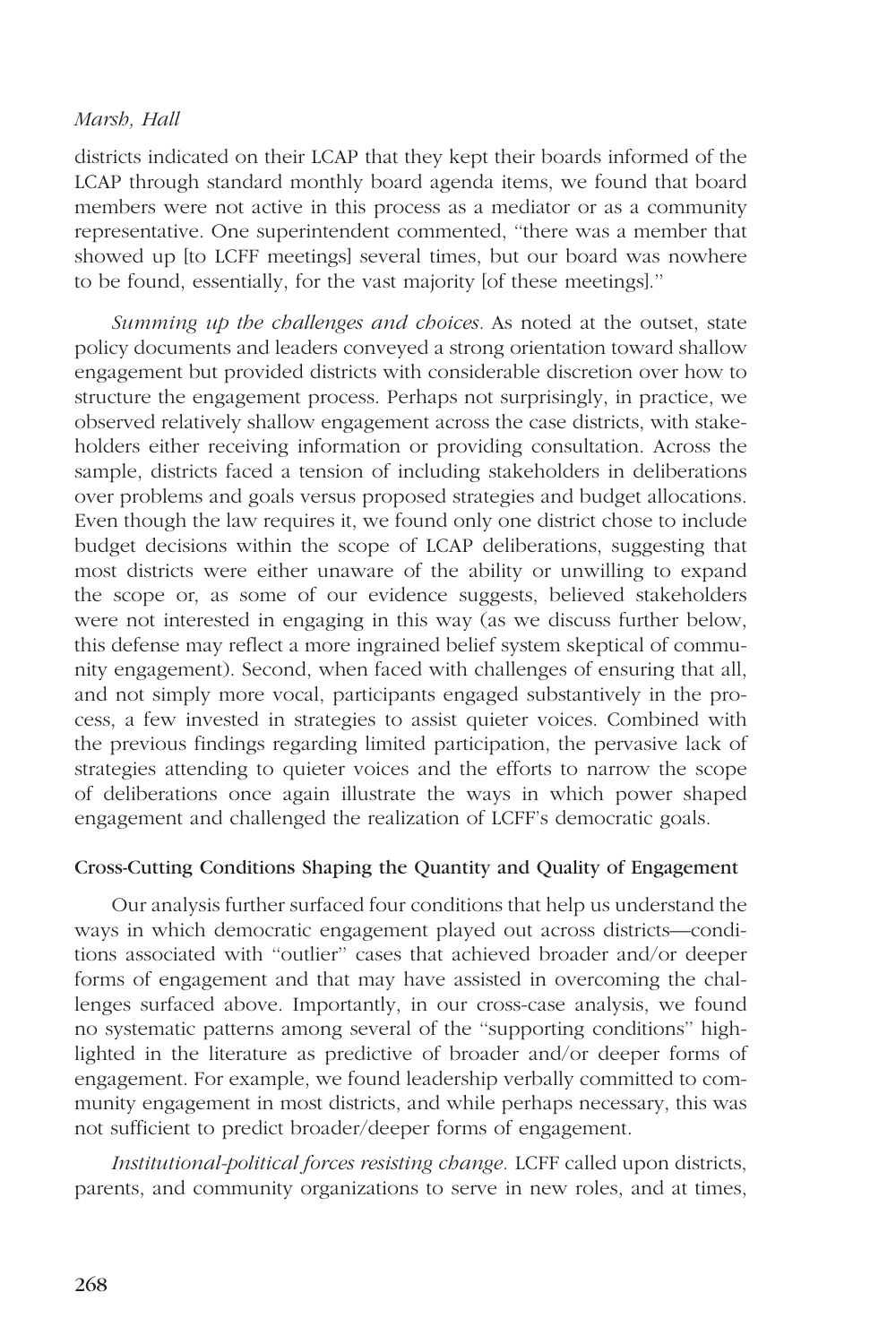these expectations conflicted with deeply held beliefs and taken-for-granted ways of operating.<sup>15</sup> At times, these expectations also challenged the traditional power base and interests of stakeholder groups. These institutionalpolitical tensions surfaced repeatedly across the study districts and help explain the observed patterns in the quantity and quality of engagement. While all districts faced these pressures, outlier cases demonstrated slightly different profiles regarding these broader forces.

First, several interviewees commented on the compliance mindset pervasive within central offices that colored district responses to the local control mandate. ''There's [sic] a lot of habits that exist around thinking through a compliance frame,'' said one intermediary organization leader. This respondent and others noted that district administrators are unfamiliar with collaborating with the community around district policy and budget and have spent their careers addressing federal and state compliance requirements. Moreover, for decades, federal and state policies have framed community participation as one of discrete advisement on single issue or student groups (e.g., EL advisory) or school-level governance, rather than the broader, ''meaningful'' engagement called for under LCFF. Many believed these ''habits of mind'' will take time to change.

Yet some believed change was imminent and noted shifts occurring—particularly around administrators' willingness to be less district-directed. This shift was most evident in districts exhibiting deeper levels of engagement (Tyler, Harrison). A Tyler leader explained their approach as ''a broken record,'' emphasizing that ''you have to begin the conversation on 'what are the needs, what are the needs, what are the needs, what are the needs?' before anybody can talk about 'you can or can't do that because of the costs.''' The Harrison superintendent described a similar tact and explicit mindset shift: ''I think there was a real flip in us telling the community what was going to happen versus the community telling us what was going to happen.'' As a firstyear superintendent in the district (the only one in our sample), Harrison's leader appeared to view LCFF's engagement mandate as an opportunity to build relationships and political capital, which may have emboldened this inclusive mindset. Other more typical districts acknowledged changes were imminent. A Grant administrator described the first year as ''a learning year," in which "each additional meeting became more focused and ... just a little tighter in terms of let's make sure we're not talking, where we're listening.'' Some infused this shift into their LCAP, as one case did, stating ''these sessions served an additional function of providing a venue for community voice and signaled the new way that the district will be working with the community to develop the LCAP" (emphasis added).

Nevertheless, outside observers at times maintained that district leaders, administrators, and board members were entrenched in and protective of their traditional roles and ways of behaving. As noted earlier, some districts defended their choice to limit discussion to problems and goals because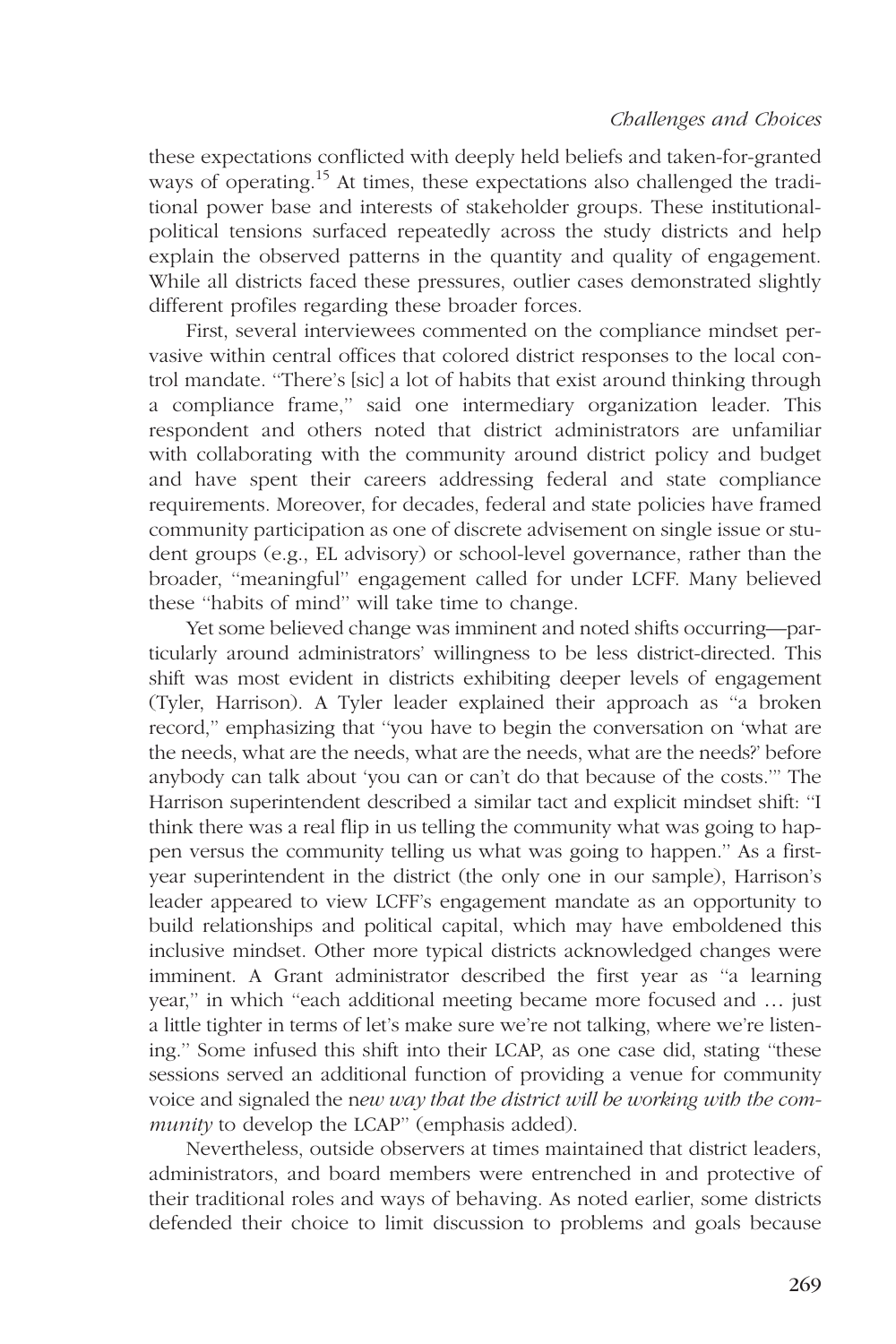parents were reportedly not interested in discussing solutions or budgets. These district leaders often embraced traditional views of parent roles. One superintendent noted:

The reality is, these are moms and dads. ... They weren't into "let's talk about the budget'' and ''how many dollars did you spend here versus ... how many dollars did you get from the state?" They just want it fixed. They really don't care about the mechanism that's behind it.

Yet not everyone agreed with this assessment and questioned the ''paternalistic assumptions'' about what parents are interested in and ''capable of absorbing.'' These respondents tended to portray the decision to limit the scope of conversations as one of protecting district interests—as noted earlier, a political strategy of ''agenda setting'' and illustration of power preventing issues from surfacing. One intermediary observer believed the district intentionally avoided LCFF funding discussions because leaders wanted to avoid ''a resource grab'' and maintain control over the budget. This interviewee believed the district ''made decisions about funds before they even engaged the community. They weren't the only ones [districts in the state] who did that. ... They were trying to protect some of their fact-selling needs.'' Even an administrator within this district concurred: ''Never in my experience, and I went to a couple of them [meetings], [did I hear] any discussion of resource allocation. ... They were, I think, pretty purposeful in that because they didn't want to get into any kind of potential discussion around resources with 200, 300 parents at some different sessions.''

The perception of entrenched ways of operating also pertained to school boards in virtually all districts. A few interviewees commented that board members were unaccustomed to interfacing so directly with community and mediating the engagement process. One district leader explained:

They should be facilitators of the community conversation, but I think traditionally, they've been middle-managers, overseers of a statewide process, making sure ... we weren't fraudulent, didn't spend our money in the wrong way ... as opposed to how do we facilitate a good conversation within our community and respond to that conversation.

This same leader, along with at least one other, noted that board members were also generally unfamiliar with collaborative processes and were more of an obstacle than substantive participant:

We just went past the board at a high rate of speed because I think they kept looking for ''Well, when do we get to tell you what to do?'' The reality is they have a role in that, but the ''tell you what to do part'' has really been usurped, if done appropriately, by the local community that has said, ''Here are our priorities.''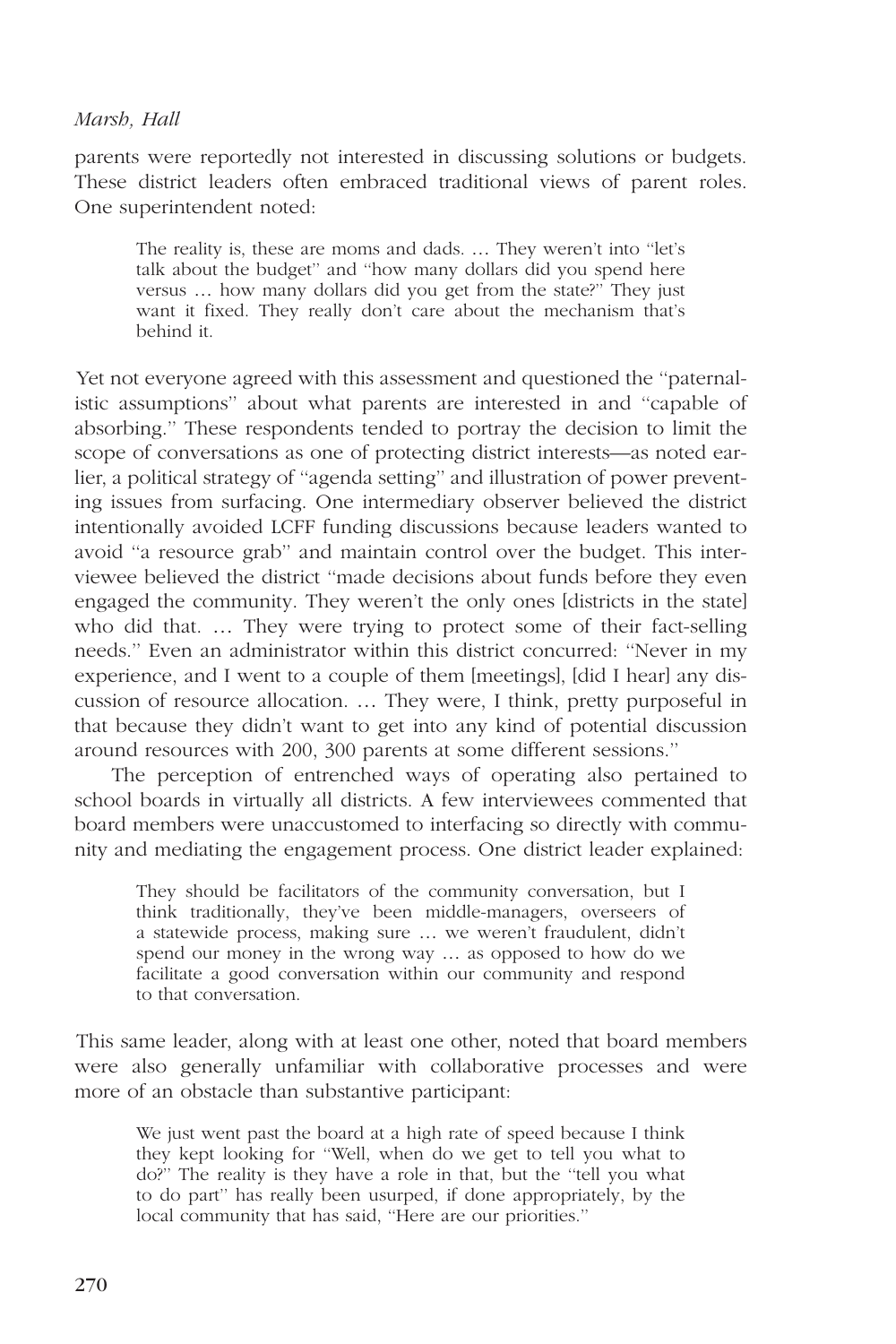In other districts, board members appeared to be tied to their traditional ways of operating. One Washington school board member explained, ''From the board's perspective, the only change happened was [that] the LCAP was done. The budget was developed similarly'' and ''We just had to change the name. So we had concentration money, now we have to assign it to a program. But not that the program was all that different.''

Collectively, the compliance mindset, protective posturing, and political strategizing may help explain the pattern of narrowed scope and one-way communication observed across most districts. These institutional-political pressures may also account for the difficulties districts faced with recruiting new players and ensuring inclusion of quieter voices. There were signs, however, that in outlier cases, shifts were beginning to occur in this institutional-political environment where leaders were trying on new ways of thinking and interacting with community members.

Capacity and partnerships. Another cross-cutting challenge districts faced was reconciling the ambitious intent of LCFF with the often limited district and community capacity. These difficulties affected both who participated and how they engaged in the process.

First, although most districts intended to involve a broad range of stakeholders, they were often limited in the staff, time, and knowledge of how to bring these individuals to the table. Given the rushed timeline of LCFF in the first year, many complained that they lacked time to conduct broad outreach, invest in strategies to expand participation, and hire staff or partner with others to support this work. One district leader explained, ''One of our biggest challenges was how do we communicate when [the] airplane is being built while it's in the air.''

District capacity limitations also greatly affected the *quality* of engagement. Once again, limited expertise and manpower often constrained the scope and nature of deliberations. All of the districts realized that surveys were important to ensuring "all voices" were heard, but some had little survey experience. One reported borrowing questions from a county survey and later realized that the questions limited the scope of input solicited. In several cases, community members complained about districts' overuse of ''educationese'' and inability to clearly communicate with stakeholders. According to one observer, parents had a prior understanding of ''school safety and student engagement,'' but ''there was a missed [district] opportunity to educate parents about those priorities for which they were less familiar.'' Further, districts demonstrated limited understanding of the various forms of engagement. One district leader clearly stated an intent to involve community members as ''partners,'' implying a conception of two-way communication, but then went on to describe activities as ''we're informing them,'' conveying a one-way orientation.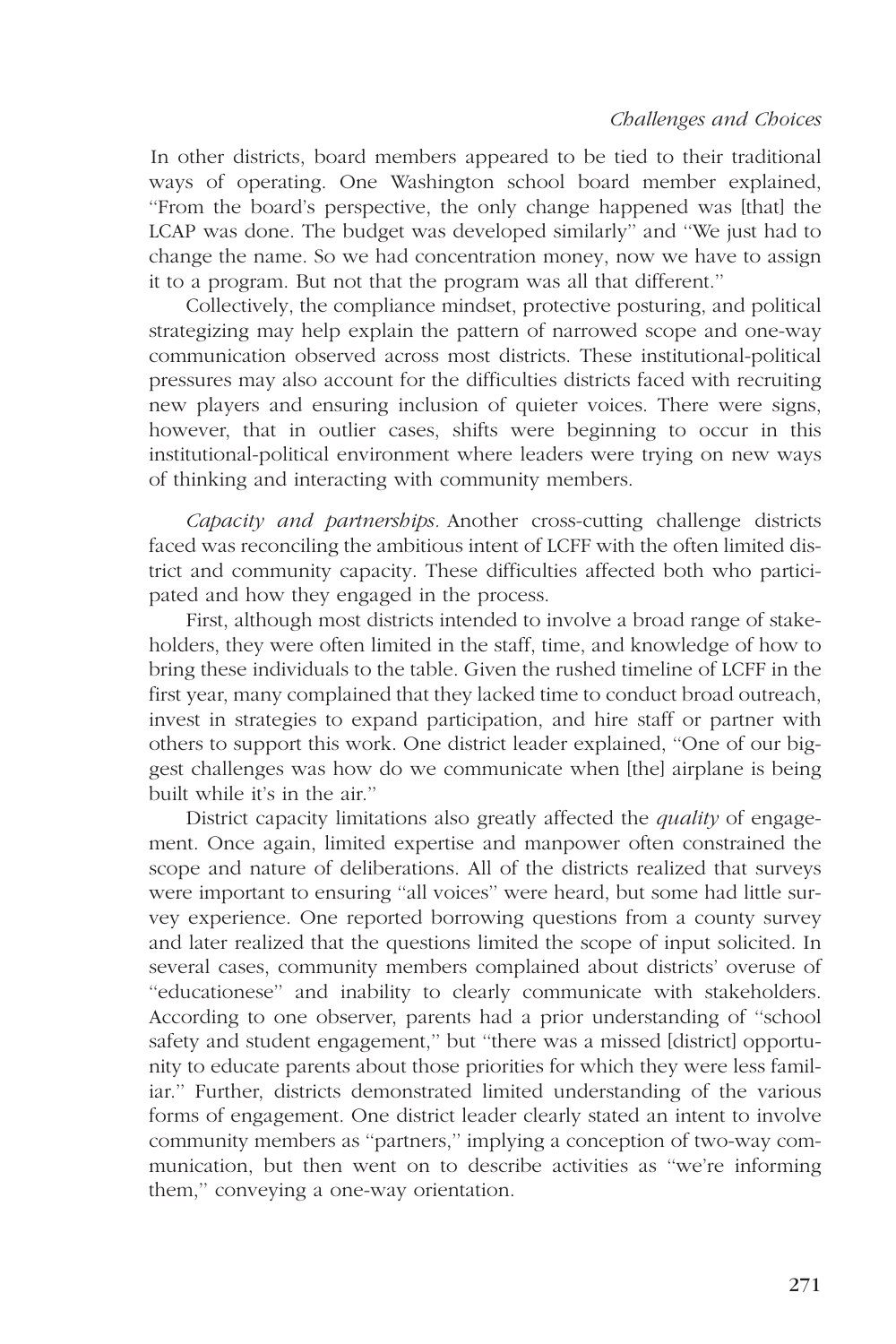As referenced earlier, district leaders also debated parents' capacity to engage in LCFF discussions. In one district, the majority of the community lacked legal citizenship status or ''experience with democracy.'' In others, administrators questioned the skills of parents who were legal citizens: ''Lots of people [were] in a room [for community meetings] and we're trying to have really complex conversations around budgets and fiscal issues that lots of folks don't understand.'' In another case, a district official believed a lack of ''system savvy'' explained why some parents were drowned out by more seasoned parent activists pushing for their particular interests.

Interestingly, traditional measures of district capacity (per-pupil administrator ratios, fiscal health) and community capacity (income level) were not systematically associated with the outlier cases. It seemed that nearly all of the districts and/or communities suffered from limited capacity in some way, with a few exceptions. However, partnering with external organizations to build capacity emerged as a key condition among cases demonstrating broader and deeper engagement. In fact, the three case districts with the broadest level of engagement (Harrison, Cleveland, Vanburan) involved intermediary organization(s) belonging to state or national networks to improve community outreach, education, and grassroots organizing. In all three, CBOs assisted with broadening and increasing nontraditional member engagement compared to districts without external resources.

In some districts, intermediary organizations also contributed to slightly deeper levels of engagement. Several worked with nonprofit organizations to provide training in and support for LCAP development. Other local administrators mentioned building capacity through assistance from professional organizations. In Cleveland, external groups trained meeting facilitators and sent observers to district meetings to ensure facilitators remained neutral. They also helped district administrators structure and frame meetings. In Harrison and Vanburan, CBOs trained parents and advisory committee members on LCFF and provided background information on school quality and the role they might play in LCAP development.

Other organizations helped district leaders analyze the community input data and provided feedback on improving the process. Harrison hired an outside organization experienced in community engagement to attend district- and non-district-sponsored meetings. District leaders believed this partnership would help them ''get past all the normal barriers to make sure that we're really communicating.'' Early on, the organization provided feedback on the community meetings, such as ''people aren't getting it because ... you haven't created clear pathways for them to communicate with you, or you're not hearing what they're saying.'' Based on this feedback, the district reevaluated its strategy and made changes such as conducting meetings and publishing documents in stakeholders' primary languages and then translating into English instead of vice versa.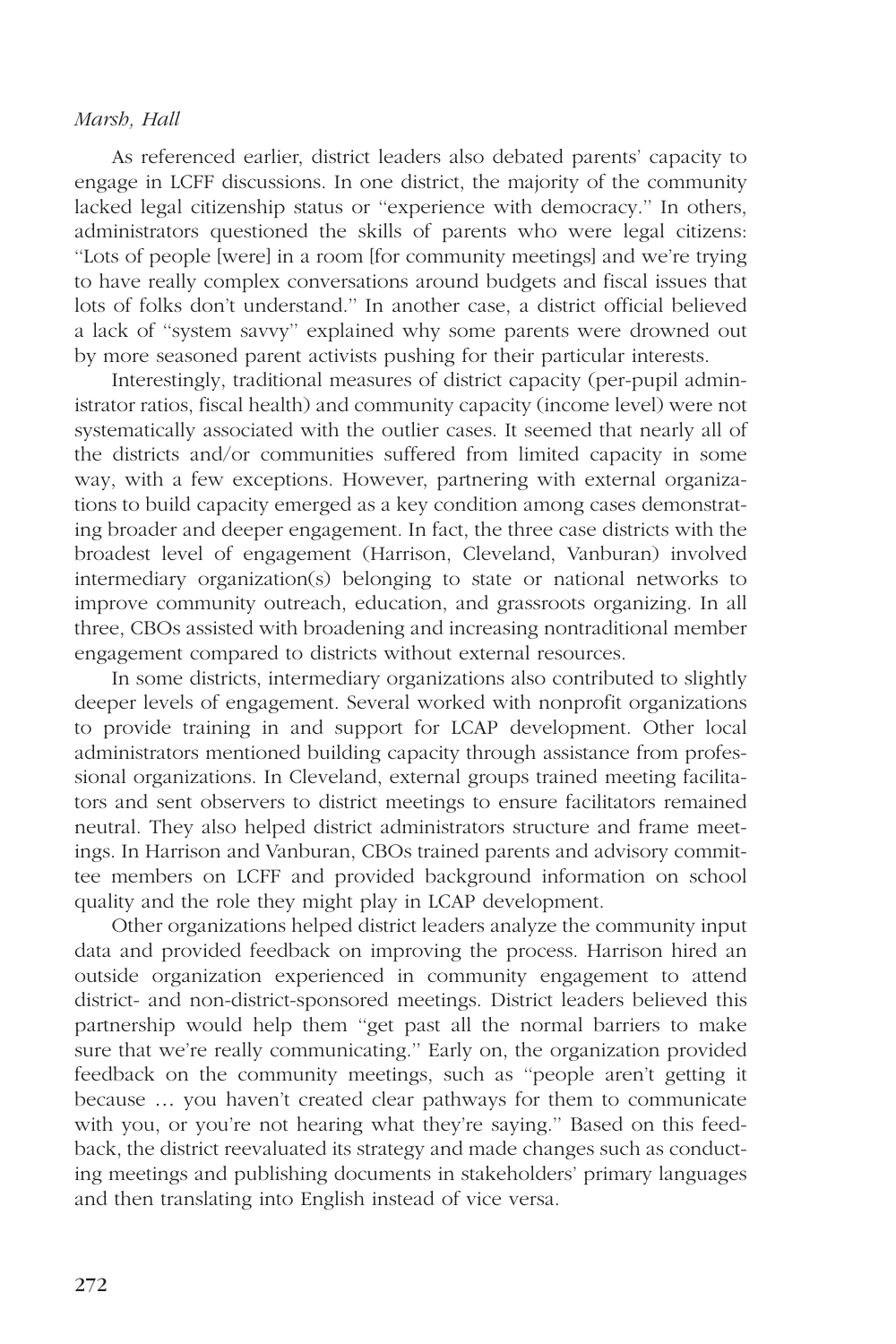Climates of trust and mistrust. In several districts, limited social capital and strained district–community and district–union relations complicated engagement efforts. In Taft, a district with notably shallow engagement, both district leaders and teachers described a ''culture of distrust'' among the community in that even with the LCFF mandates for engagement, ''there was never really full disclosure, and there was no intent to involve people.'' In Vanburan, a district with similar preexisting community conditions, one community observer explained, ''Public perceptions of LCFF: Most don't know anything about it. Lots [are] jaded about [Vanburan], [and] so suspicious.'' These districts started LCFF implementation with a very weak foundation of trust.

In contrast, other districts entered the first year of LCFF with a strong foundation or, in some cases, a recent strategic planning effort that had already brought many of the same stakeholders to the table. These climates appeared to facilitate deeper forms of engagement. In Tyler, a district demonstrating the deepest level of engagement relative to the other cases, the community benefited from a history of trust in the district and strong social capital prior to LCFF. In fact, it was the only case to demonstrate a strong climate of district–community and district–union trust. "We have that ability to reach out to parents and continue the conversation we had all along,'' one district official boasted. ''I think that felt seamless that they had the right to give this input.'' Tyler's preexisting, inclusive decision-making processes also may have bolstered stakeholders' buy-in for and capacity to engage in LCFF. Rather than the skepticism observed in other cases, in Tyler several external stakeholders attested to the genuine intentions of district officials. When describing the LCAP process, a teachers' union leader explained, ''[They are] trying to see if you have available funds to address those needs. It's a major mind shift. I think this district took it very, very seriously.''

Harrison had a culture of mistrust prior to the current superintendent and LCFF. To change this culture, the new administration used the LCFF engagement mandate as an opportunity to reach out through multiple means and build trust. A community member explained the district shift this way: ''In one year's time because of this approach they're taking—and the things that they've started to change—they have done more to change the nature of their relationship around trust than has been accomplished in years in their community. I think that's pretty remarkable.'' Although Harrison leaders reported strong relations with the community, there were signs of mistrust among teachers. The union president explained, ''There is room for us to get more involved—and I would welcome it.'' Even though Harrison was successful in garnering broader participation than did Tyler (largely due to the array of CBOs helping to recruit), the depth of participation may not have achieved that found in Tyler due to the mixed climates of trust.

Homogeneity. Finally, the nature of the population served by each district may have contributed to relative differences observed across the cases.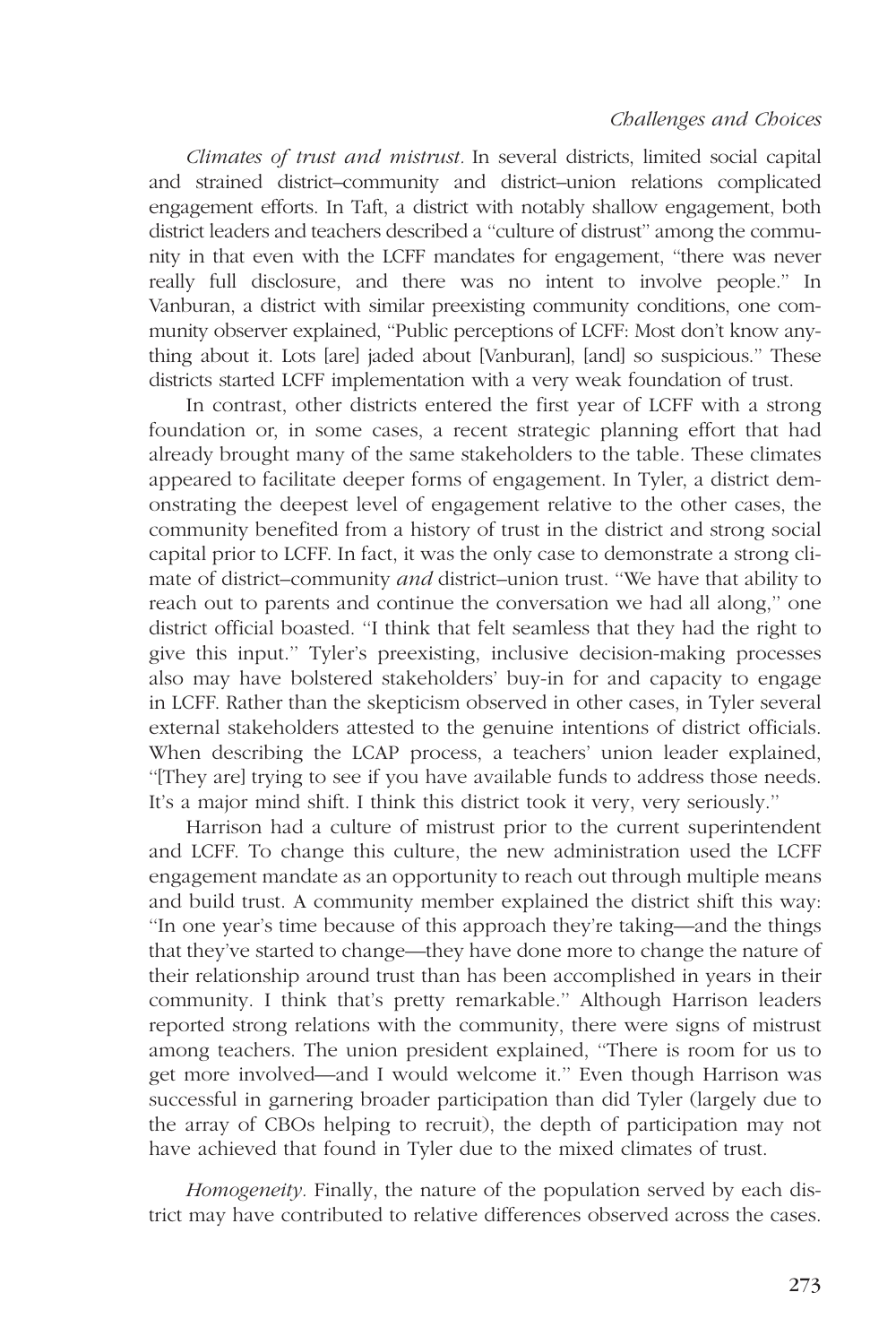Contrary to some predictions in the literature, smaller size did not guarantee broader or deeper forms of engagement. The districts achieving the broadest levels of engagement were large (Harrison) and small (Cleveland), and some used technology (e.g., online surveys) to overcome obstacles of scale and reach broader audiences.

What appeared to matter more was the level of diversity in these districts. In fact, the two districts demonstrating the broadest relative engagement, Harrison and Cleveland, were the most homogenous in the sample.<sup>16</sup> This homogeneity may have contributed to an ease with which community members engaged and simplified the coordination of engagement for district leadership because members spoke a common language and there were few competing voices. For example, the community in Harrison advocated for expanding academic English classes for parents. Hearing this feedback through multiple outreach venues, the district shifted funding from elsewhere in the budget to support the requested classes. While homogeneity in Harrison may have promoted harmony in community requests, at least one district leader recognized a potential downside: ''When you have diverse groups, people learn from each other, and they learn what's good and maybe what doesn't work for them. We don't have that here.'' Although the potential for learning may have been greater, the potential for conflict is what we observed in heterogeneous cases—conflict that may have challenged efforts to organize deeper forms of engagement. Interest groups in one diverse district expressed vastly different goals for the new funds: Some wanted to invest in school climate and social justice programs while others advocated for EL instructional programs. This conflict appeared to contribute to district leaders' decision to develop the budget with limited community input.

In summary, intuitional-political forces, capacity, trust, and population characteristics contributed to the quality and quantity of engagement across districts. Lacking personnel, time, social capital, and common interests, many districts struggled to engage in broad and deep ways. Districts demonstrating broader and/or deeper engagement benefited from changing institutional mindsets, homogeneity, a history of trust, and often the assistance of intermediary organizations.

# Conclusion and Implications

This implementation study provided an early analysis of local district and community efforts to develop budgets and plans to improve student achievement. It offered a unique opportunity to examine whether the statewide mandate for local democratic participation resulted in broad or deep engagement and what factors supported or inhibited these processes. Consistent with past studies, we find that even when district leaders embrace the notion of broad and/or deep community engagement, achieving this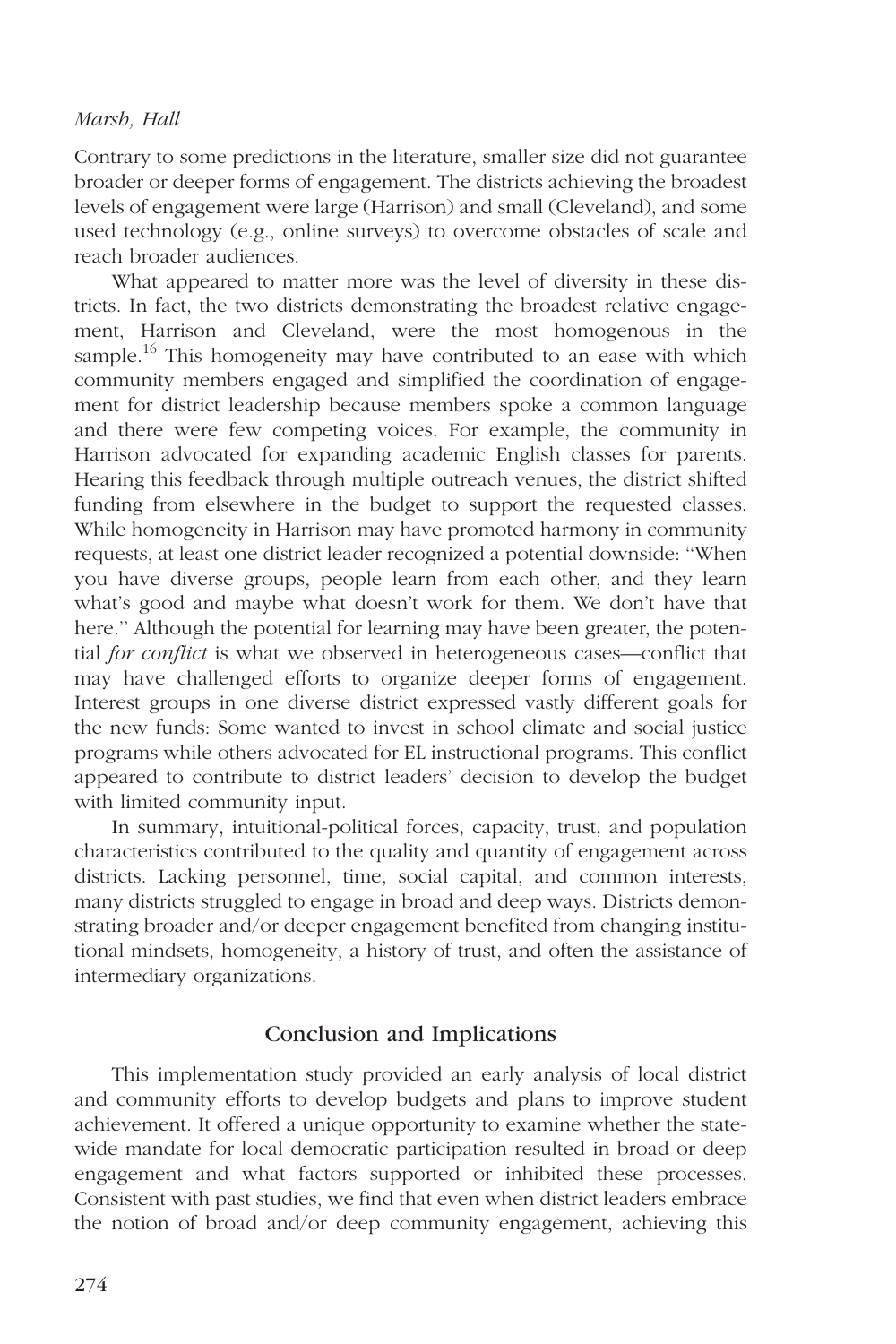vision may be challenging, if not elusive (Fung, 2004; Malen & Ogawa, 1988; Marsh, 2007; Marsh et al., 2015). Below, we reflect on our findings regarding the who, what, how, and facilitators of engagement and conclude with implications for policy, practice, and future research.

## Summarizing and Reflecting

Who participates. Similar to prior research, we find that citizen participation was low (Gyurko & Henig, 2010; Levin, Daschbach, & Perry, 2010; Marsh et al., 2015; Menefee-Libey, 2010). This is perhaps not surprising given the anemic rates of democratic participation in California education more generally. A 2015 statewide poll revealed that 22.5% of parents and 24.1% of registered voters reported participating in school board elections and 28.6% of parents and 11.4% of registered voters attended school board meetings (PACE/USC Rossier Poll, 2015). Accordingly, increasing political engagement in traditional education governance has been challenging.

Beyond quantity, our study also found limitations in the representative makeup of participants. In both small and large districts, those who turned out often represented a limited sector of the community, often the more ''well-heeled'' citizens rather LCFF targeted groups. This finding is consistent with prior studies of democratic engagement in education (Fung & Wright, 2001; Lerner, 2011; Marsh et al., 2015; Wampler, 2012).

Finally, our analysis uncovered the considerable challenges districts faced in their attempts to comply with LCFF policy and to include a range of stakeholders in LCAP development. Notably, variation in breadth of participation related to district efforts to reconcile tensions regarding how to define ''community''—including the decision to involve internal versus external stakeholders and usual versus new players. The limited involvement and representation raises questions about the democratic nature of these efforts and are particularly troubling given the intent of LCFF and its explicit focus on supporting the very groups underrepresented in case study engagement efforts.

How and for what purpose. In the end, the majority of districts engaged in relatively shallow engagement, providing information and soliciting oneway input or consultation on district goals and priorities, which administrators took under advisement when creating the LCAP. Consistent with prior research at the school and district levels (Davies, 1981; Hill & Bonan, 1991; Malen & Ogawa, 1988; Malen et al., 1990; Murphy & Beck, 1995; Rollow & Bennett, 1996; Wohlstetter & Odden, 1992), it was far less common to find stakeholders engaged in topics more central to the core technology of districts, in this case decisions around strategies and budget. Combined with the pervasive challenge of ensuring all, not just the loudest, voices are heard further raises questions about LCFF's ability to achieve its democratic goals—a topic we return to below.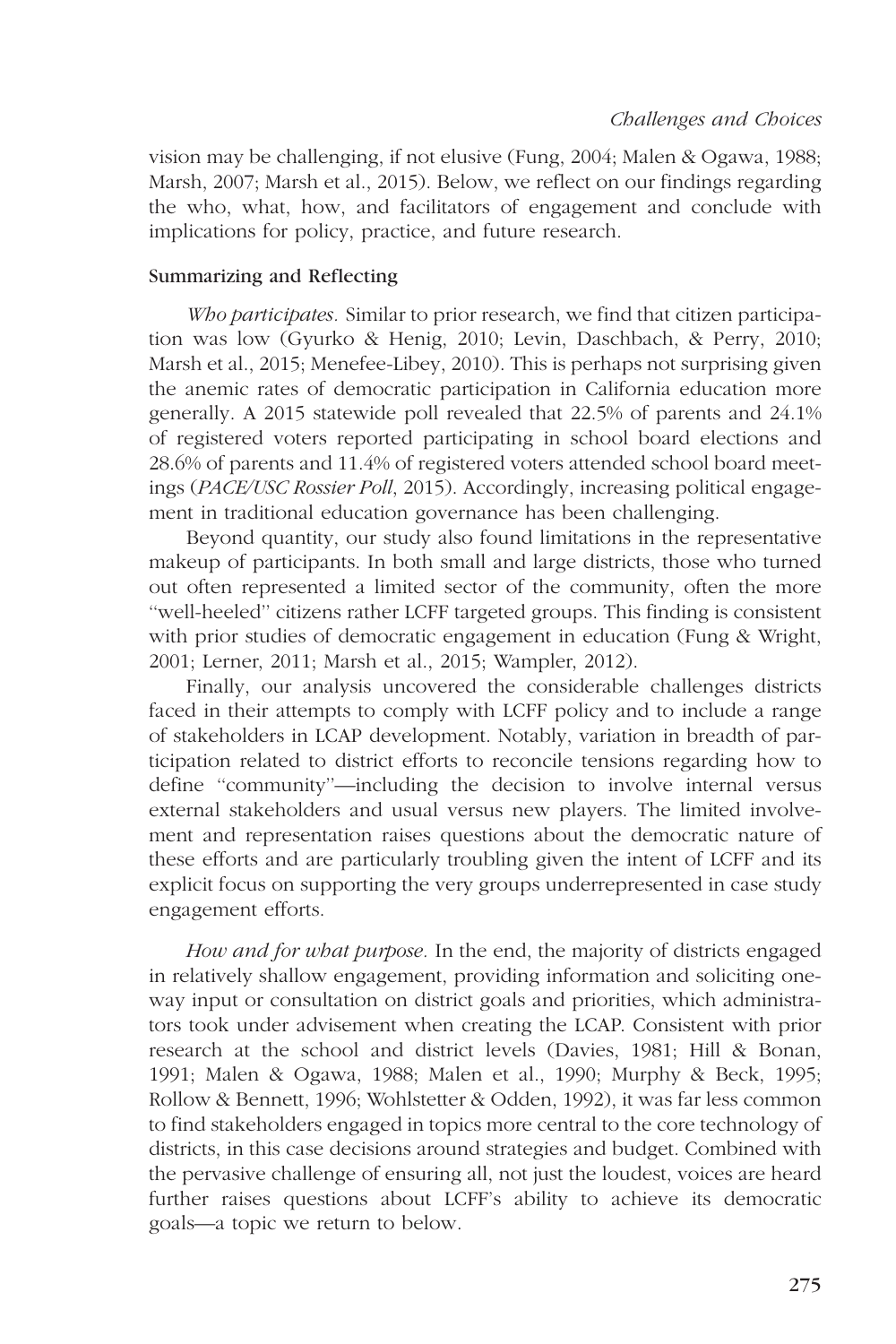Conditions associated with broader and deeper engagement. Several key conditions help explain the few examples of broader and/or more collaborative engagement. These districts trusted stakeholders to broach topics of services and funding and invested in ways to assist quieter voices. They also benefited from less entrenched institutional habits and political pressures, greater capacity derived in part from intermediary assistance, stronger climates of trust, and homogeneous populations. While these findings are consistent with extant literature (see review above), they also push in new directions. Notably, our understanding of trust extends beyond relationships between community members and districts (the focus of past studies; e.g., Bryk et al., 1998; Marsh, 2007) and indicates that district relations with teachers' associations contribute to the climate shaping democratic engagement. We also add to the debate over scale and affirm that size alone may be less important than the makeup of the population and other contributing factors (Bryk et al., 1998).

#### Implications

These observed patterns of engagement challenge the democratic vision of LCFF policy. If in fact the state seeks ''meaningful engagement'' in LCFF, as is stated in the regulations, what more can be done to enhance this democratic process? The following implications for policy, practice, and future research seek to answer this question. We offer these suggestions with a caveat: Given that the first year of any reform likely has challenges, we recognize that implementers are apt to amend processes in subsequent years based on implementation learning and that some changes may be occurring.

Implications for state policy. Our research indicates that state policymakers have an opportunity to strengthen the democratic mechanisms of LCFF, and to do so, they may need to draw on a broader array of policy tools. Policymakers should invest in (1) building district and community capacity to engage individuals, particularly from underserved groups; (2) identifying strategies, tools, and practices of districts engaging in deeper and broader forms of engagement; and (3) sharing resources with district and community leaders. Such tools might include protocols for discussions that ensure twoway dialogue and bring in quieter voices. Sharing these strategies might weaken ingrained beliefs and practices resisting change, building new understandings of what constitutes legitimate forms of district–community interactions. These efforts could come from the state, county offices of education, and the new California Collaborative for Educator Excellence.

Our research also surfaces several questions worth considering as the state moves forward in implementing LCFF. While this is the first year of data, it raises questions about sustainability. Notably, how will repetition of the process affect the quality and quantity of engagement over time? On the one hand, repetition may contribute to democratic fatigue (an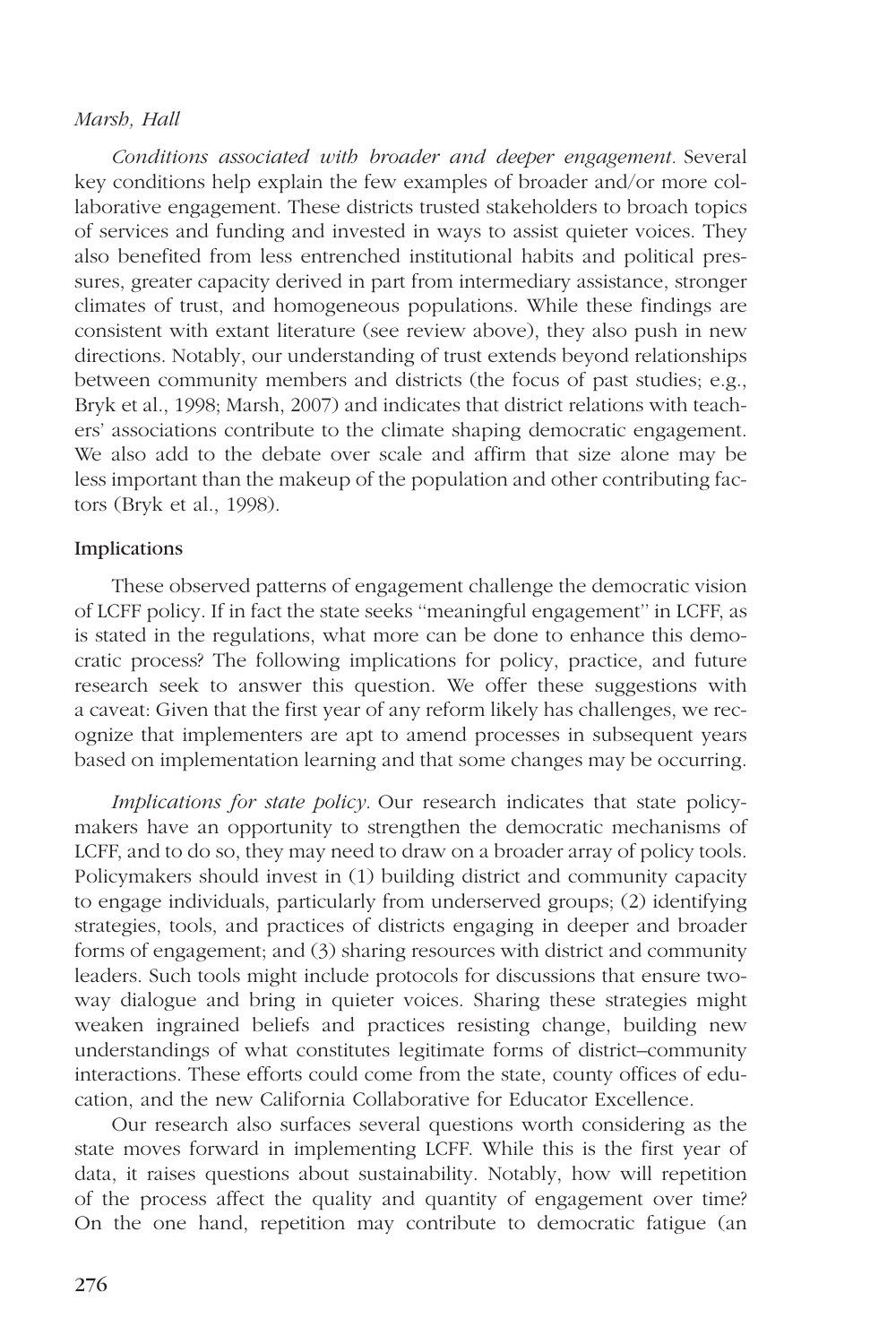outcome recognized in studies of participatory budgeting; e.g., Souza, 2001). Will district leaders and participants have the commitment and interest to invest in this process annually? How will the state and counties hold districts accountable for what they are engaging their community in (e.g., decisions on budgets vs. goals), not just *who* they are engaging? The outcomes of the process may also influence stakeholder motivation to participate in the future. If participants do not recognize their input in the final LCAP, they may feel less willing to invest in the future—an outcome observed in past studies of democratic education reforms (e.g., Marsh, 2007; Musso et al., 2007). Also, as new families enter districts each year and old ones graduate or move, there will always be a set of stakeholders for which this process will be new. Further, the recurrence of this process may enhance the quality of engagement. As scholars have noted (e.g., Fung, 2003), repeated participation may improve democratic skills and disposition (e.g., how to cooperate with others who may have different viewpoints).

The conceptual framework used in this study raises another important question for policymakers to consider. As noted, state policymakers embraced a relatively shallow democratic model for LCFF, requiring opportunities for information sharing and input and explicitly directing stakeholders to advocate for their particular interests with discretion for districts to engage in deeper forms should they chose. As our data indicate, in many cases, this led to advocacy by louder groups who may not have fully represented the needs of those less vocal or not present. This pattern raises questions as to whether or not the state (and districts) should consider promoting a more deliberative model that pushes stakeholders to consider allocating resources in ways that promote the ''common good'' of the district and its community. In theory, such a process would promote investments that go beyond funding programs to satisfy needs of particular groups, to investments that holistically address the needs of the district, and to ensure equity across schools and students—with an understanding that equity does not always mean treating everyone equally. Such a model clearly aligns with the equity-oriented goals of LCFF. In this alternative process, the needs of less vocal and unorganized groups (or those not present) should be considered through explicit expectations that participants consider all needs. Such a process, in theory, would also help stakeholders learn the values and needs of others in ways that more shallow models may preclude.

Of course, implementing such a model is not straightforward. While some argue that enacting deliberative democracy is impractical (Farrelly, 2003; Posner, 2009; Walzer, 1999), others have shown that it is in fact feasible but requires investments in educating participants and providing proper facilitation, language support, and other resources that enhance the ability of underrepresented individuals to attend and participate as equals (Bryk et al., 1998; Fung, 2001; Marsh, 2007; Marsh et al., 2015; McDonnell & Weatherford, 2000b) (see ''Implications for local practice'' for additional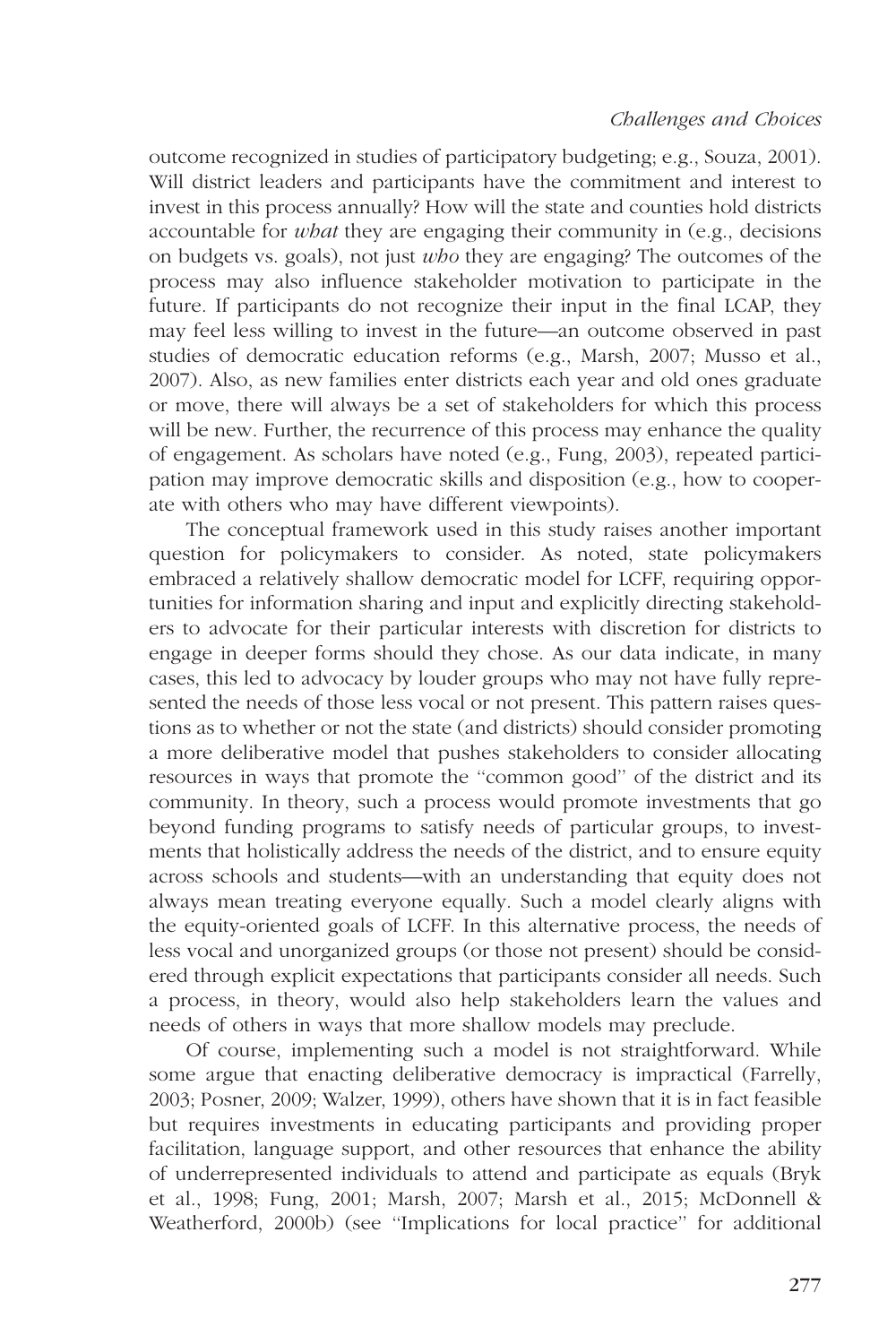ideas). The consideration of using a more deliberative practice may also raise questions about the importance of breadth versus depth. It would behoove policymakers to consider whether the potential benefits of deeper engagement of a representative group that considers the needs of the entire community outweigh those of a broader process that engages more participants in one-way communication. There also may be risks with representative democratic groups (e.g., ensuring the representatives retain value alignment with constituency), although these issues may be minimized through increased transparency and community relationship building. Involving only a representative group could shift costs away from recruiting large numbers of participants to preparing fewer to engage more deeply. And if such investments are not feasible or desirable, the notion of promoting the common good could be used in messaging around LCFF as a hortatory tool (Schneider & Ingram, 1990) to encourage a broader purpose for LCAP development and a more consistent focus on promoting equity as well as excellence.

Another important question relates to the nature of engagement over time. Some scholars note that democratic models are not static (Bryk et al., 1998: Mansbridge, 1983). Certain models may be needed at different points in time even within the same district. Our research suggests that perhaps deeper–broader models are possible when there are stronger climates of trust, but that in a context of conflict districts may need to rely on more representative, less collaborative models.

This research also points to questions about the proper level at which to engage stakeholders: district versus school. Some respondents suggested that the community and parents would have been more engaged if the process had been organized at the school level. Echoing Fung's (2003) description of ''hot deliberation,'' these individuals suggest that ''participants have greater motivations to correctly align their ideas and views with their interests and values'' (p. 348) and participate in greater numbers if decisionmaking shifts to the school in which they have greater stakes in the decision outcomes. Stakeholders also might arrive with more relevant knowledge, as they are likely to be more familiar with a school's students and issues than those of a district. There may also be stronger foundations of trust between educators and parents. Yet shifting to the school level might threaten democratic goals, as it leaves individuals looking out for their interests and not those of the district. As research on participatory budgeting in Brazil found, these microlevel deliberations may not assist government officials with making tradeoffs that inevitably must occur when faced with limited resources (Fung, 2003) and may further blur the focus on equity.

Implications for local practice. Our findings suggest several potential action steps that could improve the quality and quantity of engagement. First, district and community stakeholders should consider investing in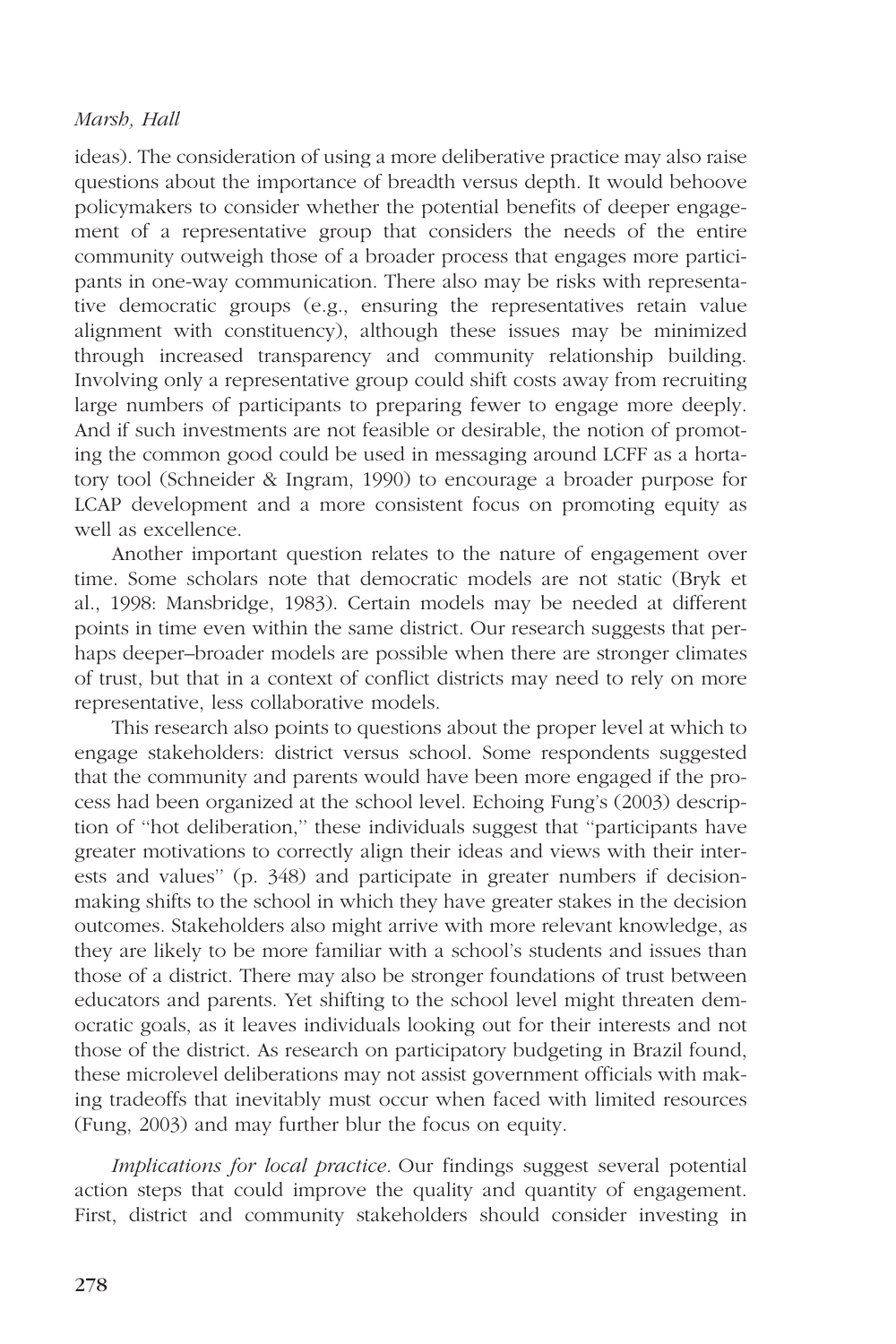strategies to broaden representation and involvement of traditionally underrepresented individuals, such as targeted outreach, training, skilled facilitation, and tool development. Districts should also consider anchoring LCAP engagement around community *needs* rather than individual *wants* by using data and maintaining interaction over time to build trust in ways that broaden participant diversity. As illustrated by several cases, intermediary organizations are well-placed to provide this support, promoting outreach, mobilizing underrepresented community members, distributing LCFF information, and educating stakeholders.

Whereas the early implementation of LCFF found school board members continuing in their traditional role of approving district budgets, LCFF's mandate for community engagement increases the opportunity for members to promote their constituencies' voice and mediate power imbalances. They can attend to the needs of quieter voices and those not represented to create a collective vision that serves all students. It behooves local boards and their state association to train members to better realize this key role and consider incentives that might motivate shifts in their current orientations (e.g., awards and recognition for notable involvement).

Implications for research. Building on prior research (Fung, 2003; Marsh, 2007; Marsh et al., 2015), our analysis demonstrates the value of employing democratic theory to examine mandates for community engagement, while adjusting ideal types to capture the realities of democracy in practice. It provides conceptual clarity on the who, what, and how of engagement and creates a sound theoretical spectrum from which to build a deeper understanding of policy interpretation and implementation. Future studies could examine the outcomes associated with different enacted models, including outcomes related to LCAP implementation (e.g., fidelity to plan, quality of activities, budget allocations) and to intermediate and long-terms results (e.g., progress toward meeting LCAP goals for target groups). To understand ultimately how the LCFF effort plays out, researchers should examine these processes over time and any adaptations made after the first year. They might also probe deeper into the different contexts in which these democratic experiments unfold and the influence of factors such as civic capacity (Stone, 2001) and governance arrangements (e.g., at-large versus regional school boards).

Finally, scholars should consider applying a more critical lens to the implementation of LCFF and similar policies. Feminist and other critical scholars have long critiqued various forms of democratic engagement for silencing underrepresented groups (see Gambetta, 1998; Sanders, 1997; Young, 1997 for critiques of deliberative democracy). Such perspectives may shed further light on the patterns of participation we started to uncover in our study and the ways in which social categories such as class, ethnicity, race, gender, and sexuality shape the process and outcomes of engagement.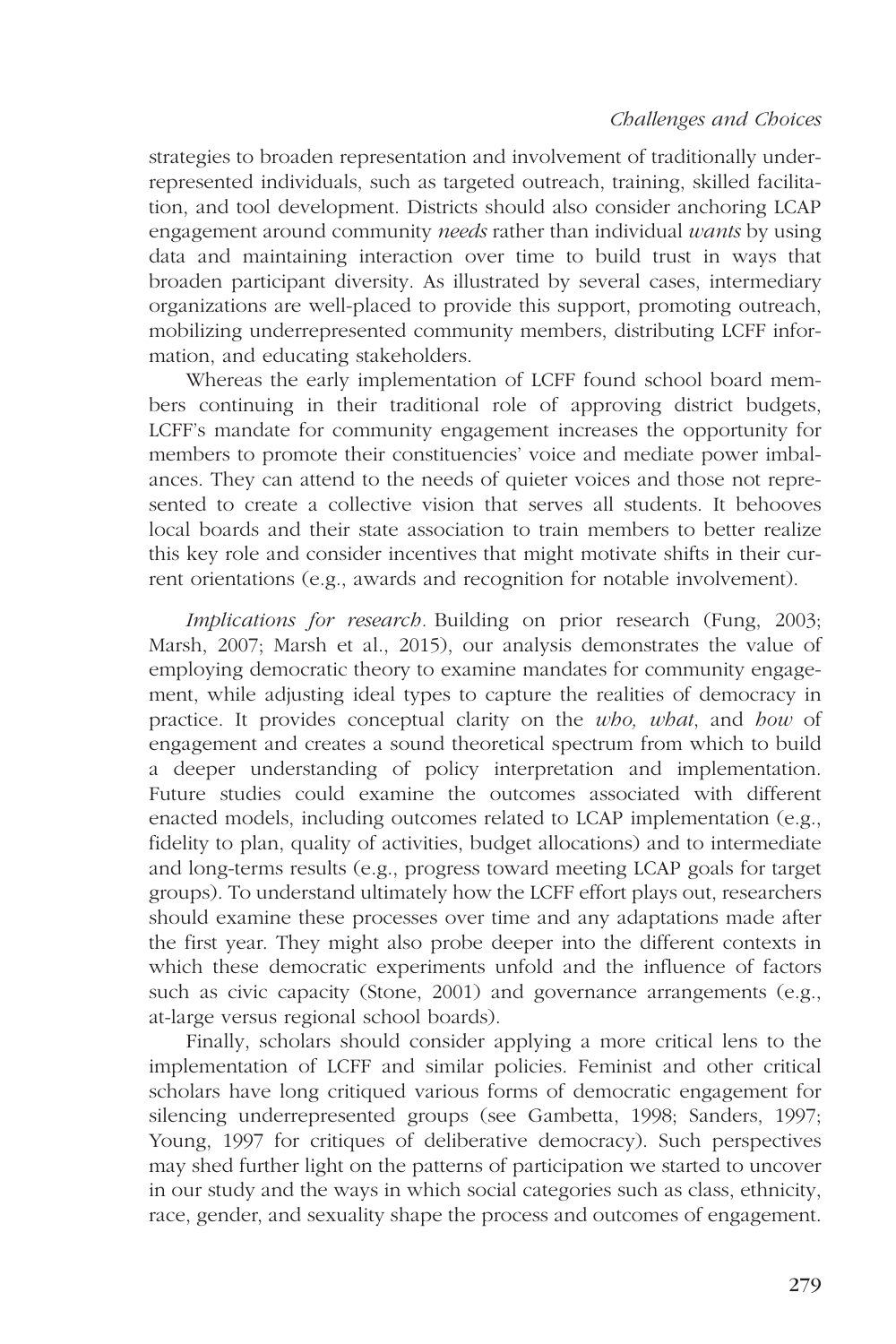Only the future will determine whether LCFF realizes its democratic goals or symbolizes another fleeting instance of ''policy talk'' to decentralize decision-making (Tyack & Cuban, 1995).

#### **Notes**

The authors gratefully acknowledge the support and helpful feedback from Julie Koppich and Daniel Humphrey and the contributions from other members of the research team who worked on the broader study. We have also benefited greatly from the cooperation of policymakers, educators, civic leaders, and parents who participated in our research and feedback from Betty Malen. <sup>1</sup>

<sup>1</sup>This section of our paper draws heavily on Marsh, 2007.

<sup>2</sup> According to Mansbridge (1983), modern interest-based theorists believe that there is no common good or public interest. As a result, ''voters pursue their individual interests by making demands on the political system in proportion to the intensity of their feelings. Politicians, also pursuing their own interests, adopt policies that buy them votes, thus ensuring accountability. ... From the interchange between self-interested voters and self-interested brokers emerge decisions that come as close as possible to a balanced aggregation of individual interests" (p. 17).

 ${}^{3}$ Fung (2006) notes that most public decisions are determined by officials' technical expertise without citizen input and places this option at the end of the continuum. We have omitted this option as it is not relevant to LCFF.

 $^4$ Our initial analysis used a figure more akin to Marsh (2007) with the horizontal spectrum defined by participatory at one end and representative at the other. Upon completing our analysis, we realized that in practice, LCFF engagement and other forms of civic engagement do not always achieve these democratic ideals and that many cases would fall "off the map." As such, we adjusted the figure used in our final analysis to capture nonrepresentative options. <sup>5</sup>

The authors use different terms to describe these forms of engagement—such as deliberative, participatory, unitary, strong—but generally coalesce around understandings aligned with the deeper and broader forms of engagement as illustrated in Figure 1. We choose to focus on these deeper and broader types because (1) state policy leaned toward broader forms of engagement with the option to push on depth and (2) our analysis revealed very few cases at these ends of the spectra, making it particularly interesting to understand what explains these outliers.

Policymakers report targeting the LI, EL, and FY groups because they believed that to be equitable, these students needed additional resources. Policymakers chose not to fund students based on racial/ethnic lines because they were attempting to shift the finance system away from the old categorical funding model. State leaders agreed that while not ideal the targeted groups would encompass all LI, FY, and EL students from any racial/ethnic group (Hall, 2016). <sup>7</sup>

 $\sqrt{a}$ One of the authors of this study, Dr. Michael Kirst, served as a long-time education advisor to Governor Jerry Brown, helped author the Governor's platform when he ran for office in 2011, and was appointed president of the state school board once Brown was elected. Together they actively guided the passage of LCFF into law (Hall, 2016).

<sup>8</sup>The eight priorities are as follows: student achievement, school climate, basic services, implementation of Common Core standards, student engagement, parental involvement, course access, and other student outcomes.

<sup>9</sup>A few interviews with parents were conducted in Spanish with the assistance of a bilingual interpreter, and audio recordings were translated from Spanish to English prior to coding and analysis.<br><sup>10</sup>Dewey (1927) argued citizens may be more adept at identifying problems than sol-

utions: ''The man who wears the shoe knows best that it pinches and where it pinches, even if the expert shoemaker is the best judge of how the trouble is to be remedied'' (p. 207).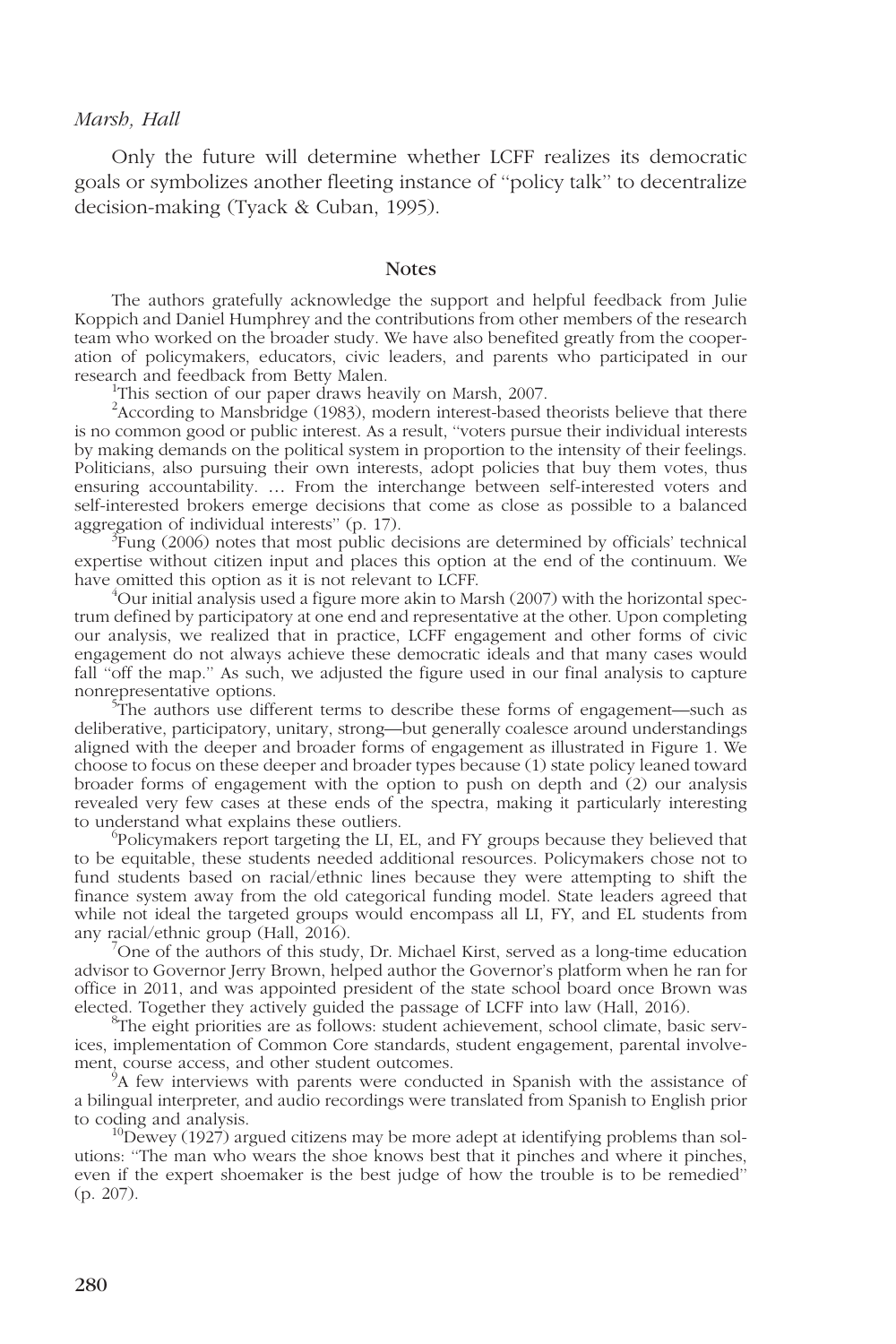<sup>11</sup>Teacher salaries are subject to collective bargaining. LCFF is not explicit what portion of funds is available for bargaining.

 $\frac{12}{12}$ To maintain anonymity of districts, we are not including the name of the report or institute.

 $13$ According to the Department of Education, RJ practices include a set of both formal and informal practices designed to create a sense of community and prevent and respond to student wrongdoing (California Department of Education, 2017).

 $14$ To maintain anonymity of districts, we are not including the name of the report or institute.<br><sup>15</sup>Our framing draws on neo-institutional theory, which asserts that individuals within

organizations often follow similar ''scripts,'' routines, and conceptions of roles—not because they necessarily lead to more efficient work, but because they are perceived to be required, expected, or morally right (Meyer & Rowan, 1977; Scott, 1995).<br><sup>16</sup>Both scored less than 14 on the racial/ethnic diversity index. The Index reflects how

evenly distributed these students are among the race/ethnicity categories reported to the California Department of Education. The more evenly distributed the student body, the higher the number. Currently the highest index for a school is 76 (California Department of Education, 2017).

#### References

- Abrams, L. S., & Gibbs, J. T. (2002). Disrupting the logic of home-school relations: Parent involvement strategies and practices of inclusion and exclusion. Urban Education, 37, 384–407.
- Allensworth, E. M., Bryk, A. S., & Sebring, P. (2010, August). The influence of community context and social capital on urban school improvement, evidence from Chicago. Paper presented at the Meetings of the American Sociological Association, Atlanta, GA.
- Almond, G. A., & Verba, S. (1989). The civic culture revisited. Newbury Park, CA: Sage Publications.
- Anderson, G. L. (1998). Toward authentic participation: Deconstructing the discourses of participatory reforms in education. American Educational Research Journal, 35(4), 571–603.
- Arnstein, S. R. (1969). A ladder of citizen participation. Journal of the American Institute of planners, 35(4), 216–224.
- Auerbach, S. (2007). From moral supporters to struggling advocates reconceptualizing parent roles in education through the experience of working-class families of color. Urban Education, 42(3), 250–283.
- Averill, J. B. (2002). Matrix analysis as a complementary analytic strategy in qualitative inquiry. Qualitative Health Research, 12(6), 855–866.
- Bachrach, P., & Baratz, M. S. (1962). Two faces of power. American Political Science Review, 56(04), 947–952.
- Barber, B. R. (2003). Strong democracy: Participatory politics for a new age. Berkeley: University of California Press.
- Bersin, A., Kirst, M. W., & Liu, G. (2008). Getting beyond the facts: Reforming California school finance. Issue brief. The University of California, Berkeley, the Chief Justice Earl Warren Institute on Race, Ethnicity and Diversity.
- Bessette, J. M. (1994). The mild voice of reason: Deliberative democracy and American national government. Chicago: University of Chicago Press
- Bohman, J., & Rehg, W. (1997). Essays on reason and politics: Deliberative democracy. Cambridge, MA: MIT Press.
- Brackertz, N., Zwart, I., Meredyth, D., & Ralston, L. (2005). Community consultation and the 'Hard to Reach3: Concepts and practice in Victorian local government.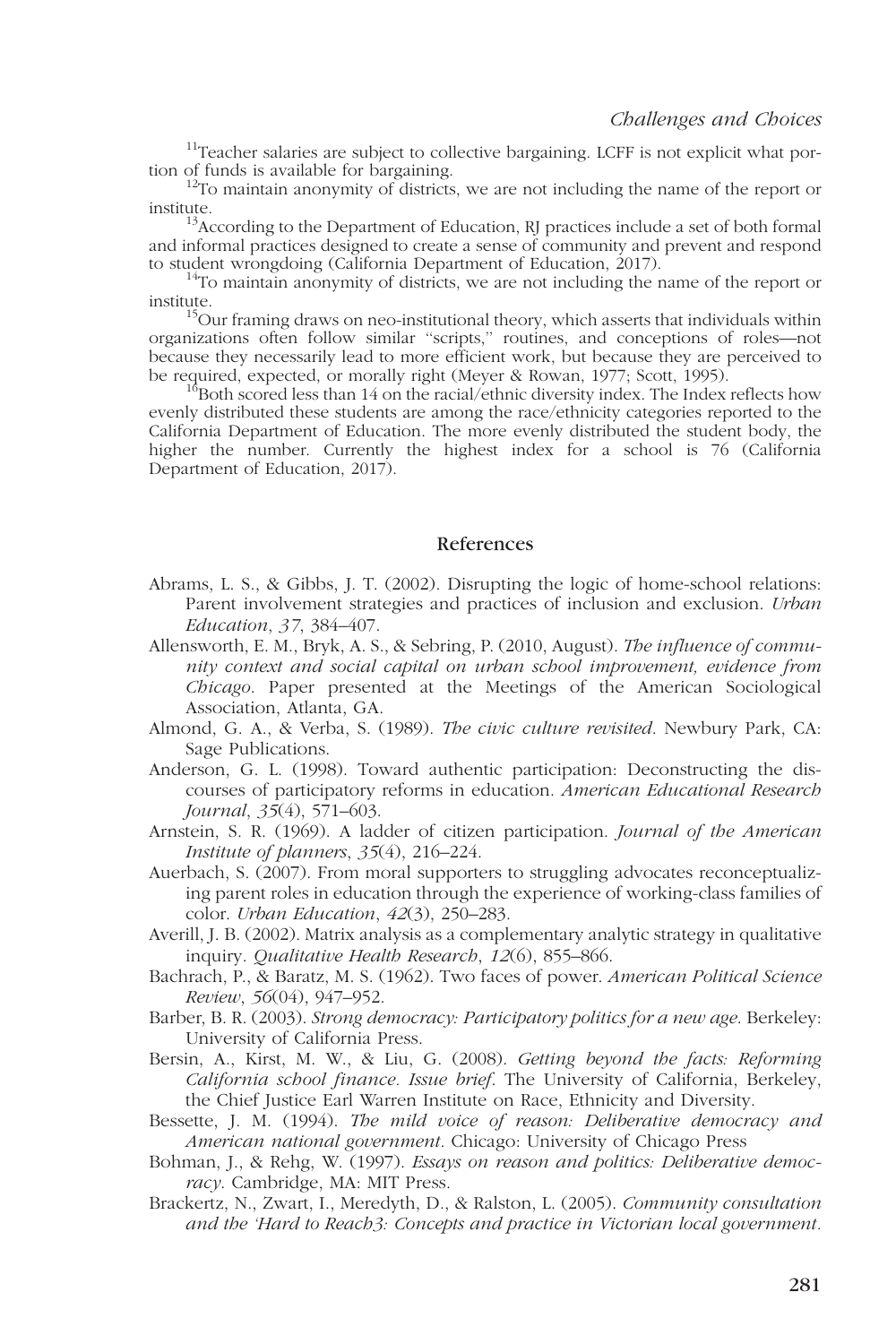Report. Hawthorn, Victoria, Australia: Institute for Social Research, Swinburne University of Technology.

- Bryk, A. S. (2010). Organizing schools for improvement. *Phi Delta Kappan*, 91(7), 23.
- Bryk, A. S., Sebring, P. B., Kerbow, D., Rollow, S., & Easton, J. Q. (1998). Charting Chicago school reform: Democratic localism as a lever for change. Boulder, CO: Westview Press.
- California Department of Education. (2017). Ethnic diversity index. Retrieved from http://www.ed-data.org/article/Ethnic-Diversity-Index
- California Department of Education & West Ed. (2014). Making a plan to develop the LCAP. Retrieved from http://lcff.wested.org/making-a-plan-to-develop-the-lcap/
- Cooper, T. L., Bryer, T. A., & Meek, J. W. (2006). Citizen-centered collaborative public management. Public Administration Review, 66(s1), 76–88.
- Croninger, R. G., & Malen, B. (2002). The role of school governance in the creation of school community. In K. Leithwood et al. (Eds.), Second international handbook of educational leadership and administration (pp. 281–320). Dordrecht, The Netherlands: Kluwer.

Dahl, R. A. (1989). Democracy and its critics. New Haven, CT: Yale University Press.

Davies, D. (1981). Citizen participation in decision making in the schools. In D. Davies (Ed.), Communities and their schools (pp. 83–119). New York: McGraw-Hill Book Company.

Dewey, J. (1927). The public and its problems. Athens, GA: Swallow Press.

- Ehrlich, T. (2000). Civic responsibility and higher education. Westport, CT: Greenwood Publishing Group.
- ESSA. (2015). Every Student Succeeds Act of 2015, Pub. L. No. 114-95 § 114 Stat. 1177 (2015–2016).
- Eversole, R. (2011). Community agency and community engagement: Re-theorizing participation in governance. Journal of Public policy, 31(1), 51–71.

Farrelly, C. (2003). Introduction to contemporary political theory. London: Sage.

- Finders, M., & Lewis, C. (1994). Why some parents don't come to school. Educational Leadership, 51, 50–54.
- Fiorina, M. P. (1999). Extreme voices: A dark side of civic engagement. In T. Skocpol & M. P. Fiorina (Eds.), Civic engagement in American democracy (pp. 395–426). Washington, DC: Brookings Institution Press.
- Fung, A. (2001). Accountable autonomy: Toward empowered deliberation in Chicago schools and policing. Politics & Society, 29(1), 73–103.
- Fung, A. (2003). Survey article: Recipes for public spheres: Eight institutional design choices and their consequences. Journal of Political Philosophy, 11(3), 338–367.
- Fung, A. (2004). Deliberation's darker side: Six questions for Iris Marion Young and Jane Mansbridge. National Civic Review, 93(4), 47–54.
- Fung, A. (2006). Varieties of participation in complex governance. Public Administration Review, 66(s1), 66-75.
- Fung, A., & Wright, E. O. (2001). Deepening democracy: Innovations in empowered participatory governance. Politics and Society, 29(1), 5–42.
- Fung, A., & Wright, E. O. (2003). Deepening democracy: Institutional innovations in empowered participatory governance (Vol. 4). London: Verso.
- Gambetta, D. (1998). ''Claro!'': An essay on discursive machismo. In J. Elster (Ed.), Deliberative democracy (pp. 19–43). Cambridge, UK: Cambridge University Press.
- Giles, C. (2006). Transformational leadership in challenging urban elementary schools: A role for parent involvement? *Leadership and Policy in Schools*, 5(3), 257–282.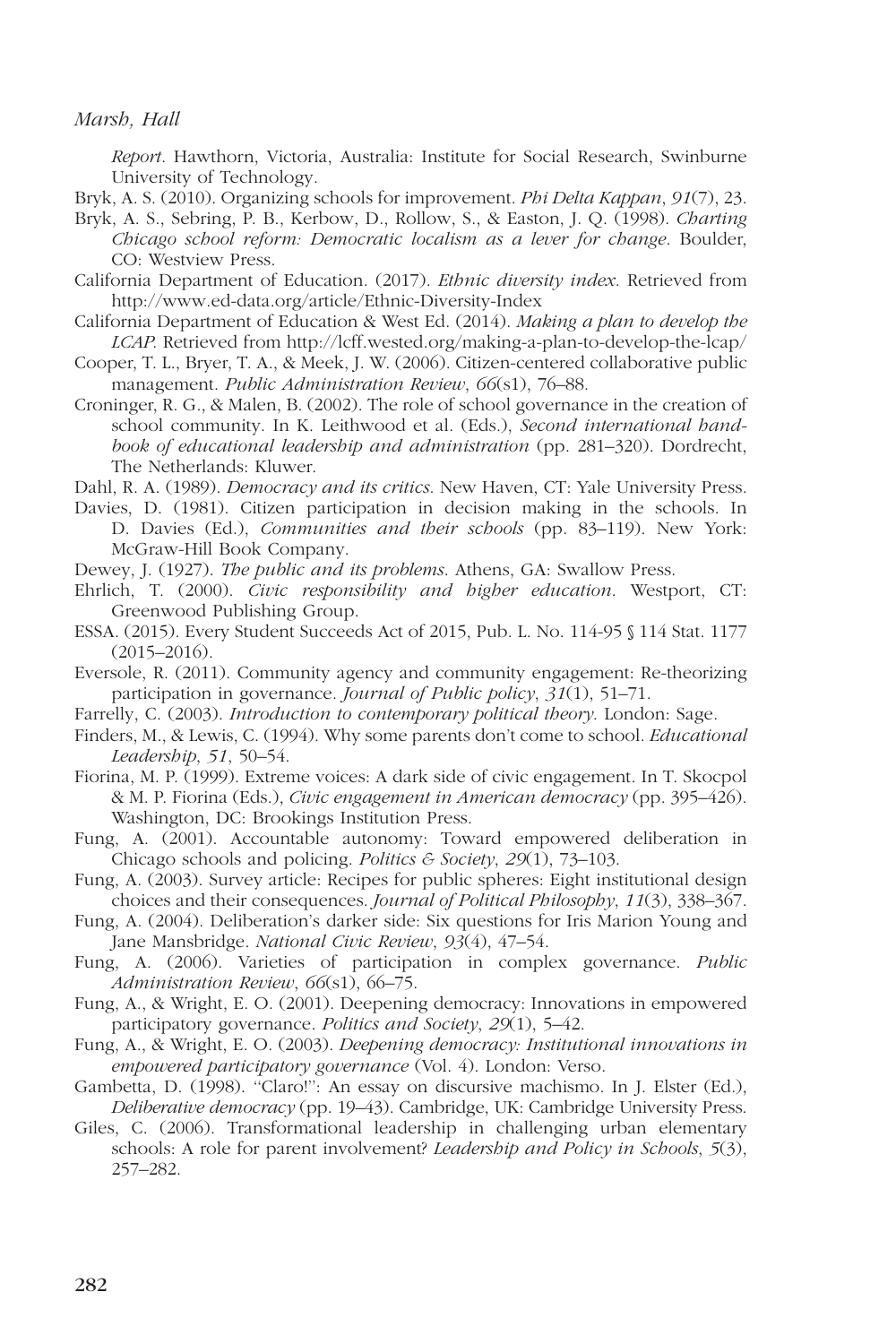- Gonzales-DeHass, A., Willems, P., & Holbein, M. (2005). Engaging African American parents in the schools: A community-based consultation model. Journal of Educational and Psychological Consultation, 17, 99–123.
- Gutmann, A., & Thompson, D. F. (1996). Democracy and disagreement. Cambridge, MA: Harvard University Press.
- Gyurko, J., & Henig, J. R. (2010). Strong vision, learning by doing, or the politics of muddling through? In K. E. Bulkley, J. R. Henig, & H. M. Levin (Eds.), Between public and private: Politics, governance, and the new portfolio models for urban school reform (pp. 91–126). Cambridge, MA: Harvard Education Press.
- Habermas, J. (1996). The European nation state. Its achievements and its limitations. On the past and future of sovereignty and citizenship. Ratio Juris, 9(2), 125–137.
- Hall, M. (2016). Education finance and the politics of California policymaking: A case study of the local control funding formula. Retrieved from https://www [.academia.edu/34539574/Education\\_Finance\\_and\\_the\\_Politics\\_of\\_California](https://www.academia.edu/34539574/Education_Finance_and_the_Politics_of_California_Policymaking_FINAL_PDF) \_Policymaking\_FINAL\_PDF
- Head, B. W. (2007). Community engagement: Participation on whose terms? Australian Journal of Political Science, 42(3), 441–454.
- Hein, N. P. (2003). Mexican American participation and administrative leadership. Journal of Latinos and Education, 2, 109–115.
- Henry, M. (1996). Parent-school collaboration: Feminist organizational structures and school leadership. Albany: State University of New York Press.
- Hess, G. A., Jr. (1999). Community participation or control? From New York to Chicago. Theory Into Practice, 38(4), 217–224.
- Heymann, S., & Earle, A. (2000). Low-income parents: How do working conditions affect their opportunity to help school-age children at risk? American Educational Research Journal, 37, 833–848.
- Hiatt-Michael, D. B. (2006). Reflections and directions on research related to familycommunity involvement in schooling. School Community Journal, 16(1), 7.
- Hill, P. T., & Bonan, J. (1991). Decentralization and accountability in public education. Santa Monica, CA: RAND Corporation.
- Humphrey, D. C., Koppich, J. E., Esch, C., Marsh, J. A., Hall, M., Campbell, A., & Imazeki, J. (2014). Toward a grand vision: Early implementation of California's Local Control Funding Formula. Retrieved from http://edpolicyin [ca.org/sites/default/files/toward-a-grand-vision-early-implementation-of-lcff.pdf](http://edpolicyinca.org/sites/default/files/toward-a-grand-vision-early-implementation-of-lcff.pdf)
- International Association for Public Participation (IAP2). (2007). IAP2 spectrum of public participation. Louisville, CO: Author.
- Johnson, M. J., & Pajares, F. (1996). When shared decision making works: A 3-year longitudinal study. American Educational Research Journal, 33(3), 599–627.
- Koonings, K. (2004). Strengthening citizenship in Brazil's democracy: Local participatory governance in Porto Alegre. Bulletin of Latin American Research, 23(1), 79–99.
- Kruse, S., Louis, K. S., & Bryk, A. (1994). Building professional community in schools. Issues in Restructuring Schools, 6(3), 67–71.
- LeCompte, M. D., & Schensul, J. J. (1999). Analyzing  $\epsilon$  interpreting ethnographic data. Walnut Creek, CA: Altamira Press.
- Lerner, J. (2011). Participatory budgeting: Building community agreement around tough budget decisions. National Civic Review, 100(2), 30-35.
- Levin, H. M., Daschbach, J., & Perry, A. (2010). A diverse education provider. In K. E. Bulkley, J. R. Henig, & H. M. Levin (Eds.), Between public and private: Politics, governance, and the new portfolio models for urban school reform (pp. 55–90). Cambridge, MA: Harvard Education Press.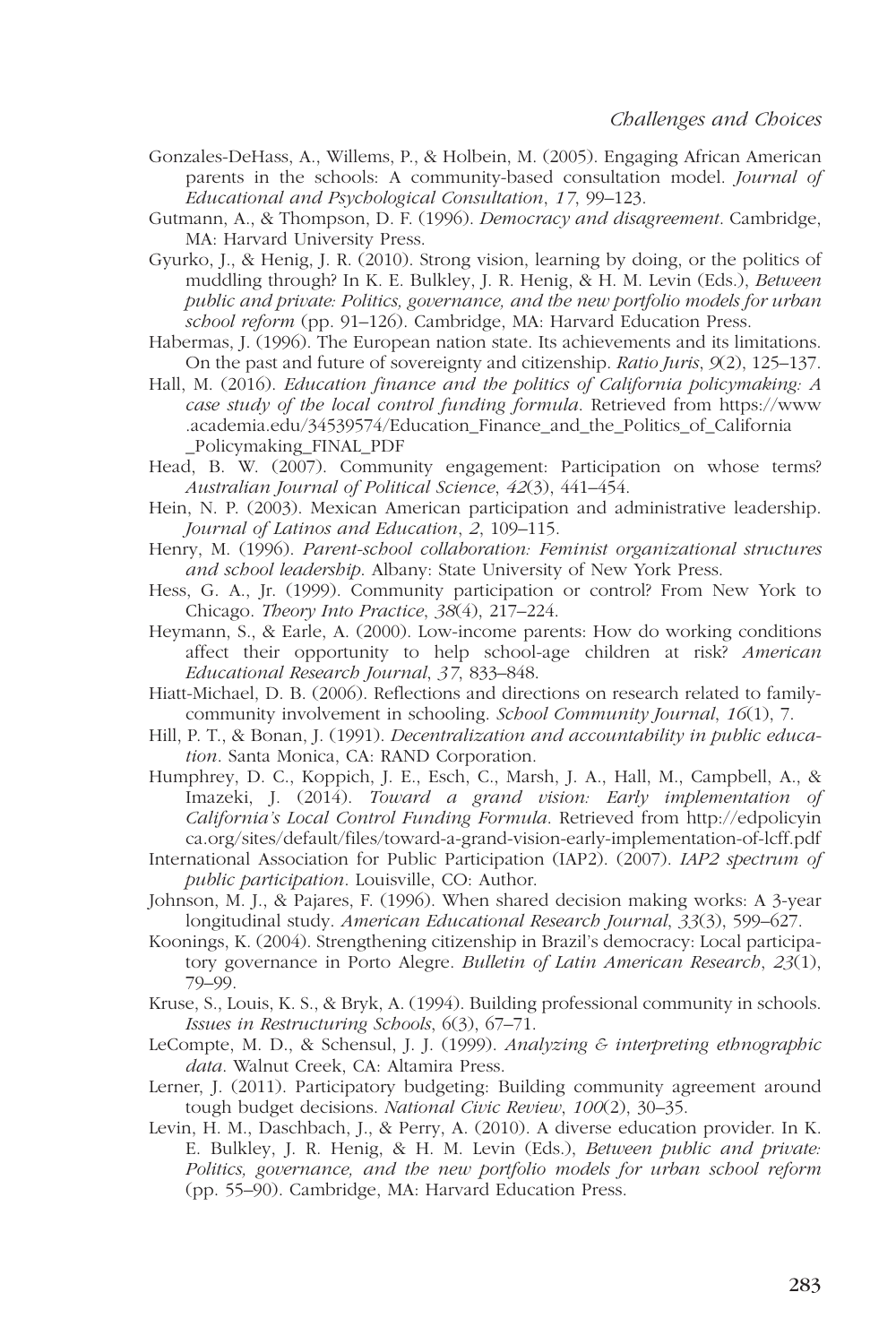- Lopez, G. R., Scribner, J. D., & Mahitivanichcha, K. (2001). Redefining parental involvement: Lessons from high-performing migrant-impacted schools. American Educational Research Journal, 38(2), 253–288.
- Macedo, S. (Ed.). (1999). *Deliberative politics: Essays on democracy and disagree*ment. New York: Oxford University Press.
- Malen, B. (1994). The micropolitics of education: Mapping the multiple dimensions of power relations in school polities. Journal of Education Policy, 9(5), 147–167.
- Malen, B., & Ogawa, R. T. (1988). Professional-patron influence on site-based governance councils: A confounding case study. Educational Evaluation and Policy Analysis, 10(4), 251–270.
- Malen, B., Ogawa, R. T., & Kranz, J. (1990). Evidence says site-based management hindered by many factors. The School Administrator, 47(2), 30–32.
- Mansbridge, J. J. (1983). Beyond adversary democracy. Chicago: University of Chicago Press.
- Marsh, J. A. (2007). Democratic dilemmas: Joint work, education politics, and community. Albany: State University of New York Press.
- Marsh, J. A., Strunk, K. O., Bush-Mecenas, S. C., & Huguet, A. (2015). Democratic engagement in district reform: The evolving role of parents in the Los Angeles Public School Choice Initiative. Educational Policy, 29(1), 51–84.
- McDonnell, L., & Weatherford, M. S. (2000a). Practical deliberation in local school districts: A South Carolina experiment. Los Angeles: Center for the Study of Evaluation, National Center for Research on Evaluation, Standards, and Student Testing, Graduate School of Education & Information Studies, University of California.
- McDonnell, L. M., & Weatherford, M. S. (2000b). Seeking a new politics of education. In L. M. McDonnell, P. M. Timpane, & R. Benjamin (Eds.), Rediscovering the democratic purposes of education (pp. 174–206). Lawrence: University Press of Kansas.
- Menefee-Libey, D. (2010). Neoliberal school reform in Chicago? In K. E. Bulkley, J. R. Henig, & H. M. Levin (Eds.), Between public and private: Politics, governance, and the new portfolio models for urban school reform (pp. 55–90). Cambridge, MA: Harvard Education Press.
- Meyer, J., & Rowan, B. (1977). Institutionalized organizations: Formal structure as myth and ceremony. American Journal of Sociology, 83, 340–363.
- Miles, M. B., & Huberman, A. M. (1994). Qualitative data analysis: An expanded sourcebook (2nd ed.). Thousand Oaks, CA: Sage Publications.
- Murphy, J., & Beck, L. G. (1995). School-based management as school reform: Taking stock. Thousand Oaks, CA: Corwin Press, Inc.
- Musso, J., Weare, C., Elliot, M., Kitsuse, A., & Shiau, E. (2007). Toward community engagement in city governance: Evaluating neighborhood council reform in Los Angeles. Los Angeles: Neighborhood Participation Project, School of Policy, Planning, and Development, University of Southern California.
- Nabatchi, T. (2012). Putting the ''public'' back in public values research: Designing participation to identify and respond to values. Public Administration Review, 72(5), 699–708.
- Orr, M. (1996). Urban politics and school reform: The case of Baltimore. Urban Affairs Review, 31, 314–345.
- PACE/USC Rossier Poll[. \(2015\). Retrieved from http://edpolicyinca.org/sites/default/](http://edpolicyinca.org/sites/default/files/PACE.USC_.EducationPoll.2015.Crosstabs.2.pdf) files/PACE.USC\_.EducationPoll.2015.Crosstabs.2.pdf
- Pateman, C. (1975). Participation and democratic theory. Cambridge, UK: Cambridge University Press.
- Phillips, A. (1995). The politics of presence. Oxford, UK: Oxford University Press.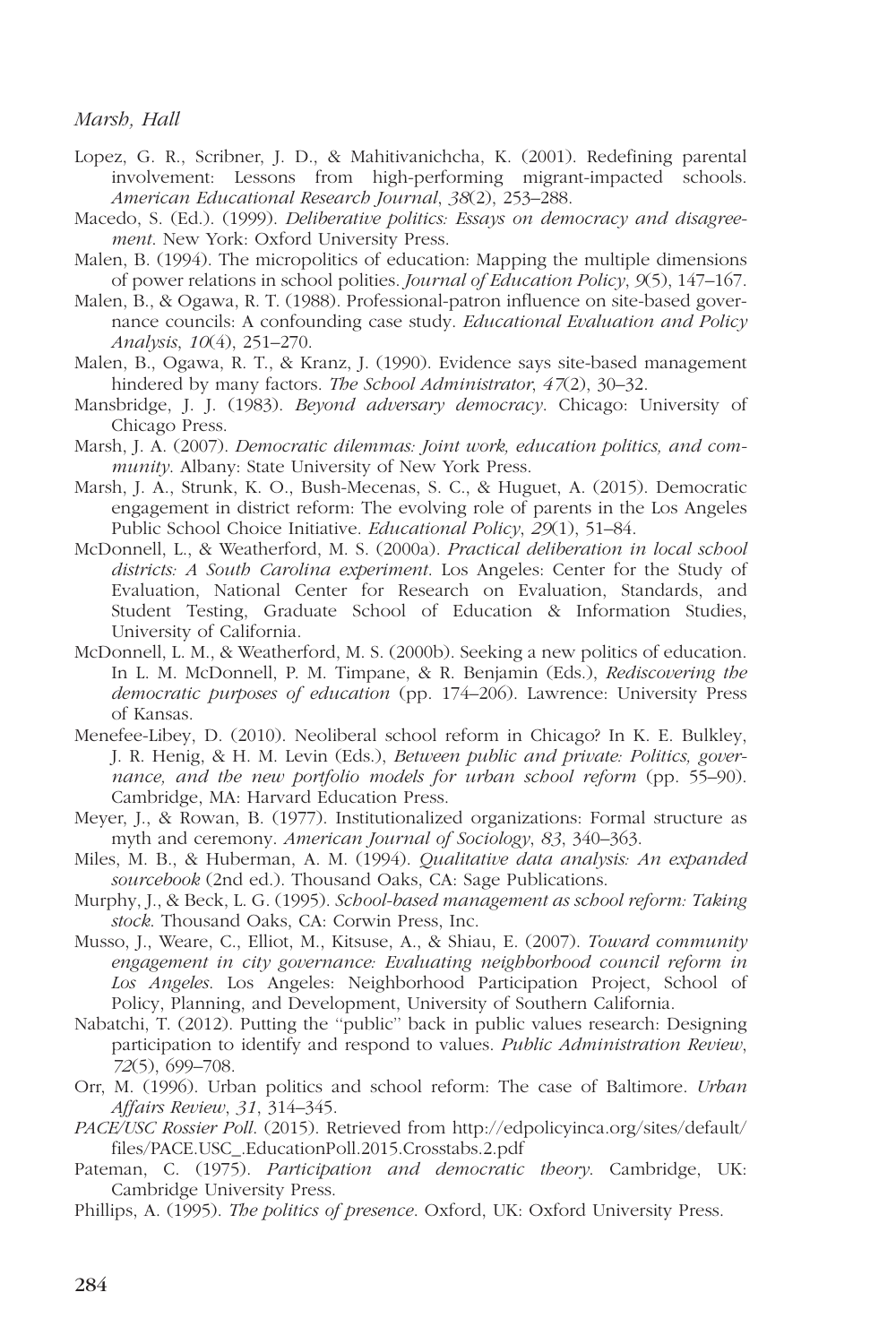- Posner, R. A. (2009). *Law, pragmatism, and democracy.* Cambridge, MA: Harvard University Press.
- Rawsthorne, M., & Christian, F. (2004, August). Making it meaningful: Governmentcommunity sector relations. Western Sydney Community Forum, 1, 3–7.
- Roberts, N. (2004). Public deliberation in an age of direct citizen participation. The American Review of Public Administration, 34(4), 315–353.
- Rollow, S. G., & Bennett, M. I. J. (1996). Parents' participation and Chicago school reform: Issues of race, class and expectations. Washington, DC: U.S. Department of Education, Office of Educational Research and Improvement, Educational Resources Information Center.
- Sanders, L. M. (1997). Against deliberation. Political Theory, 25(3), 347–376.
- Schneider, A., & Ingram, H. (1990). Behavioral assumptions of policy tools. The Journal of Politics, 52(02), 510–529.
- Schumpeter, J. A. (1942). Capitalism, socialism, and democracy. New York: Harper.
- Scott, W. R. (1995). Institutions and organizations. Thousand Oaks, CA: Sage Publications.
- Shah, A. (Ed.). (2007). Participatory budgeting. Washington, DC: World Bank Publications.
- Shirley, D. (1997). Community organizing for urban school reform. Austin: University of Texas Press.
- Skocpol, T. (2003). Diminished democracy: From membership to management in American civic life. Norman: University of Oklahoma Press.
- Souza, C. (2001). Participatory budgeting in Brazilian cities: Limits and possibilities in building democratic institutions. Environment and Urbanization, 13(1), 159– 184.
- Stelmach, B. L. (2004). Unlocking the schoolhouse doors: Institutional constraints on parent and community involvement in a school improvement initiative. Canadian Journal of Educational Administration and Policy, 31: 1–13.
- Stone, C. N. (2001). Civic capacity and urban education. Urban Affairs Review, 36(5), 595–619.
- Tschannen-Moran, M. (2001). Collaboration and the need for trust. Journal of Educational Administration, 39(4), 308–331.
- Tyack, D. B., & Cuban, L. (1995). Tinkering toward utopia. Cambridge, MA: Harvard University Press.
- Waanders, C., Mendez, J. L., & Downer, J. T. (2007). Parent characteristics, economic stress and neighborhood context as predictors of parent involvement in preschool children's education. *Journal of School Psychology*, 45(6), 619–636.
- Walzer, M. (1999). Deliberation, and what else? In S. Macedo (Ed.), Deliberative politics: Essays on democracy and disagreement (pp. 58–69). Oxford, UK: Oxford University Press.
- Wampler, B. (2012). Participatory budgeting: Core principles and key impacts. Journal of Public Deliberation, 8(2): Article 12. Available at: http://www.publicdeliberation.net/jpd/vol8/iss2/art12.
- Warren, M. (1999). Democracy and trust. Cambridge, UK: Cambridge University Press.
- Weiss, C. H., & Cambone, J. (1994). Principals, shared decision making, and school reform. Educational Evaluation and Policy Analysis, 16(3), 287–301.
- Weiss, H. B., Mayer, E., Kreider, H., Vaughan, M., Dearing, E., Hencke, R., & Pinto, K. (2003). Making it work: Low-income working mothers' involvement in their children's education. American Educational Research Journal, 40, 879–901.
- Wohlstetter, P., & Odden, A. (1992). Rethinking school-based management policy and research. Educational Administration Quarterly, 28(4), 529–549.